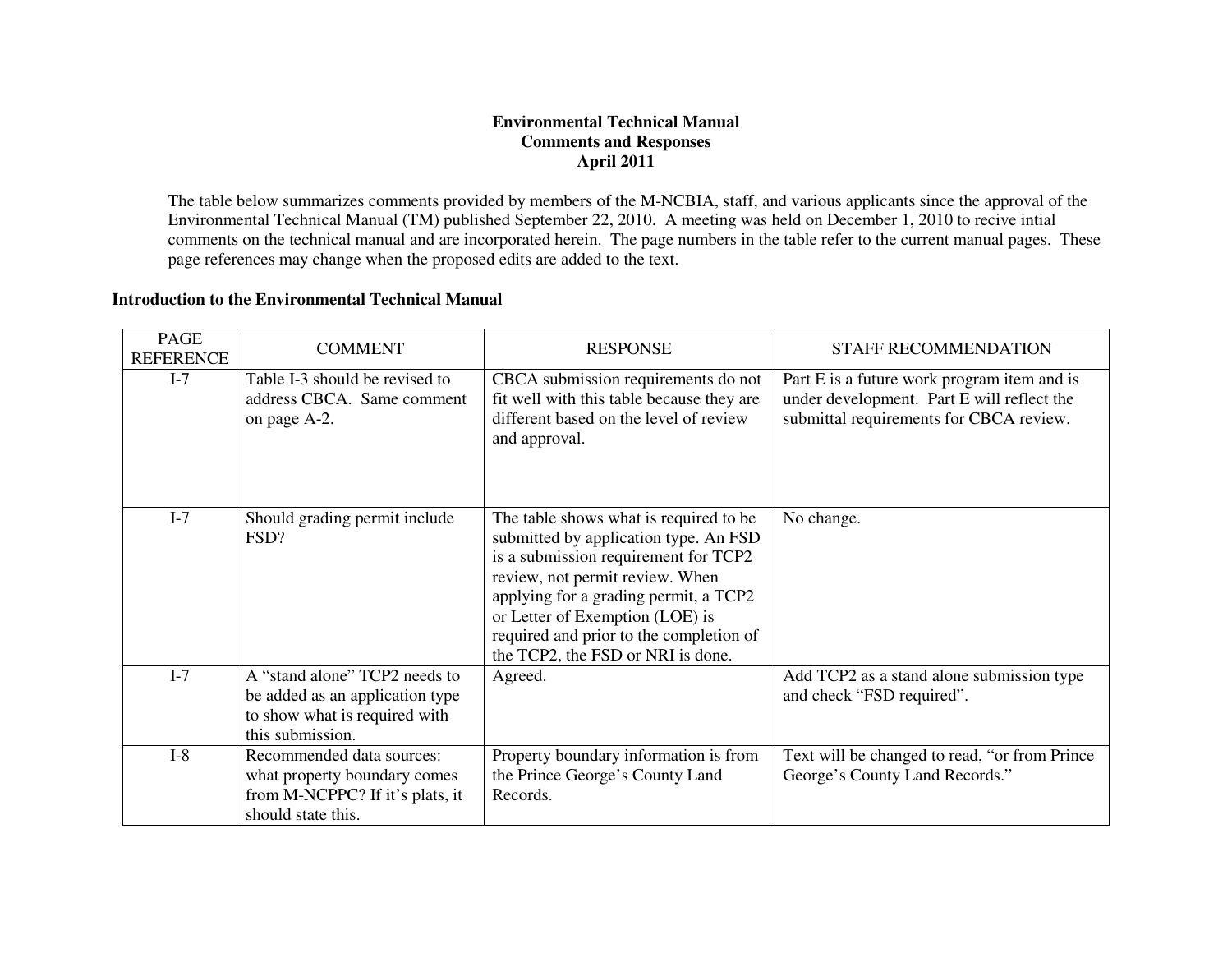| <b>PAGE</b><br><b>REFERENCE</b> | <b>COMMENT</b>                                                                                                                                                                                                                                                                 | <b>RESPONSE</b>                                                                                                                                                                                                                                                                                           | STAFF RECOMMENDATION                                                                                                                                                                                         |
|---------------------------------|--------------------------------------------------------------------------------------------------------------------------------------------------------------------------------------------------------------------------------------------------------------------------------|-----------------------------------------------------------------------------------------------------------------------------------------------------------------------------------------------------------------------------------------------------------------------------------------------------------|--------------------------------------------------------------------------------------------------------------------------------------------------------------------------------------------------------------|
| $I-8$                           | Soils info – be specific (Web<br>Soil Survey) if that is what is<br>required                                                                                                                                                                                                   | Agreed.                                                                                                                                                                                                                                                                                                   | Text will be changed to read, "(NRCS) Web<br>Soil Survey(WSS)"                                                                                                                                               |
| $I-8$                           | <b>Recommended Data Sources</b><br>seems to imply that one could<br>look at the web site and provide<br>only that information. Page B-13<br>requires the DNR letter.<br>(hyperlink provided does not<br>work)                                                                  | Letters must accompany the NRI as<br>stated on B-13. Text will be revised<br>for clarity.                                                                                                                                                                                                                 | Text will be revised to add a period after the<br>DNR address and the second sentence will<br>start: "For additional information see their<br>web site". Link will be corrected both on I-<br>8 and on B-13. |
| $I-8$                           | Scenic and historic roads layer is<br>not available on PGAtlas.com as<br>of 10/31/10.                                                                                                                                                                                          | The Master Plan of Transportation has<br>been published and is available on the<br>web.                                                                                                                                                                                                                   | Text will be revised to reference the MPOT.                                                                                                                                                                  |
| $I-9$                           | Provide additional information<br>on how Prince George's County<br>will qualify professionals that are<br>not qualified through the state<br>program – where is the list<br>available and should it include<br>all qualified professionals other<br>than licensed individuals? | Certified arborists will need to take a<br>DNR approved course to become<br>qualified professionals and will not be<br>designated separately by Prince<br>George's County. When the legislation<br>is changed to delete appropriate<br>references to certified arborists this<br>section will be removed. | Keep text for now and remove when new<br>legislation is changed.                                                                                                                                             |
| $I-10$                          | Certification and seal are both<br>required, why?                                                                                                                                                                                                                              | The professional's seal is a<br>confirmation of their professional<br>status. The QP certification block<br>certifies that the plan is in compliance<br>with the current requirements of<br>Subtitle 25 and provides a place for a<br>signature. Both are required to be<br>shown.                        | No change.                                                                                                                                                                                                   |

#### **Part A: Woodland and Wildlife Habitat Conservation Ordinance Technical Manual**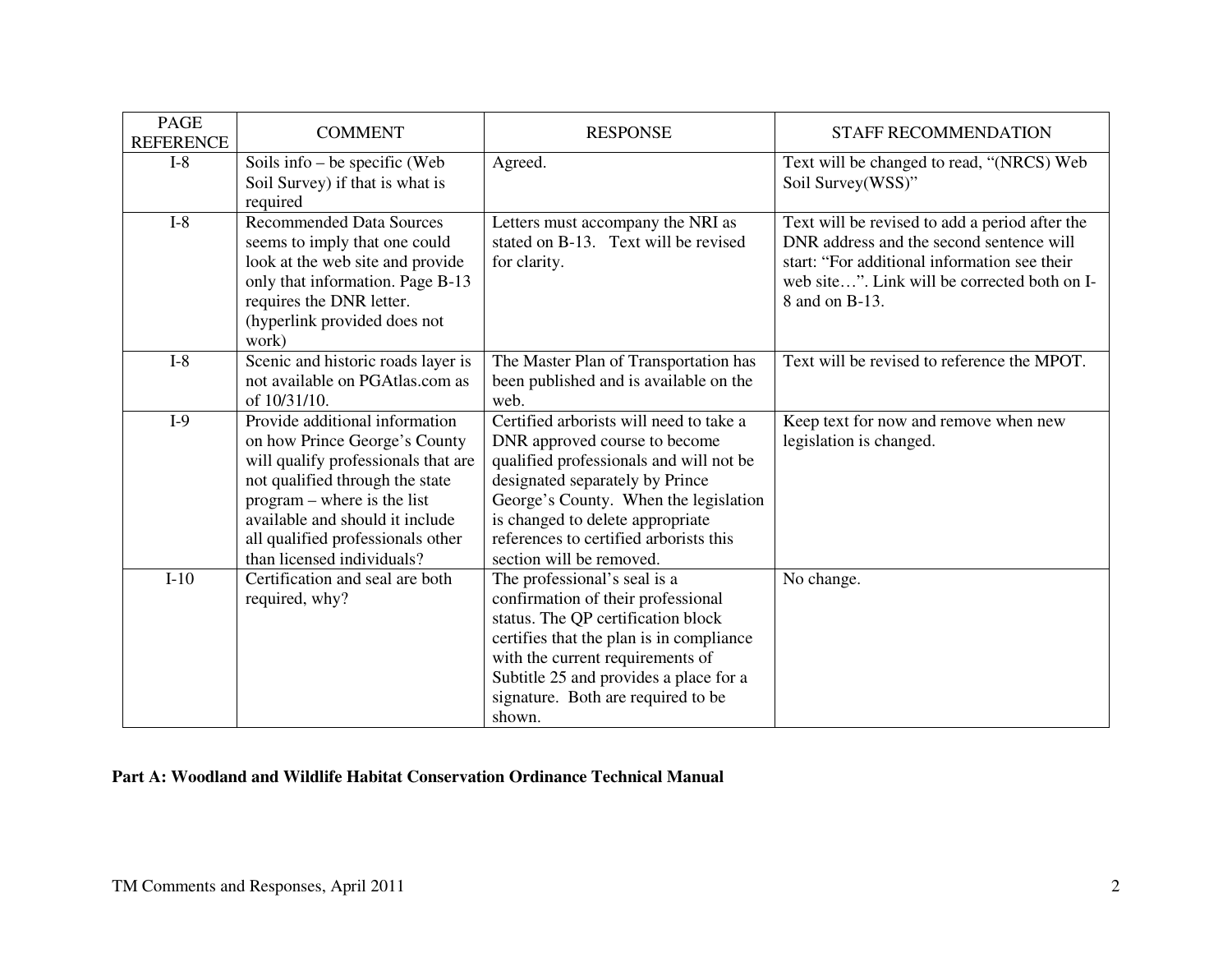| <b>PAGE</b><br><b>REFERENCE</b> | <b>COMMENT</b>                                                                                                                                    | <b>RESPONSE</b>                                                                                                                                                                                                                                                                                                              | <b>RECOMMENDATION</b>                                                                                           |
|---------------------------------|---------------------------------------------------------------------------------------------------------------------------------------------------|------------------------------------------------------------------------------------------------------------------------------------------------------------------------------------------------------------------------------------------------------------------------------------------------------------------------------|-----------------------------------------------------------------------------------------------------------------|
| $A-1$                           | A section on grandfathering of<br>valid, approved tree conservation<br>plans would be helpful                                                     | The grandfathering provisions are in<br>Section $25-119(g)$ . It will not be<br>possible to provide grandfathering<br>language that addresses all possible<br>situations; however, some clarification<br>language will be provided in Section<br>3.0 Process and Applicability.                                              | Clarification language will be provided with<br>regard to grandfathering of valid, previously<br>approved TCPs. |
| $A-1$                           | Under "Process and<br>Applicability" add a short<br>section on the variance<br>application process                                                | Agreed. Text needs to include that<br>variances are not noted on the plans<br>until they are approved, so there isn't a<br>checklist item for plan preparation.<br>Provide standard notes for plans that<br>have approved variances.<br>Add a new appendix for variance-<br>related forms and number this appendix<br>$A-5.$ | Revise as noted.                                                                                                |
| $A-1$                           | Need a template for a "Statement<br>of Justification"                                                                                             | Agreed. Text will be added to the<br>"Process and Applicability" section on<br>this.<br>Add standard template in Appendix A-<br>5.                                                                                                                                                                                           | Add information as noted.                                                                                       |
| $A-2$                           | Provide description of the<br>acronyms used in Table A-1                                                                                          | Agreed.                                                                                                                                                                                                                                                                                                                      | A description of the acronyms used in Table<br>A-1 will be provided.                                            |
| $A-3$                           | Second paragraph - should<br>indicate only if no valid TCP                                                                                        | Agreed.                                                                                                                                                                                                                                                                                                                      | Text will be revised to read "previously<br>approved and valid"                                                 |
| $A-3$                           | 4.0 FSD – FSD is detailed<br>accounting of woody vegetation<br>not buffers, etc. as in checklist-<br>buffers should not be required on<br>the FSD | Wetlands, streams and their associated<br>buffers are required to be shown on the<br>FSD because they are priority areas for<br>woodland conservation (see 25-121(b)).                                                                                                                                                       | No change.                                                                                                      |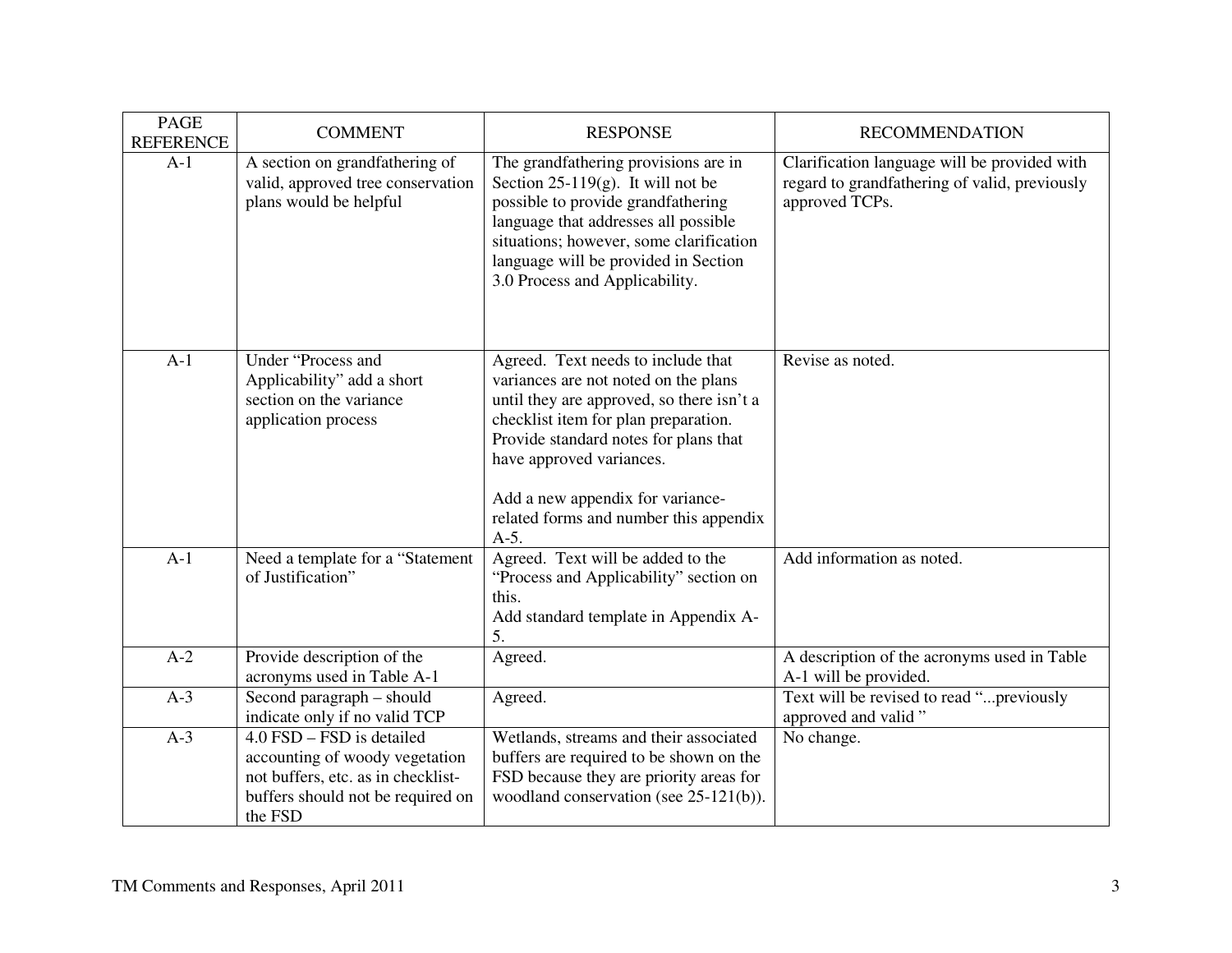| <b>PAGE</b><br><b>REFERENCE</b> | <b>COMMENT</b>                                                                                                           | <b>RESPONSE</b>                                                                                                                                                                    | <b>RECOMMENDATION</b>                                                                                                                                                                                                                                                                                                                                                               |
|---------------------------------|--------------------------------------------------------------------------------------------------------------------------|------------------------------------------------------------------------------------------------------------------------------------------------------------------------------------|-------------------------------------------------------------------------------------------------------------------------------------------------------------------------------------------------------------------------------------------------------------------------------------------------------------------------------------------------------------------------------------|
| $A-3$                           | $4.0$ FSD – clarify that an FSD is<br>required only when a Basic Plan<br>or Letter of Exemption is being<br>applied for. | Table A-1 shows correct information.<br>Can add additional text.                                                                                                                   | Text will be revised to read: "An FSD is<br>required with a basic plan or zoning map<br>amendment (ZMA) application and with<br>applications for a letter of exemption. Refer to<br>Table A-1."                                                                                                                                                                                     |
| $A-4$                           | Third bullet grammar is not<br>correct                                                                                   | Will revise text for clarity.                                                                                                                                                      | Revise third bullet to read " (NRI) which<br>shows no regulated features and limited areas<br>of woodland on-site"                                                                                                                                                                                                                                                                  |
| $A-4$                           | $4.1.2 -$ do all the bullets need to<br>apply or should there be an "or"<br>at the end of each sentence?                 | First two bullets are "and" the third is<br>"or."                                                                                                                                  | The text shall be revised to read: "An<br>intermediate forest stand delineation may be<br>submitted when the site does not have an<br>existing tree conservation plan and the<br>proposed development will disturb more than<br>5,000 square feet of woodlands but less than<br>ten percent of the property or the site will be<br>established as a woodland conservation<br>bank." |
| $A-4$                           | 4.1.3 - Detailed FSD needed<br>when NRI is submitted is<br>contrary to Section 4.1.2.                                    | Clarification to be provided.                                                                                                                                                      | Revise 4.1.3 introduction sentence to read: "A<br>Detailed Forest Stand Delineation shall be<br>submitted" and delete the second paragraph<br>and two bullets.                                                                                                                                                                                                                      |
| $A-5$                           | Step 1 – request DNR Letter –<br>page I-8 indicates website info<br>OK                                                   | General information may be obtained<br>from the website but the letter must<br>accompany the NRI as stated on B-13.<br>DNR letter required for FSDs so text<br>will be added here. | Add text about DNR letter required with FSD.<br>Link will be corrected both on I-8 and on B-<br>13.<br>http://dnr.maryland.gov/wildlife/. Edits to<br>this bullet will clarify requirement.                                                                                                                                                                                         |
| $A-5$                           | Step 3 - Field map created before<br>sampling?                                                                           | The two bullets in the graphic are<br>reversed.                                                                                                                                    | Revise the graphic to place "Create a Field<br>Map" above "Conduct Sample Plots". Add<br>text to page A-10 to describe "Create a Field<br>Map."                                                                                                                                                                                                                                     |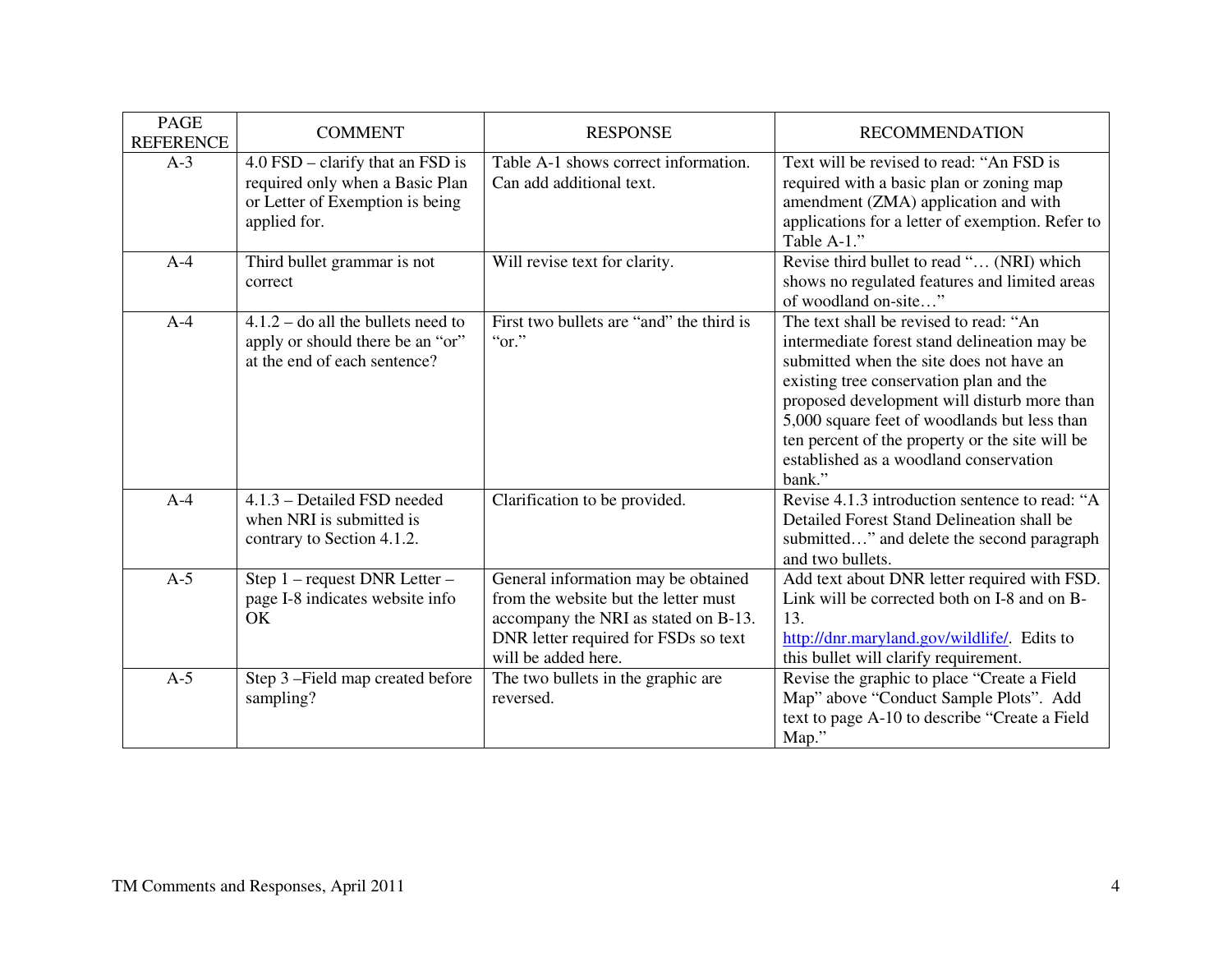| <b>PAGE</b><br><b>REFERENCE</b> | <b>COMMENT</b>                                                                                                                                                                                                                                                           | <b>RESPONSE</b>                                                                                                                                                                                                                                                                                                                                                                                                                                                                                                                                                                        | <b>RECOMMENDATION</b>                                                                                                                                                                                                                                                                                                                                                                                                                                                                                    |
|---------------------------------|--------------------------------------------------------------------------------------------------------------------------------------------------------------------------------------------------------------------------------------------------------------------------|----------------------------------------------------------------------------------------------------------------------------------------------------------------------------------------------------------------------------------------------------------------------------------------------------------------------------------------------------------------------------------------------------------------------------------------------------------------------------------------------------------------------------------------------------------------------------------------|----------------------------------------------------------------------------------------------------------------------------------------------------------------------------------------------------------------------------------------------------------------------------------------------------------------------------------------------------------------------------------------------------------------------------------------------------------------------------------------------------------|
| $A-8$                           | Three sample plots for a site 4<br>acres in size works well but not<br>for sites that are fully wooded<br>and 12,000 sf in size.                                                                                                                                         | The minimum number of sample plots<br>as required by the state Forest<br>Conservation Technical Manual is one<br>plot per four acres of forest stand area,<br>2 plots minimum per stand, and three<br>plots minimum per the total forested<br>area of the site. The state manual seeks<br>a defensible confidence level regarding<br>the number of plots on a site. If the<br>qualified professional determines that<br>fewer plots could result in an accurate<br>analysis of the site because the forest<br>stand comprises a small area then fewer<br>sample plots may be provided. | Revise the text at the bottom of page A-8 to<br>read:<br>"Using these standards, there will always be<br>at least three sample plots for the entire<br>forested area on a site and at least two sample<br>plots for each stand. If there is only one forest<br>stand on the site and the total forested area<br>comprises a small area, the qualified<br>professional may decide that fewer plots<br>could result in an accurate analysis of the<br>woodland and fewer sample plots may be<br>provided." |
| $A-9$                           | Map A-2:<br>- shows a sample point labeled as<br>"F" that appears to be leftover<br>from a previous version<br>- the stream and topo do not<br>extend 100 feet off property<br>- soils table does not show the<br>required information<br>- does not show all 15% slopes | On Map A-2:<br>- sample point "F" will be removed<br>- topo extends off property 100 feet as<br>indicated in the scaled distance; PMA<br>shown 50-75 feet off the property<br>- soils info to be corrected<br>- all 15% or greater slopes are shown                                                                                                                                                                                                                                                                                                                                    | Stream and PMA will be revised and<br>dimensions shown to illustrate that all<br>features are shown extending 100 feet off of<br>the property. Soils information will be<br>corrected.                                                                                                                                                                                                                                                                                                                   |
| $A-10$                          | Last paragraph reads: "Sample<br>point data is to be collected by<br>both a fixed plot sampling<br>method and the variable plot<br>wedge prism or angle gauge<br>method." Could this be revised<br>to make any of the three a<br>choice?                                 | Agreed. Note that the text also states<br>that alternative methods are accepted as<br>long as they produce realistic and<br>statistically viable information as noted<br>in the text.                                                                                                                                                                                                                                                                                                                                                                                                  | Revise the first sentence of the last paragraph<br>to read: "Sample point data is to be collected<br>by a fixed plot sampling method, the variable<br>plot wedge prism method or angle gauge<br>method."                                                                                                                                                                                                                                                                                                 |
| $A-10$                          | It appears that Section 4.2.3<br>neglected to include champion or<br>historic trees.                                                                                                                                                                                     | This was an oversight; specimen,<br>champion and historic trees are treated<br>similarly throughout the manual.                                                                                                                                                                                                                                                                                                                                                                                                                                                                        | Text to be revised to include champion and<br>historic trees.                                                                                                                                                                                                                                                                                                                                                                                                                                            |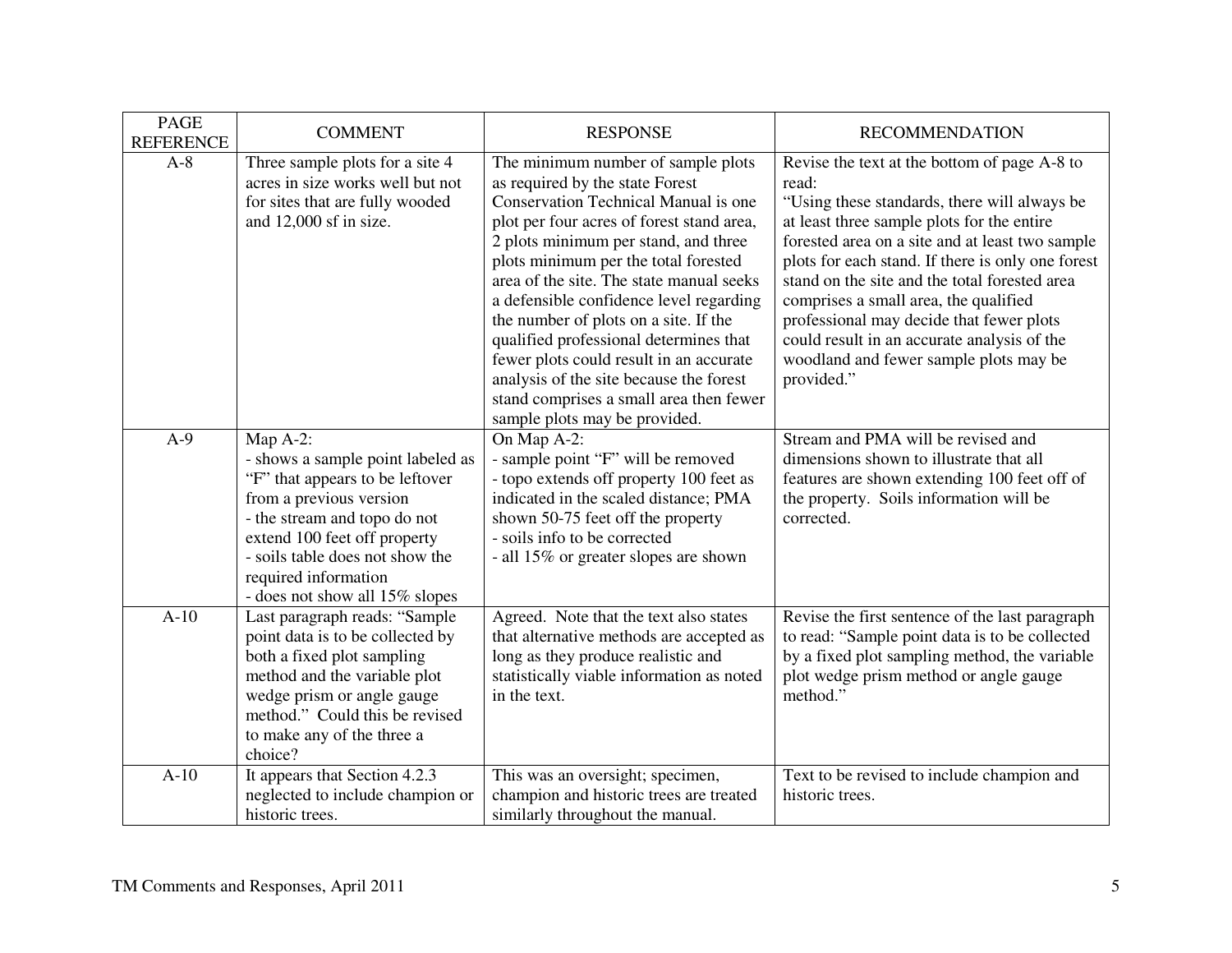| <b>PAGE</b><br><b>REFERENCE</b> | <b>COMMENT</b>                                                                                                                                                                                                                                                                                                                                                                                                                                                                           | <b>RESPONSE</b>                                                                                                                                                                                                                                                                                                                                                                                                                                                                      | <b>RECOMMENDATION</b> |
|---------------------------------|------------------------------------------------------------------------------------------------------------------------------------------------------------------------------------------------------------------------------------------------------------------------------------------------------------------------------------------------------------------------------------------------------------------------------------------------------------------------------------------|--------------------------------------------------------------------------------------------------------------------------------------------------------------------------------------------------------------------------------------------------------------------------------------------------------------------------------------------------------------------------------------------------------------------------------------------------------------------------------------|-----------------------|
| $A-11$                          | Last sentence – "Biltmore stick"<br>or D-tape may be used to<br>measure trees for accuracy." Is<br>this so that the Basal Area (BA)<br>can be calculated? If so, provide<br>clarification that each tree's<br>DBH within sample point may<br>be measured to determine the<br>BA. Suggest "Please note that,<br>when a Biltmore stick or<br>diameter tape are used to<br>measure the DBH of each tree so<br>as to calculate the basal area<br>that the measurements must be<br>accurate." | Full text of the last sentence is: "A<br>Biltmore stick or diameter tape may be<br>used to measure the diameter of all<br>trees within the sample plot. Please<br>note that, if a Biltmore stick or<br>diameter tape is used, it is important<br>that each individual tree be measured<br>within the plot because using a general<br>size class will give an inaccurate<br>measurement of basal area." The<br>clarification requested is in the last part<br>of the second sentence. | No change             |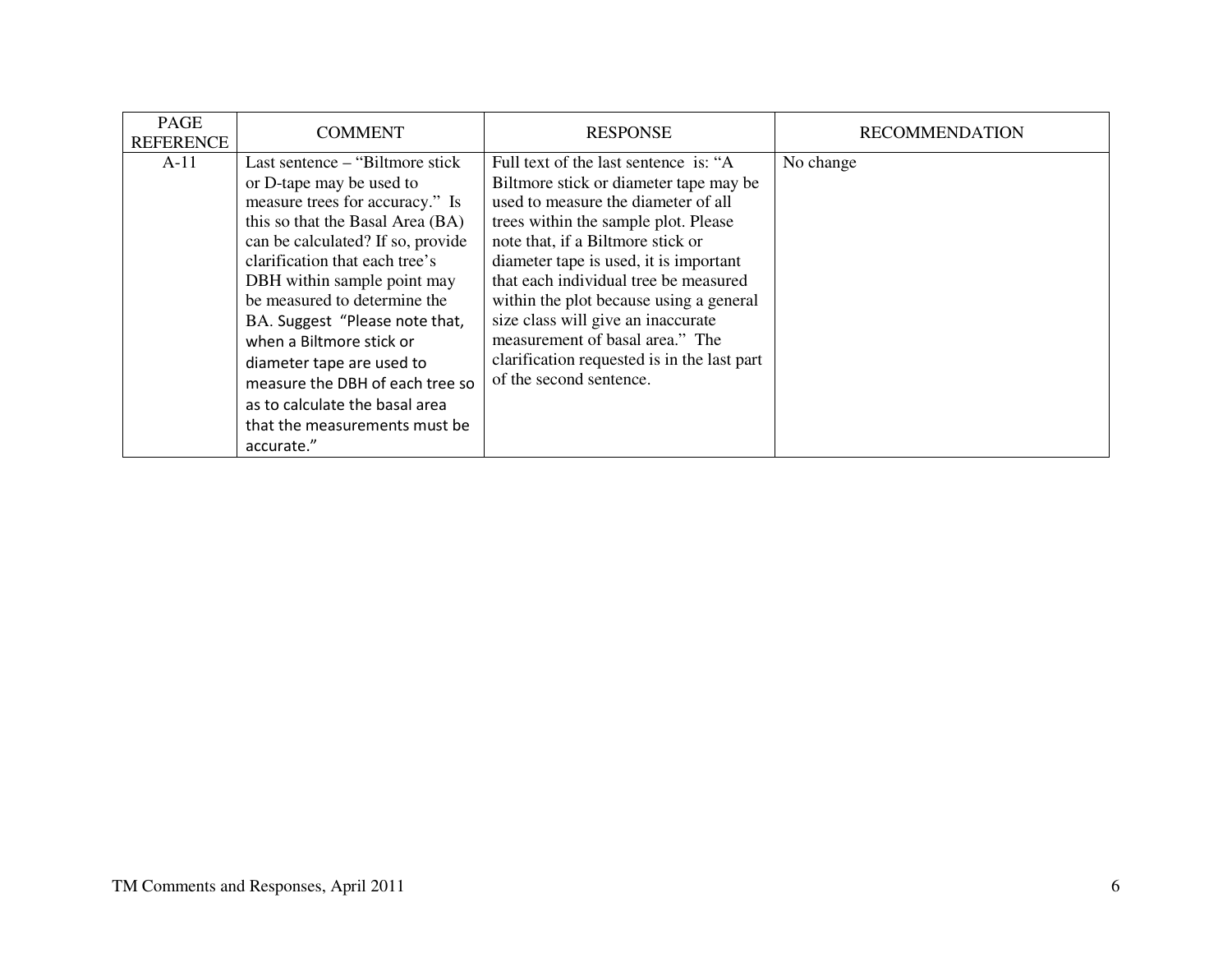| <b>PAGE</b><br><b>REFERENCE</b> | <b>COMMENT</b>                                                                                                                                                                                                                                                 | <b>RESPONSE</b>                                                                                                                                                                                                                                                                                                                                                                                                                                                                                                                                                                                                                                                                                                                                                                                                                                                                                                                                                                                                                                                                                                                                                                                      | <b>RECOMMENDATION</b>                                                                                                                                                        |
|---------------------------------|----------------------------------------------------------------------------------------------------------------------------------------------------------------------------------------------------------------------------------------------------------------|------------------------------------------------------------------------------------------------------------------------------------------------------------------------------------------------------------------------------------------------------------------------------------------------------------------------------------------------------------------------------------------------------------------------------------------------------------------------------------------------------------------------------------------------------------------------------------------------------------------------------------------------------------------------------------------------------------------------------------------------------------------------------------------------------------------------------------------------------------------------------------------------------------------------------------------------------------------------------------------------------------------------------------------------------------------------------------------------------------------------------------------------------------------------------------------------------|------------------------------------------------------------------------------------------------------------------------------------------------------------------------------|
| $A-12$                          | Timing of the condition analyses<br>of specimen, champion and<br>historic trees can be problematic<br>if there are many trees in these<br>categories on a site. Consider<br>allowing the condition analysis<br>to be done later, during the<br>review process. | The existing condition of specimen,<br>champion and historic trees is<br>information that is critical to the design<br>of a site. Because it is needed by the<br>designer, it is needed as early in the<br>design process as possible. Providing<br>this information at time of first TCP<br>review is too late in the process.<br>Applicants may choose not to do<br>condition analyses for trees within the<br>PMA at time of FSD preparation. If<br>trees within the PMA are within 100<br>feet of the limits of disturbance when<br>the plan is designed, the qualified<br>professional will be required to return<br>to the site and conduct a second site<br>visit to provide the condition analyses<br>of the trees located within 100 feet of<br>the LOD. The specimen, champion and<br>historic tree table will show a condition<br>of "unknown," the reason why a<br>condition analysis was not performed<br>and a standard note shall be provided<br>under the table. The FSD (and NRI if<br>one is required) shall be revised to<br>reflect the additional information at<br>time of plan design and must receive<br>approval prior to the approval of the<br>associated case or permit. | Revise text on pages A-12 and A-13 as<br>needed to reflect this change. Clarify table<br>information with regard to condition<br>categories and condition ratings as needed. |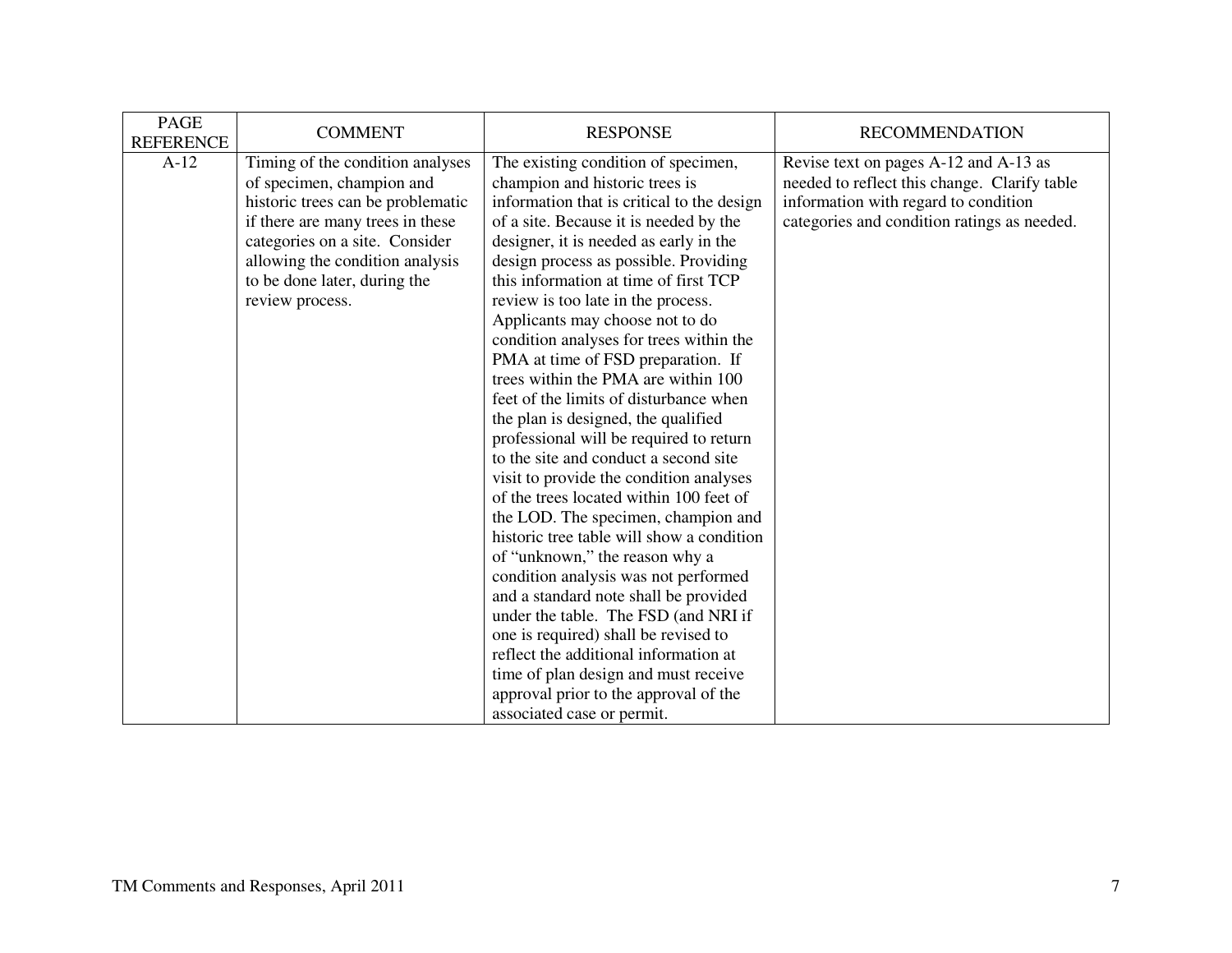| <b>PAGE</b><br><b>REFERENCE</b> | <b>COMMENT</b>                                                                                                                                                                                                                                   | <b>RESPONSE</b>                                                                                                                                                                                                                      | <b>RECOMMENDATION</b>                                                                                                                                                                                                                                                                                                                                                                                                                                                                                                                                                                               |
|---------------------------------|--------------------------------------------------------------------------------------------------------------------------------------------------------------------------------------------------------------------------------------------------|--------------------------------------------------------------------------------------------------------------------------------------------------------------------------------------------------------------------------------------|-----------------------------------------------------------------------------------------------------------------------------------------------------------------------------------------------------------------------------------------------------------------------------------------------------------------------------------------------------------------------------------------------------------------------------------------------------------------------------------------------------------------------------------------------------------------------------------------------------|
| $A-12$                          | Add definition of historic tree to<br>4.2.3a                                                                                                                                                                                                     | 4.2.3a is on page 10 and addresses<br>General Site Conditions. Text to be<br>revised to include champion and<br>historic trees.<br>4.2.3c on page 12, $1st$ par. includes<br>definitions of Specimen, Champion and<br>Historic trees | 4.2.3a $1st$ par. text to be edited to read, "and<br>note the location of regenerating areas<br>hedgerows, specimen trees, champion and<br>historic trees, and any other significant<br>environmental features."<br>4.2.3c to be revised to reference Code<br>definition for Historic trees- this definition to<br>be elaborated on for clarity.                                                                                                                                                                                                                                                    |
| $A-12$                          | Section 4.2.3c, third paragraph<br>states that "Possible condition<br>ratings are provided in Table A-2<br>(below)." Use of the word<br>"possible" is confusing.                                                                                 | Revise text for clarity.                                                                                                                                                                                                             | Revise the first sentence to read: "Condition<br>ratings to be used are provided in Table A-2."                                                                                                                                                                                                                                                                                                                                                                                                                                                                                                     |
| $A-12$                          | Revise the name of Table A-2 to<br>"Condition Analysis Categories<br>and Numerical Ratings" and<br>revise the headings to include<br>"Condition Rating" to replace<br>"Rating" and "Condition Scores"<br>to replace "Appraisal Guide<br>Ratings" | Agreed.                                                                                                                                                                                                                              | Revise as noted.                                                                                                                                                                                                                                                                                                                                                                                                                                                                                                                                                                                    |
| $A-13$                          | The TM does not state that the<br>condition analysis score sheets<br>are required to be submitted as<br>part of the FSD report.                                                                                                                  | The condition analysis score sheets are<br>required to be submitted as part of the<br>FSD report. Text to be added under<br>Table A-2 to address this. Score sheets<br>to be added to the appendix.                                  | Add the following paragraph under Table A-<br>2: "There are two types of specimen,<br>champion and historic tree score sheets that<br>can be used to conduct the condition<br>evaluations required by this section.<br>Appendix __ contains the simplified score<br>sheet that should be used when only a few<br>trees are to be evaluated for a site. Each tree<br>is evaluated on a separate sheet. Appendix<br>contains a score sheet that can be used to<br>evaluate multiple trees on a single site. The<br>condition score sheets are required to be<br>submitted as part of the FSD report." |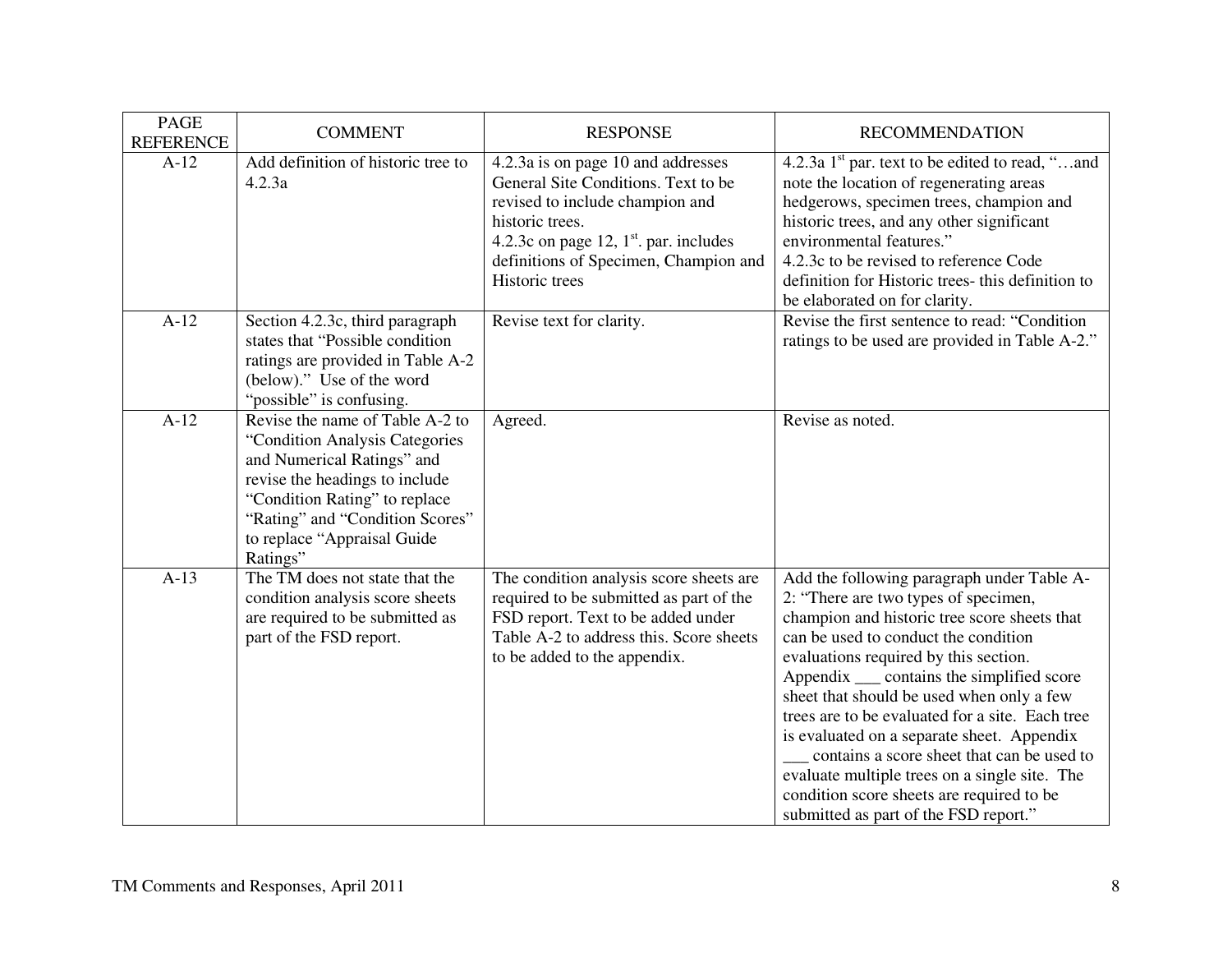| <b>PAGE</b><br><b>REFERENCE</b> | <b>COMMENT</b>                                                                                                                                                                                                                | <b>RESPONSE</b>                                                                                                                                                                                                                                                                                         | <b>RECOMMENDATION</b>                                                                                                                                                                                                                                                                                                                                              |
|---------------------------------|-------------------------------------------------------------------------------------------------------------------------------------------------------------------------------------------------------------------------------|---------------------------------------------------------------------------------------------------------------------------------------------------------------------------------------------------------------------------------------------------------------------------------------------------------|--------------------------------------------------------------------------------------------------------------------------------------------------------------------------------------------------------------------------------------------------------------------------------------------------------------------------------------------------------------------|
| $A-13$ and<br>$A-14$            | Since a rating number is required<br>for the condition of a specimen,<br>champion or historic tree, a<br>column should be added to the<br>FSD and NRI Specimen,<br>Champion and Historic Tree<br>Tables to add rating number. | Tables A-3A, A-3B and A-3C will be<br>revised to add a column for the<br>"Condition Rating" number.                                                                                                                                                                                                     | Revise as noted.                                                                                                                                                                                                                                                                                                                                                   |
| $A-15$                          | 4.2.4 seems to contain a phrase<br>that is out of place because it<br>says that forest stand summary<br>sheets are used to evaluate forest<br>structure, etc.                                                                 | Need to delete reference to "forest"<br>stand summary sheets"                                                                                                                                                                                                                                           | Revise the fourth sentence to read: "The<br>worksheet uses the information from the<br>individual data sheets [and forest stand<br>summary sheets]"                                                                                                                                                                                                                |
| $A-16$                          | Indicate if "Forest Stand<br>Summary" sheets are required to<br>be included on the plan                                                                                                                                       | The Forest Stand Summary sheet is not<br>required to be shown on the plan. The<br>sheets are required to be submitted as<br>part of the FSD report. The forest stand<br>summary table is required to be shown<br>on the plan as well as included in the<br>report.                                      | Text to be added to 4.2.4a to read "the<br>individual data sheets and forest stand<br>summary sheets are not required to be shown<br>on the plan but are required to be submitted as<br>part of the FSD report. The forest stand<br>summary table (see Appendix A-1, FSD 11,<br>Page 2) is required to be shown on the plan as<br>well as included in the report." |
| $A-16$                          | $4.2.4b - Stand Condition - need$<br>to provide successional stage<br>descriptions                                                                                                                                            | Forest or woodland successional stages<br>are defined differently by different<br>professional sources. To simplify the<br>successional stage definitions for the<br>purpose of preparing an FSD,<br>clarification of successional stages for<br>forests will be added to page A-16 or<br>the appendix. | Add forest successional stage descriptions to<br>the text or the appendix as appropriate.                                                                                                                                                                                                                                                                          |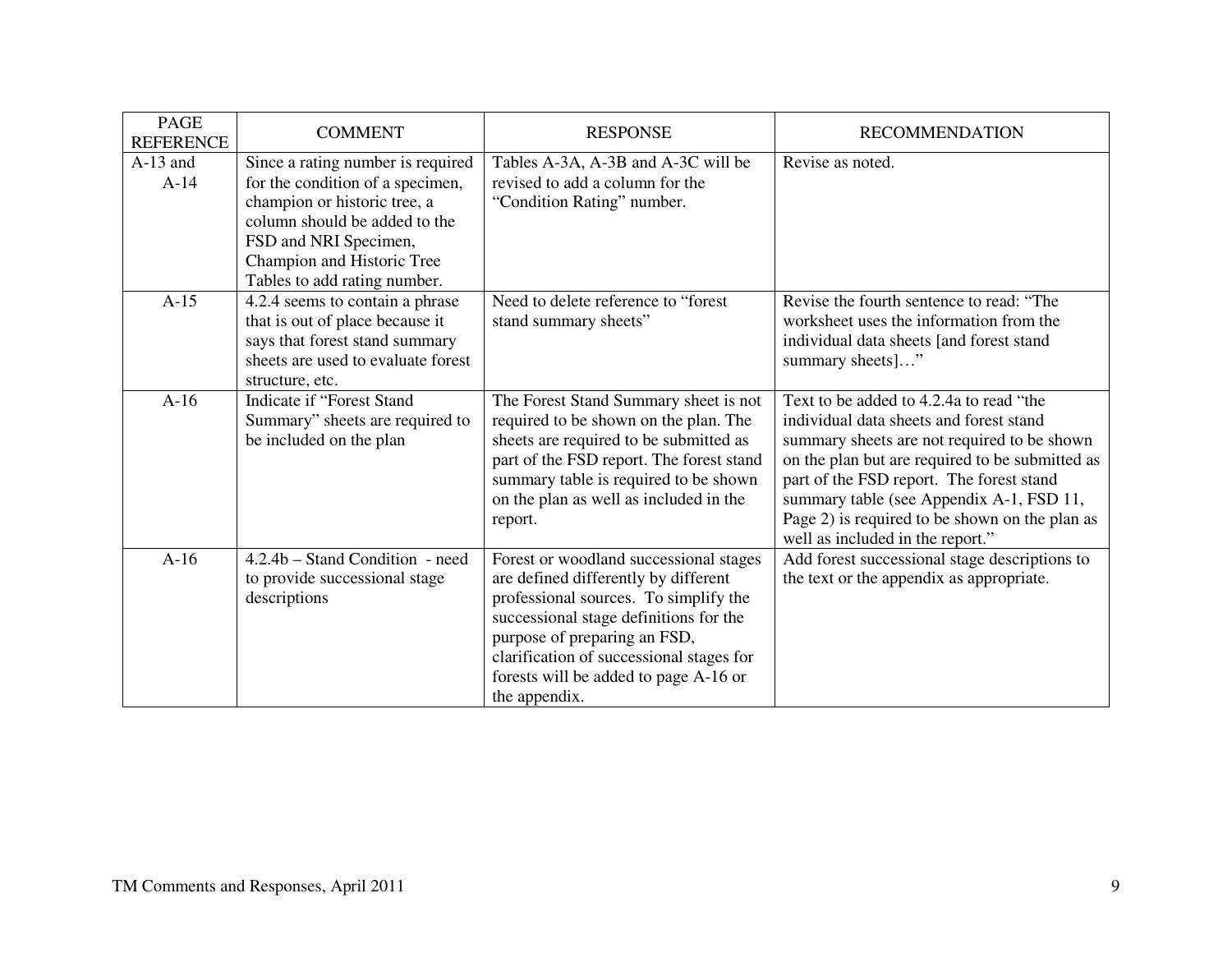| <b>PAGE</b><br><b>REFERENCE</b> | <b>COMMENT</b>                                                                                                                                                                                                                                                                               | <b>RESPONSE</b>                                                                                                                                                                                                                                                                                                                                                                                                                                                                                                                                                                         | <b>RECOMMENDATION</b>                                                                                                                                                                                                                                                                                                                        |
|---------------------------------|----------------------------------------------------------------------------------------------------------------------------------------------------------------------------------------------------------------------------------------------------------------------------------------------|-----------------------------------------------------------------------------------------------------------------------------------------------------------------------------------------------------------------------------------------------------------------------------------------------------------------------------------------------------------------------------------------------------------------------------------------------------------------------------------------------------------------------------------------------------------------------------------------|----------------------------------------------------------------------------------------------------------------------------------------------------------------------------------------------------------------------------------------------------------------------------------------------------------------------------------------------|
| $A-17$                          | Priority 1, Item $1 - any GI$<br>element including Network Gap?                                                                                                                                                                                                                              | The legislation does not differentiate<br>between GI Plan elements for<br>prioritization so all elements apply.<br>Typically, Network Gaps are not<br>wooded so this is not an issue for<br>assigning forest stand priorities.                                                                                                                                                                                                                                                                                                                                                          | Add after the lead-in paragraph: "If these<br>elements are only present in a portion of a<br>stand, the delineations of the forest stands<br>should be re-evaluated because the presence<br>of these characteristics can influence stand<br>boundaries. If these characteristics are only<br>present in a small portion of a stand after the |
|                                 | Provide clarification on how<br>stands will be handled if bisected<br>by one or more of the plan<br>elements.                                                                                                                                                                                | The lead-in paragraph provides the<br>flexibility and guidance sought: "Best<br>judgment should be used by the<br>preparer in assigning priorities that<br>reflect the overall character of the<br>stand."                                                                                                                                                                                                                                                                                                                                                                              | boundaries have been re-evaluated, the stand<br>does not need to be characterized as<br>containing the specific element throughout its<br>boundaries. Clarification should be provided<br>by the preparer in the FSD text."                                                                                                                  |
| $A-17$                          | Priority 2, Item 1: Provide<br>clarification on how the word<br>"adjacent" will be interpreted<br>with an example.                                                                                                                                                                           | Adjacent is defined as "in the vicinity"<br>of" in the Zoning Ordinance. The<br>sample provided in Map A-3 provides<br>the guidance sought in this comment.                                                                                                                                                                                                                                                                                                                                                                                                                             | No change.                                                                                                                                                                                                                                                                                                                                   |
| $A-17$                          | Priority 2, Item 3 states that land<br>adjacent to special roadways and<br>their associated buffers are<br>considered Priority 2 areas. The<br>term "special roadways" is new;<br>please clarify. Does this include<br>arterial roadways or greater that<br>are evaluated for noise impacts? | "Special roadways" is a new term<br>defined in the Master Plan of<br>Transportation as scenic and historic<br>roads, scenic byways, and parkways. A<br>list of the designated special roadways<br>will be available shortly. The buffers<br>vary based on site-specific<br>characteristics. Because this is limited<br>to an exercise in assigning priorities for<br>preservation, it is not an exact science<br>but a guide for designers to make<br>decisions about areas for preservation<br>and planting.<br>It does not include arterial roadways<br>related to noise attenuation. | Clarification on the definition of "special"<br>roadways" will be provided in the<br>recommended data sources, page I-8.                                                                                                                                                                                                                     |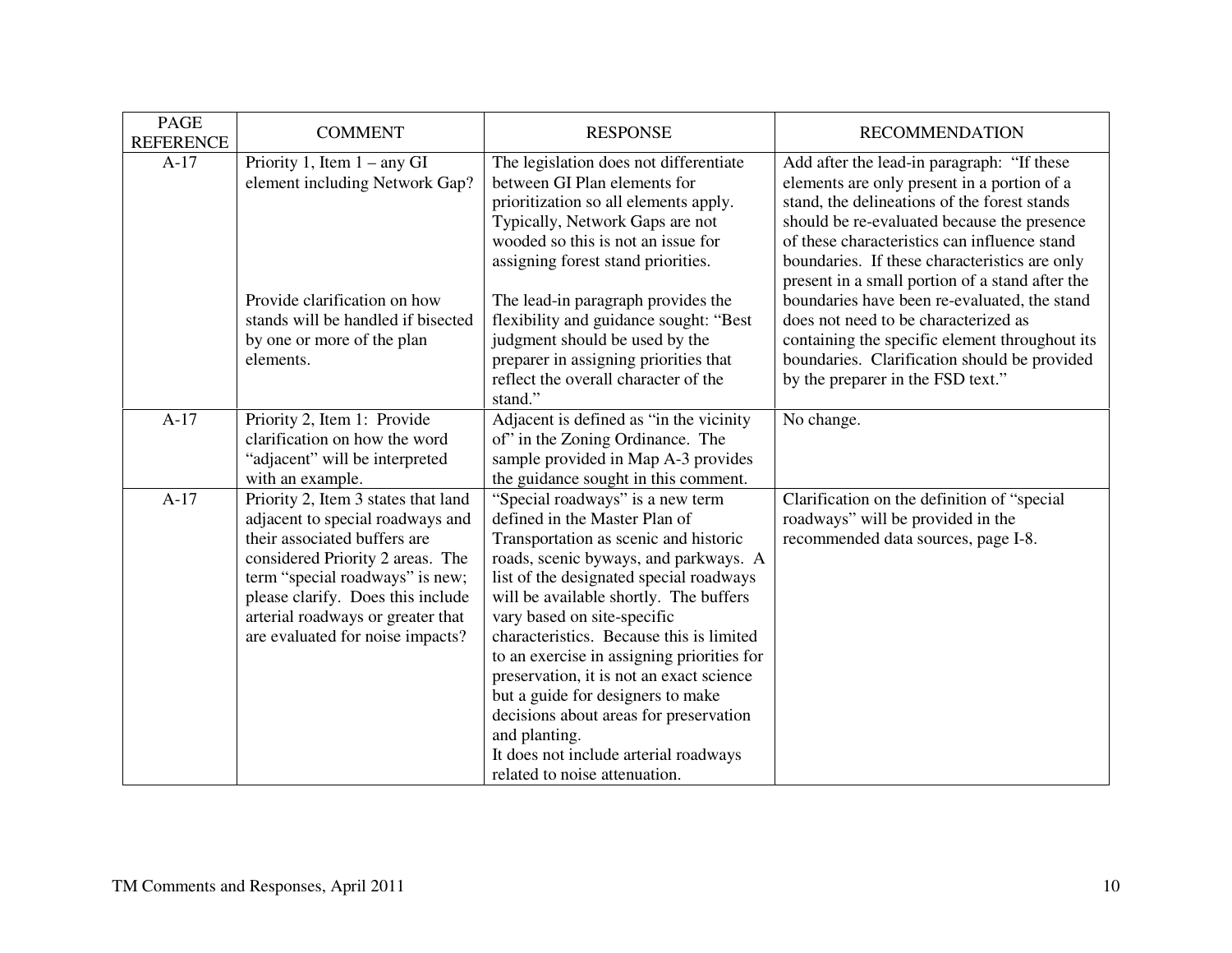| PAGE<br><b>REFERENCE</b> | <b>COMMENT</b>                                                                                                                                                                                                  | <b>RESPONSE</b>                                                                                                                                                                                                                                                                                                                                                                                                                                                                                              | <b>RECOMMENDATION</b>                                                                                                                                                                                                                                                                                 |
|--------------------------|-----------------------------------------------------------------------------------------------------------------------------------------------------------------------------------------------------------------|--------------------------------------------------------------------------------------------------------------------------------------------------------------------------------------------------------------------------------------------------------------------------------------------------------------------------------------------------------------------------------------------------------------------------------------------------------------------------------------------------------------|-------------------------------------------------------------------------------------------------------------------------------------------------------------------------------------------------------------------------------------------------------------------------------------------------------|
| $A-18$                   | Priority $3$ – states that a Forest<br>Analysis Worksheet is to be<br>included on the FSD/NRI. Does<br>this mean on the plan or in the<br>report?                                                               | As stated above, the "Summary Table -<br>Forest Analysis and Priorities" as<br>currently shown and labeled in<br>Appendix A-1, on FSD 11, page 2 is to<br>be shown on the plan (see note<br>provided under the title); the Forest<br>Analysis Worksheet found in Appendix<br>A-1, on FSD 11, page 1 is to be<br>included in the FSD report. The text<br>provided states "This worksheet must<br>be included in the FSD report for each<br>stand and the Summary Table (below)<br>must be shown on the plan." | Text will be revised on page A-18 to provide<br>clarification. "Summary Table -Forest<br>Analysis and Priorities" will be changed to<br>read "Forest Stand Summary Analysis and<br>Priorities Table."                                                                                                 |
| $A-18$                   | Conservation priorities are<br>assigned (pages A-17 -18) then<br>Preservation and Restoration<br>priorities are assigned. Which of<br>this info needs to be in the FSD<br>Narrative and on the FSD/NRI<br>plan? | The Forest Analysis Worksheet should<br>be included in the FSD report along<br>with a brief discussion on the assigned<br>priorities and a statement of the QP's<br>professional opinion on the assigned<br>priorities (this is where the QP can<br>elaborate on why a stand was given one<br>rating over another). The Summary<br>Table at the end of the Forest Analysis<br>Worksheet should be included on the<br>FSD/ NRI plan.                                                                          | The following sentence will be added at the<br>bottom of page A-18: "Preparers can<br>elaborate on why one stand was given a<br>certain conservation, preservation or<br>reforestation priority if the designation<br>provided is not clear or varies from the<br>guidance provided in this section." |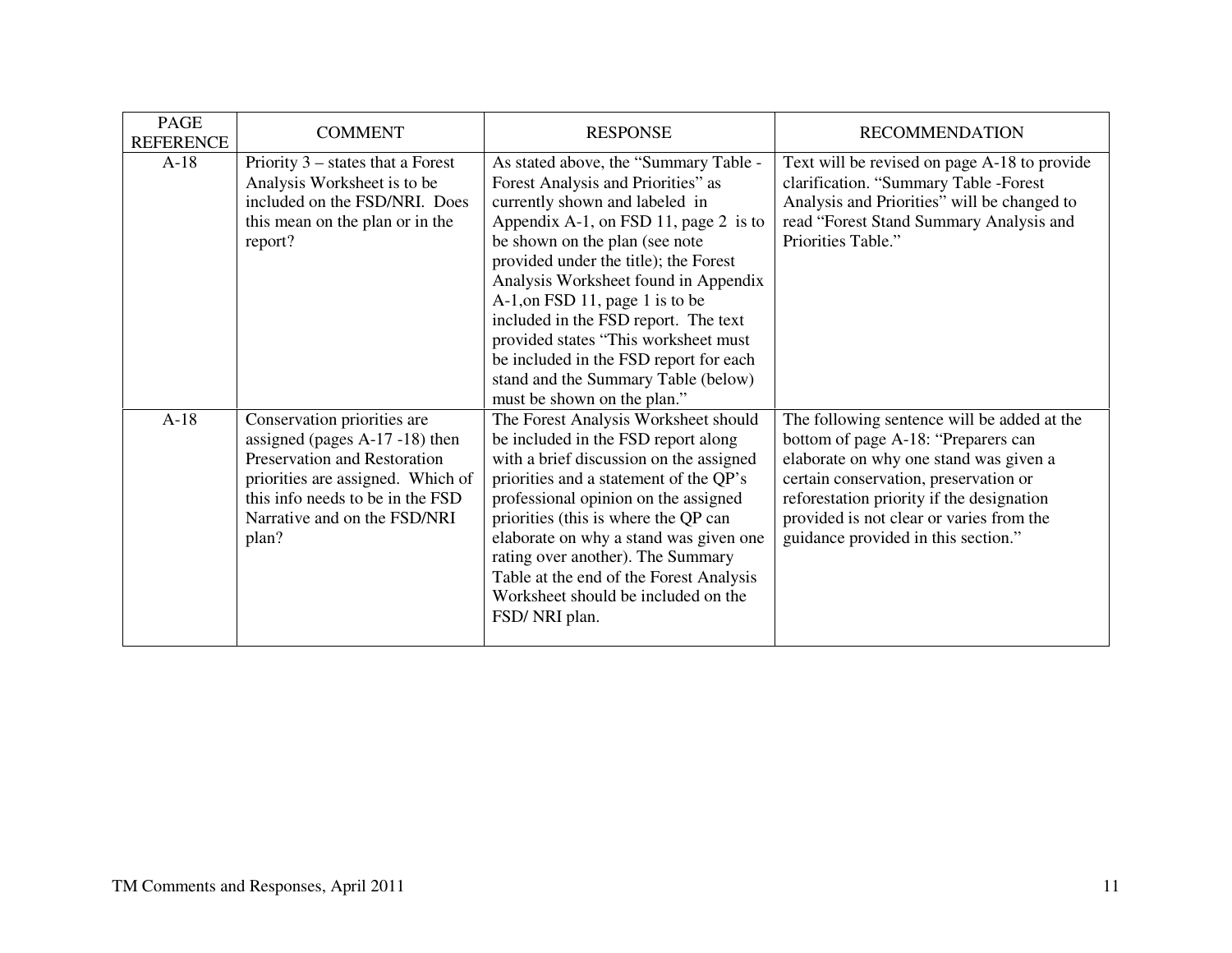| <b>PAGE</b><br><b>REFERENCE</b> | <b>COMMENT</b>                                                                                                                                          | <b>RESPONSE</b>                                                                                                                                                                                                                                                                                                                                                                  | <b>RECOMMENDATION</b>                                                        |
|---------------------------------|---------------------------------------------------------------------------------------------------------------------------------------------------------|----------------------------------------------------------------------------------------------------------------------------------------------------------------------------------------------------------------------------------------------------------------------------------------------------------------------------------------------------------------------------------|------------------------------------------------------------------------------|
| $A-20$                          | Next to last paragraph – first and<br>fourth lines change to "no valid<br>TCP."                                                                         | Will add "and valid" and keep the rest<br>of the wording. It is important to leave<br>in the wording "previously approved"<br>because there are instances where there<br>may be an expired plan that was<br>approved, but was never implemented<br>and/or existing conditions have<br>changed since the original approval<br>which may warrant the issuance of the<br>exemption. | Text will be revised to read "with no<br>previously approved and valid TCP". |
| $A-21$                          | Section 5, paragraph 3: LOEs<br>are sometimes approved at time<br>of NRI review. Will this<br>continue? Should add that this<br>does not require a fee. | Will add a paragraph to describe<br>process. Cannot add "no fee" as the<br>Planning Department's fee schedule is<br>a separate document.                                                                                                                                                                                                                                         | Text will be added to clarify.                                               |
| $A-22$                          | Figure $A-3$ --- change matrix<br>Step 1 to "valid TCP"                                                                                                 | Agreed. Matrix will be revised. Step 1<br>will read "Does the site have a<br>previously approved and valid TCP?"                                                                                                                                                                                                                                                                 | As noted.                                                                    |
| $A-22$                          | Figure A-3, step $3$ – how will<br>portions outside CBCA be<br>handled if no proposed impacts?                                                          | This decision matrix was developed to<br>address LOE only and to address the<br>majority of cases. Properties that are<br>both inside and outside the CBCA are<br>rare and will be dealt with individually.<br>Text in Part E – CBCA, will address<br>the issue of split properties.                                                                                             | No change.                                                                   |
| $A-23$                          | 5.2 paragraph $3$ – indicate that<br>the properties in the CBCA may<br>qualify for LOE or a TCP is<br>needed                                            | See notation above. The text that exists<br>on this page states "If a portion of the<br>property is outside the CBCA, that<br>portion must conform to the regulations<br>of the WCO." This is a correct<br>statement because a Letter of<br>Exemption is a requirement of the<br>WCO. This text addreses the question<br>asked.                                                  | No change.                                                                   |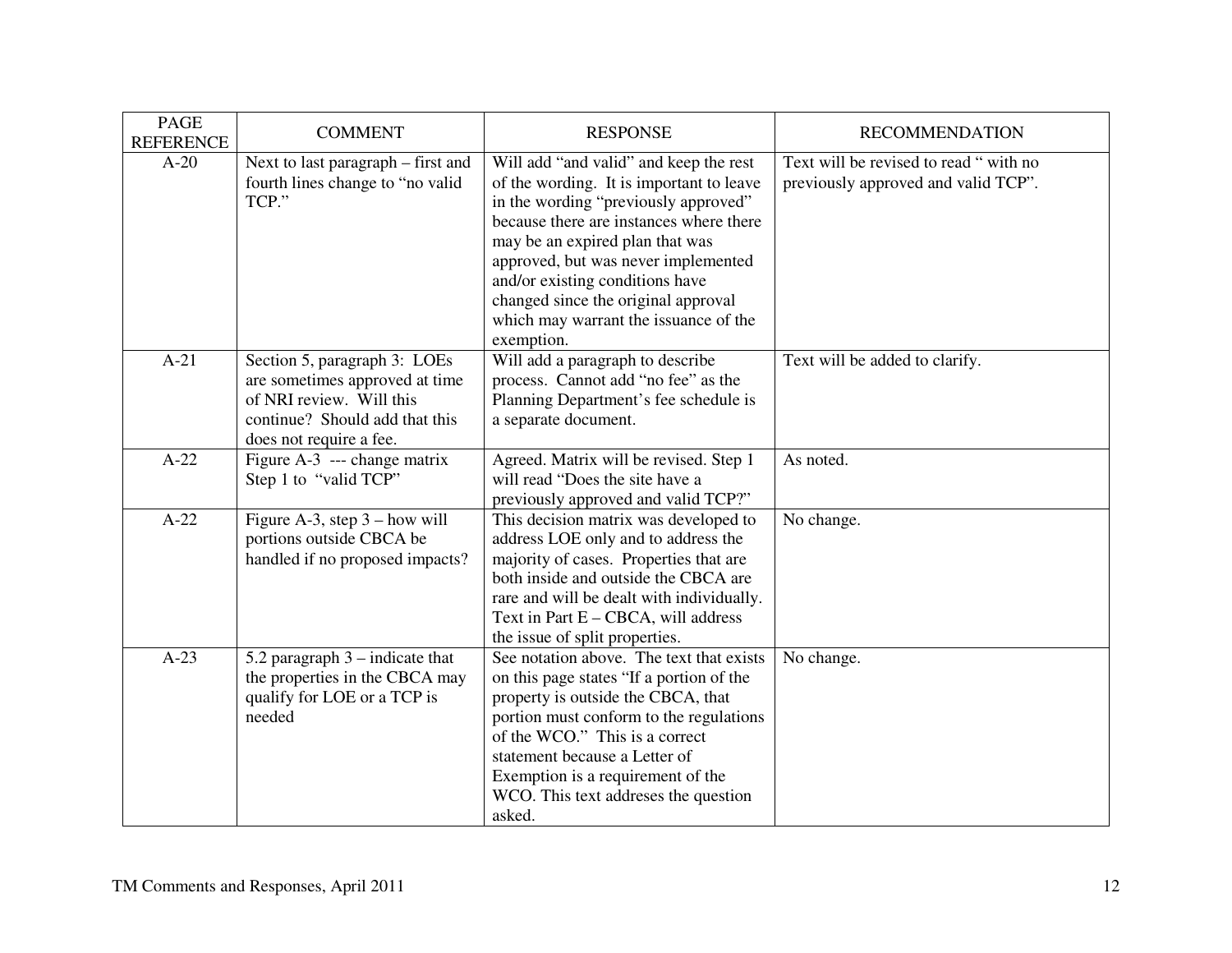| <b>PAGE</b><br><b>REFERENCE</b> | <b>COMMENT</b>                                                                                                                                                                                                              | <b>RESPONSE</b>                                                                                                                                                             | <b>RECOMMENDATION</b>                                                                                                                                                                            |
|---------------------------------|-----------------------------------------------------------------------------------------------------------------------------------------------------------------------------------------------------------------------------|-----------------------------------------------------------------------------------------------------------------------------------------------------------------------------|--------------------------------------------------------------------------------------------------------------------------------------------------------------------------------------------------|
| $A-23$                          | 5.3 last line of first paragraph -<br>add "valid TCP"                                                                                                                                                                       | Agreed.                                                                                                                                                                     | Text will be revised to read, "Standard letters<br>of exemption (LOE) are issued for sites<br>without a valid, previously approved TCP that<br>meet one or more of the following<br>conditions:" |
| $A-23$                          | 5.3 paragraph 2 - add "no other<br>application other than grading or<br>building permit"                                                                                                                                    | Building permits do not require a letter<br>of exemption.                                                                                                                   | Text will be revised to read, "No other<br>applications are required as part of the land<br>development process for the activity proposed<br>with the exception of a grading permit."            |
| $A-23$                          | 5.3 paragraph 3 – Numbered<br>Letters of Exemption are<br>required for forest harvesting<br>along with an approved Forest<br>Management Plan. Who<br>approved FMPs? What happens<br>in zones other than the ones<br>listed? | DNR has requested that the legislation<br>be changed to state that the Forestry<br>Board will approve forest management<br>plans as appropriate.                            | The Technical Manual will be revised as<br>needed after the legislation is changed to<br>reflect the approval process for forest<br>harvesting.                                                  |
| $A-27$                          | Last sentence – indicate that<br>government worksheet can only<br>be used for government projects                                                                                                                           | Agreed.                                                                                                                                                                     | Text to be added which states, "This<br>worksheet is to be used for government<br>projects only."                                                                                                |
| $A-28$                          | Section I – fifth line should read<br>"application for a valid Tree<br>Conservation Plan."                                                                                                                                  | "Valid" doesn't fit here because the<br>text states "prior to the first application<br>for a tree conservation plan." It is not<br>referring to an approved and valid plan. | No change.                                                                                                                                                                                       |
| $A-29$                          | Does worksheet line 7 still<br>apply?                                                                                                                                                                                       | Yes. There are still valid TCPs that are<br>subject to the 1989 ordinance.                                                                                                  | No change.                                                                                                                                                                                       |
| $A-29$                          | Worksheet line $8 -$ state law was<br>revised to only allow 20,000 sf<br>of clearing for a single-family<br>home. The worksheet may need<br>to be revised to reflect this.                                                  | Agreed. Worksheet revisions are in<br>progress. The revised basic standard<br>worksheet will address this issue.                                                            | Revisions will be made to the worksheet and<br>the text as noted.                                                                                                                                |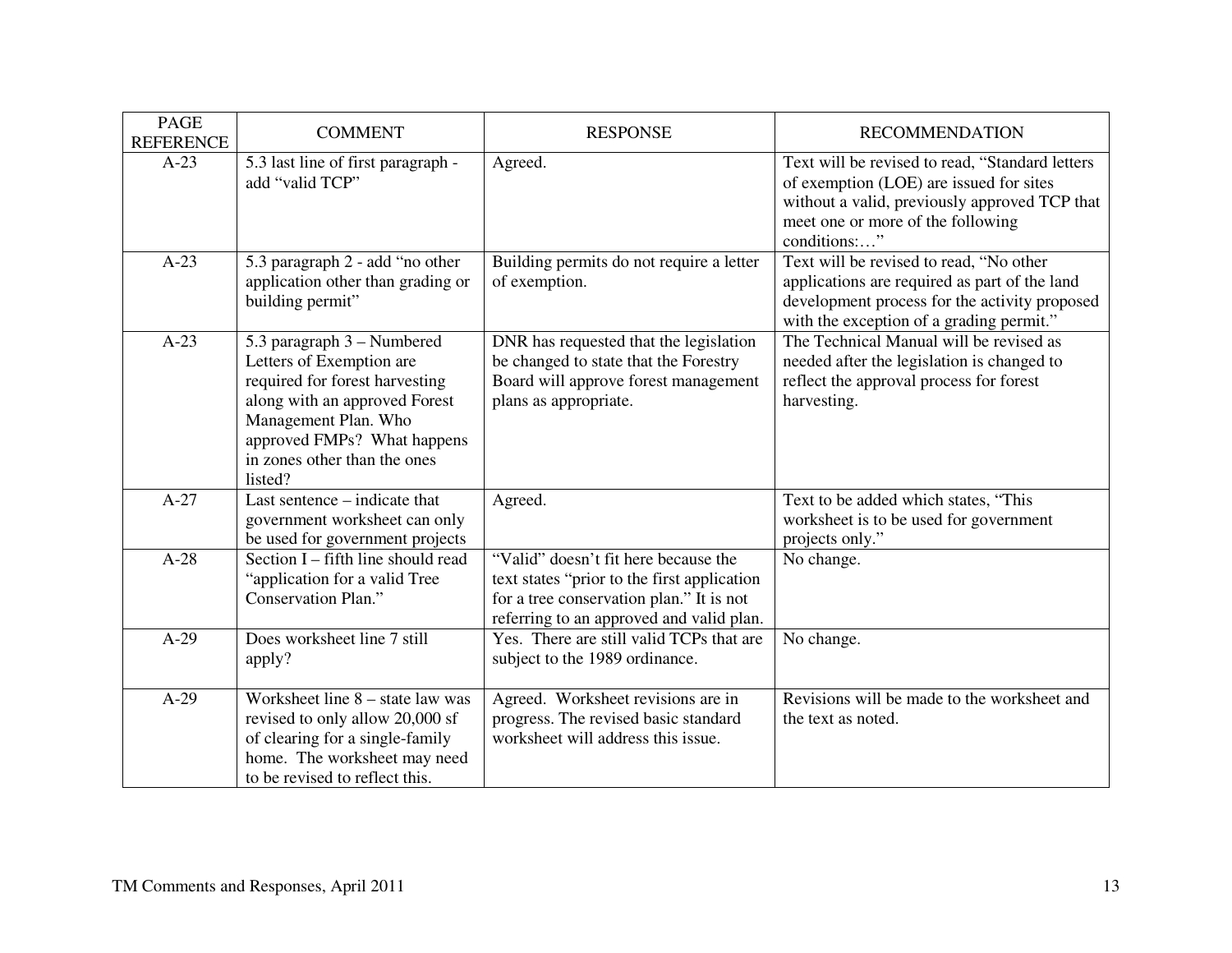| <b>PAGE</b><br><b>REFERENCE</b> | <b>COMMENT</b>                                                                                                                                                                                          | <b>RESPONSE</b>                                                                                                                                                                                                                   | <b>RECOMMENDATION</b>                                                                                                                                                                                  |
|---------------------------------|---------------------------------------------------------------------------------------------------------------------------------------------------------------------------------------------------------|-----------------------------------------------------------------------------------------------------------------------------------------------------------------------------------------------------------------------------------|--------------------------------------------------------------------------------------------------------------------------------------------------------------------------------------------------------|
| $A-29$                          | Worksheet line 10 - should read<br>"Is any portion of the property a<br>WC Bank?"                                                                                                                       | Agreed. Worksheet revisions are in<br>progress. The revised basic standard<br>worksheet will address this issue.                                                                                                                  | Revisions will be made to the worksheet and<br>the text as noted.                                                                                                                                      |
| $A-30$                          | Worksheet line 26 - can natural<br>regeneration be added to this line<br>or a new line?                                                                                                                 | Suggest that it be a separate line<br>because many folks may reference the<br>afforestation/reforestation line to<br>determine the amount of planting<br>proposed and natural regeneration does<br>not require planting.          | The worksheets will be revised to add a line<br>for natural regeneration.                                                                                                                              |
| $A-30$                          | There needs to be a line for free<br>standing specimen tree credits<br>and for restoration credits for<br>habitat enhancement.                                                                          | Suggest adding separate lines for free<br>standing specimen, champion or<br>historic tree credits and habitat<br>enhancement credits. Boxes would not<br>be shaded but would have a formula<br>that adds the credit to the total. | The worksheets will be revised as noted.                                                                                                                                                               |
| $A-32$                          | 7.1 last paragraph - "major<br>changes that include proposing<br>the use of fee-in-lieu or off-site<br>woodland conservation" This<br>appears to conflict with Page A-<br>31 list of changes allowable. | The third sentence was added to<br>provide greater clarity.                                                                                                                                                                       | Delete the third sentence.                                                                                                                                                                             |
| $A-33$                          | First paragraph, last two<br>sentences – revise to clarify<br>when an FSD is required and<br>when an NRI is required.                                                                                   | Text could be revised to provide greater<br>clarity.                                                                                                                                                                              | Text will be edited to state "Refer to Table A-<br>1, Required Submittals by Application Type,<br>to determine whether an FSD or NRI is<br>required to be submitted with the submission<br>of a TCP2." |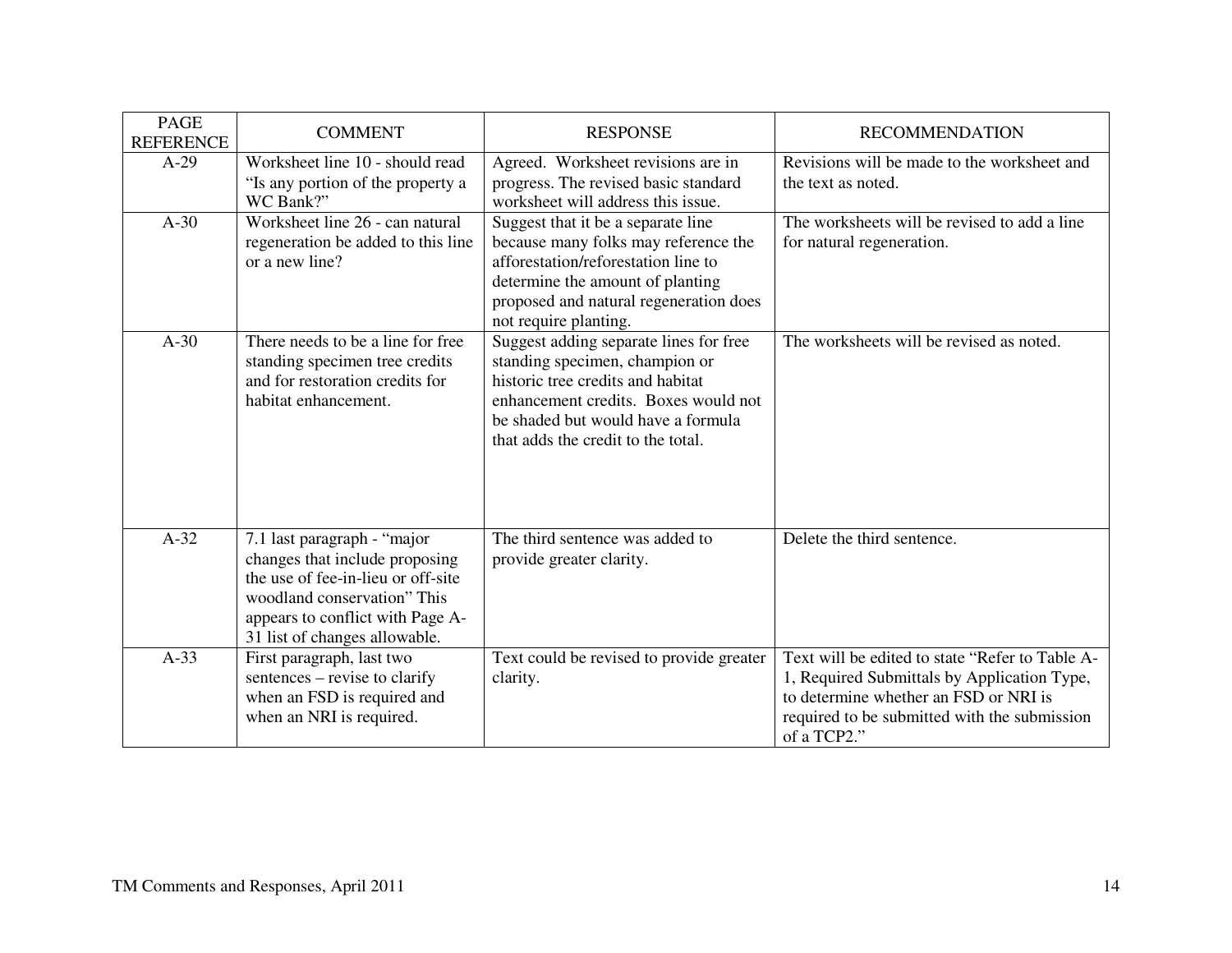| <b>PAGE</b><br><b>REFERENCE</b> | <b>COMMENT</b>                                                                                                                                                                                                                                                                                                                                   | <b>RESPONSE</b>                                                                                                                                                                                                                                                                                                                                                                                                          | <b>RECOMMENDATION</b>                                                                                                                                                                                                                                                                                                                                                                            |
|---------------------------------|--------------------------------------------------------------------------------------------------------------------------------------------------------------------------------------------------------------------------------------------------------------------------------------------------------------------------------------------------|--------------------------------------------------------------------------------------------------------------------------------------------------------------------------------------------------------------------------------------------------------------------------------------------------------------------------------------------------------------------------------------------------------------------------|--------------------------------------------------------------------------------------------------------------------------------------------------------------------------------------------------------------------------------------------------------------------------------------------------------------------------------------------------------------------------------------------------|
| $A-33$                          | 7.2.2a, first paragraph, last<br>sentence - "All proposed<br>disturbances, whether temporary<br>or permanent, must be within the<br>LOD." How does this apply to<br>reforestation, afforestation,<br>natural regeneration, and forest<br>enhancement where some limits<br>of work or disturbances may be<br>necessary to accomplish the<br>work? | Any area of disturbance which<br>proposes clearing and/or grading<br>whether it is permanent or temporary<br>will need to be included within the<br>limit of disturbance. If "disturbance" is<br>necessary to accomplish the work then<br>the area will need to be included.<br>Planting may or may not require<br>disturbance for implementation.                                                                       | Add the following sentence at the end of the<br>first paragraph: "If areas of afforestation,<br>reforestation, natural regeneration, or habitat<br>enhancement do not require the areas to be<br>disturbed, they do not need to be included<br>within the limits of disturbance."                                                                                                                |
| $A-33$                          | 7.2.2.b, paragraph $4$ – This<br>paragraph states that the limits of<br>disturbance must include<br>"preservation of a sufficient<br>amount of critical root zonesto<br>ensure their survival." The<br>definition of "sufficient" can be<br>debated by professionals.<br>Some type of guidelines would<br>be helpful.                            | The condition analysis and construction<br>tolerance for each individual tree<br>determines its ability to survive<br>construction. Survivability is also<br>influenced by the amount of<br>disturbance and hydrologic change<br>proposed by the development. The<br>condition, species and proposed<br>development are the determining<br>factors for survival and are unique to<br>each tree. This text will be added. | Add to the end of paragraph 4: "The ability of<br>an individual tree to survive construction is<br>influenced by its current condition, species,<br>construction tolerance, and the proposed<br>changes in grading and hydrology. These<br>factors must be considered by the designer<br>when determining the sufficient amount of the<br>critical root zone to preserve to ensure<br>survival." |
| $A-34$                          | The manual does not address<br>habitat enhancement or invasive<br>species control and credits. This<br>needs to be addressed.                                                                                                                                                                                                                    | Because habitat enhancement is a new<br>option and has not been approved by<br>DNR yet, the TM did not contain<br>provisions previously. Information will<br>be added to address habitat<br>enhancement credits as allowed by<br>Section $25-122(c)(1)(I)$ . The<br>worksheets in Appendix A-2 will be<br>revised to include these credits.                                                                              | Add a new Section 7.3.3: "Habitat"<br>Enhancement" and provide guidance for how<br>the credits can be obtained, how they must be<br>shown on the plans, and how the work will be<br>bonded. Renumber the remaining sections.                                                                                                                                                                     |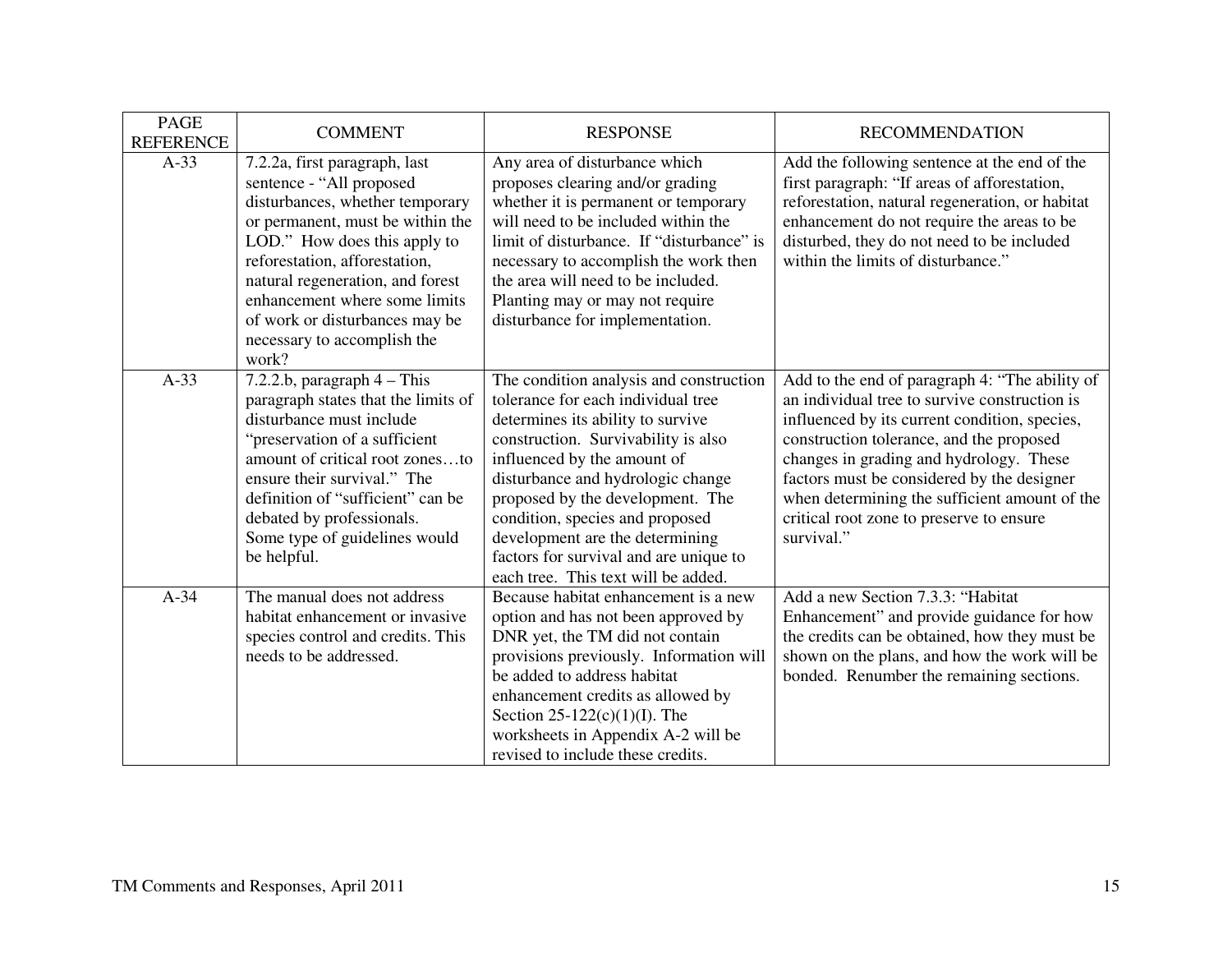| <b>PAGE</b><br><b>REFERENCE</b> | <b>COMMENT</b>                                                                                                                                                                                                                               | <b>RESPONSE</b>                                                                                                                                                                                                                                                                                                                                                                                                                                                                                                                                         | <b>RECOMMENDATION</b>                                                                                                                                                                                                                                                                                                                                          |
|---------------------------------|----------------------------------------------------------------------------------------------------------------------------------------------------------------------------------------------------------------------------------------------|---------------------------------------------------------------------------------------------------------------------------------------------------------------------------------------------------------------------------------------------------------------------------------------------------------------------------------------------------------------------------------------------------------------------------------------------------------------------------------------------------------------------------------------------------------|----------------------------------------------------------------------------------------------------------------------------------------------------------------------------------------------------------------------------------------------------------------------------------------------------------------------------------------------------------------|
| $A-35$                          | 7.3.1b states that an NRI is<br>required for a woodland<br>conservation bank. This is not<br>consistent with process prior to<br>the approval of the new<br>regulations.                                                                     | Prior to the adoption of the recently<br>updated regulations, an NRI was not<br>required for a WC bank. Because the<br>new regulations require the exclusion<br>of at least one building site with a<br>minimum area of one acre, an NRI is<br>the appropriate mechanism to depict<br>the locations of the regulated<br>environmental features. Flexibility<br>could be added that allows for the use<br>of an FSD if the proposed building site<br>is not in the vicinity of a regulated<br>environmental feature or its buffer as<br>shown on an FSD. | Revise the first sentence in Section 7.3.1b to<br>read: "An approved NRI is required for all<br>proposed woodland conservation banks unless<br>the proposed building site is not in the<br>vicinity of any regulated environmental<br>features, in which case an FSD may be<br>substituted for an NRI in the application for a<br>woodland conservation bank." |
| $A-36$                          | Under "Additional Items"<br>paragraph 4 – "Show the location<br>of the proposed easement with<br>metes and bounds." Suggest<br>adding: "This may be allowed as<br>a separate plan sheet prepared by<br>a surveyor and indicated as<br>such." | While the plan sheet showing metes<br>and bounds can be on a separate sheet,<br>the line work showing the easement<br>must be shown on the plan. Text will<br>be added to address this.                                                                                                                                                                                                                                                                                                                                                                 | Revise this paragraph to read: "Show the<br>location of the proposed easement with metes<br>and bounds. This may be provided on a<br>separate plan sheet prepared by a surveyor<br>and indicated as such. The line work for the<br>easement shall be shown on the TCP2."                                                                                       |
| $A-38$                          | $7.3.1e$ – first sentence – add<br>natural regeneration for this<br>entire section                                                                                                                                                           | Agreed.                                                                                                                                                                                                                                                                                                                                                                                                                                                                                                                                                 | Natural regeneration to be included in this<br>section wherever options for meeting the<br>requirements are stated.                                                                                                                                                                                                                                            |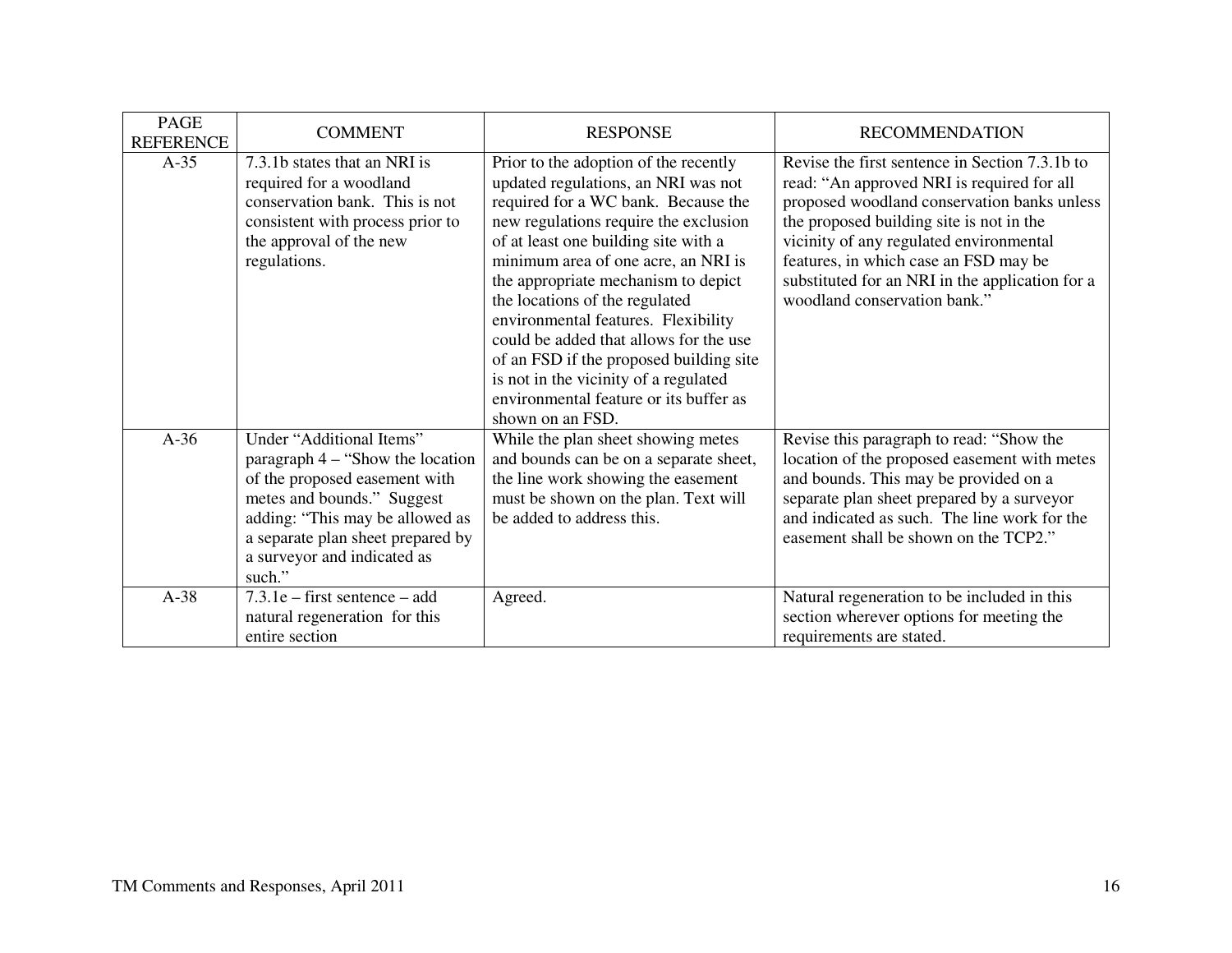| <b>PAGE</b><br><b>REFERENCE</b> | <b>COMMENT</b>                                                                                                                                                                                                                                                                 | <b>RESPONSE</b>                                                                                                                                                                                                                                                                                                                                               | <b>RECOMMENDATION</b>                                                                                                                                                                                                                                                                                 |
|---------------------------------|--------------------------------------------------------------------------------------------------------------------------------------------------------------------------------------------------------------------------------------------------------------------------------|---------------------------------------------------------------------------------------------------------------------------------------------------------------------------------------------------------------------------------------------------------------------------------------------------------------------------------------------------------------|-------------------------------------------------------------------------------------------------------------------------------------------------------------------------------------------------------------------------------------------------------------------------------------------------------|
| $A-38$ and<br>$A-42$            | Next to last paragraph – please<br>consider not requiring annual<br>survival counts. Suggest they be<br>required at two years after<br>planting and at four years at time<br>of bond release.                                                                                  | Text to be edited to allow flexibility for<br>timing of survival checks.                                                                                                                                                                                                                                                                                      | One year after planting a check must be<br>completed. If the check results in a 75%<br>survival rate the second year may be skipped.<br>If success is not achieved in first year, then<br>replant as needed and recheck in third year.<br>Final check in fourth year prior to the release<br>of bond. |
|                                 | 7.3.1e and 7.5.4b should refer to<br>survival check form                                                                                                                                                                                                                       | Reference will be made to Survival<br><b>Check form (Planting Quality Check-</b><br>MD DNR) in Appendix A-4 in both<br>7.3.1e. and 7.5.4b and will be<br>consistent with the text in 7.3.1e for<br>timing of checks.                                                                                                                                          | As noted.                                                                                                                                                                                                                                                                                             |
| $A-39$                          | Provide clarification as to<br>"implemented fully" in the<br>second line. If the site has been<br>planted and support planting has<br>been done but survival falls<br>below acceptable levels due to<br>weather, fire, or other<br>circumstances how would that be<br>handled? | Revise for clarity to delete<br>"implemented fully."<br>With regard to weather, fire or other<br>circumstances, the Technical Manual's<br>purpose is to provide general guidelines<br>and cannot be written to address all<br>possible circumstances. As situations<br>arise, the circumstances regarding<br>conformance will be taken into<br>consideration. | Revise the second to last sentence in the first<br>paragraph to read: "The bond or other security<br>may be subject to forfeiture if the<br>requirements of the TCP2 have not been<br>fulfilled within the time frames specified on<br>the plan."                                                     |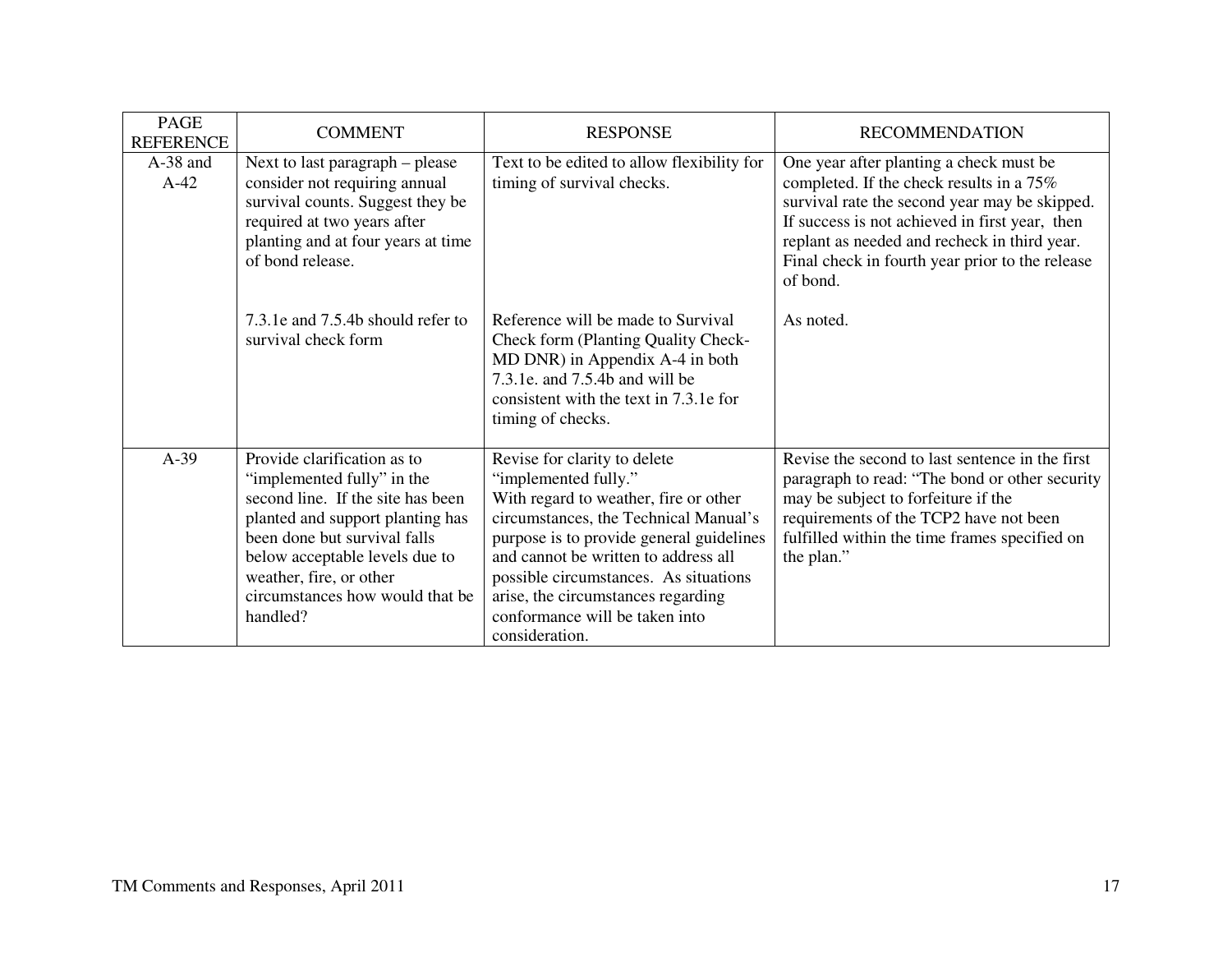| <b>PAGE</b><br><b>REFERENCE</b> | <b>COMMENT</b>                                                                                                                                                                                                                                                                                                                 | <b>RESPONSE</b>                                                                                                                                                                                                                                                                                                                                                                                                                                                | <b>RECOMMENDATION</b>                                                                                                                                                                                                                                                                                                                                                                                                                                                                              |
|---------------------------------|--------------------------------------------------------------------------------------------------------------------------------------------------------------------------------------------------------------------------------------------------------------------------------------------------------------------------------|----------------------------------------------------------------------------------------------------------------------------------------------------------------------------------------------------------------------------------------------------------------------------------------------------------------------------------------------------------------------------------------------------------------------------------------------------------------|----------------------------------------------------------------------------------------------------------------------------------------------------------------------------------------------------------------------------------------------------------------------------------------------------------------------------------------------------------------------------------------------------------------------------------------------------------------------------------------------------|
| $A-39$                          | $7.3.1h$ – this suggests that a<br>release cannot be done if any<br>portion of the WC Bank has been<br>used. It should apply to that<br>portion of the WC Bank not<br>committed if a revised TCP2 and<br>metes and bounds description is<br>prepared showing only those<br>areas committed and releasing<br>uncommitted areas. | If any portion of a WC bank has had<br>credits transferred, it cannot be released<br>because it is subject to the original<br>declaration. To obtain a release of an<br>existing declaration on a bank that has<br>used credits, a new declaration must be<br>prepared and recorded prior to the<br>release of the original declaration. The<br>new declaration shall show the area of<br>credits that have already been<br>committed to development projects. | Revise the paragraph under Section 7.3.1h to<br>add the following after the first sentence: "To<br>obtain a release of an existing declaration on a<br>bank that has used credits, a new declaration<br>must be prepared and recorded prior to the<br>release of the original declaration. The new<br>declaration shall show the area of credits that<br>have already been committed to development<br>projects."<br>Start a second paragraph with the next<br>sentence: "The request for release" |
| $A-39$                          | There is no declaration of<br>covenants release template in the<br><b>Technical Manual.</b>                                                                                                                                                                                                                                    | Need to provide the template in the<br>appendix.                                                                                                                                                                                                                                                                                                                                                                                                               | Add the existing template for declaration of<br>covenants release to the appendix.                                                                                                                                                                                                                                                                                                                                                                                                                 |
| $A-39$                          | Where are non-linear<br>government projects addressed?<br>Clarify the circumstances where<br>linear projects and government<br>projects are exempt; (certain<br>projects are exempt under state<br>rules).                                                                                                                     | The information requested is provided<br>in the regulations. Linear and<br>government projects are defined in<br>Section 25-118. Exemptions are<br>provided in Section 25-119(b).<br>References to Code sections to be<br>added for clarity.                                                                                                                                                                                                                   | 7.3.3 (will be 7.3.4) to be revised to reference<br>Subtitle 25, Sections 25-118 and 25-119(b).                                                                                                                                                                                                                                                                                                                                                                                                    |
| $A-40$                          | Add information about habitat<br>enhancement and bonding of<br>invasive plant removal.                                                                                                                                                                                                                                         | Add a new section 7.3.3 and renumber<br>the rest; heading: Habitat<br>Enhancement.                                                                                                                                                                                                                                                                                                                                                                             | Include in the new Section 7.3.3 a discussion<br>of habitat enhancement, invasive plant<br>removal and planting. Include a discussion<br>on how the bond amount is calculated.                                                                                                                                                                                                                                                                                                                     |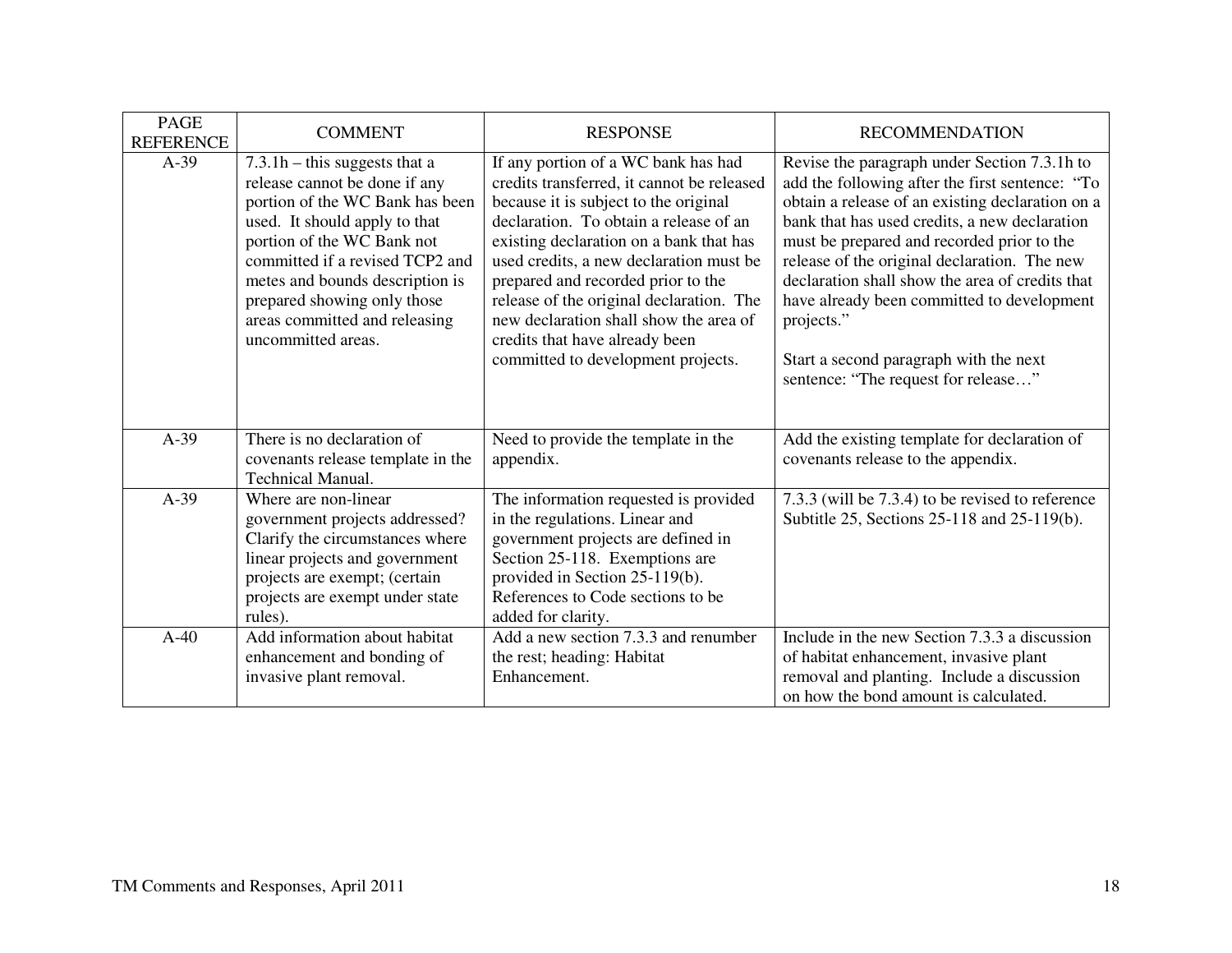| <b>PAGE</b><br><b>REFERENCE</b> | <b>COMMENT</b>                                                                                                                                                                 | <b>RESPONSE</b>                                                                                                                                                                                                                                                                                                                                                                                                                       | <b>RECOMMENDATION</b>                                                                                                                                                                                                                                                                                                                                      |
|---------------------------------|--------------------------------------------------------------------------------------------------------------------------------------------------------------------------------|---------------------------------------------------------------------------------------------------------------------------------------------------------------------------------------------------------------------------------------------------------------------------------------------------------------------------------------------------------------------------------------------------------------------------------------|------------------------------------------------------------------------------------------------------------------------------------------------------------------------------------------------------------------------------------------------------------------------------------------------------------------------------------------------------------|
| $A-41$                          | Need process for recording<br>woodland conservation<br>easements based on approved<br>TCP and template document and<br>bonding procedures.                                     | Guidelines for recording woodland<br>conservation easements will be<br>provided in a new Section 7.5.1.<br>"Permit Issuance" that will provide<br>guidance on the tasks that must be<br>completed prior to permit issuance.<br>Standard notes and signature blocks for<br>woodland conservation easements to be<br>recorded in the land records will be<br>added to Appendix A-3.                                                     | Add new Section 7.5.1 Permit Issuance and<br>address final TCP2 revisions, easement<br>recordation, and bonding procedures. Add<br>bonding amount here at \$0.30 per square foot<br>of reforestation.<br>Easement template to be added to Appendix<br>$A-3$ .                                                                                              |
| $A-41$                          | Section 7.5.2 "Construction"<br>There is no procedure listed for<br>making species substitutions for<br>street trees.                                                          | The procedure for making species<br>substitutions for street trees is for the<br>applicant to re-submit the revised street<br>tree plan to the District Engineer.<br>Contact Office of Engineering, 9400<br>Peppercorn Place, Largo, MD 20774<br>Phone: 301-883-5710, Fax:301-925-<br>8510                                                                                                                                            | Procedure to be added to Section 7.5.2 for<br>making species substitutions for street trees.                                                                                                                                                                                                                                                               |
| $A-43$                          | $7.5.4c -$ "survival rate of 75<br>percent" should add "or as noted<br>on the approved TCP2" because<br>survival rates may vary with<br>different plantings per the<br>manual. | The State Forest Conservation Manual<br>Site Stocking detail lists the stocking<br>and survival requirements necessary to<br>meet the minimum definition of forest<br>from bare land. The survivability<br>requirement applies to the end of the<br>second growing season. These<br>survivability requirements vary in<br>percentage from 55% for bare root<br>seedlings and whips, to 100% for $1\frac{1}{2}$ -<br>2" caliper trees. | The 75% survival rate is an average that is<br>used for the overall survivability of the<br>reforestation area because most of the time a<br>combination of tree sizes are used. Text to be<br>added to this section to read:<br>"Unless otherwise noted on the approved<br>TCP2, the 75% survival rate must be achieved<br>prior to the release of bond." |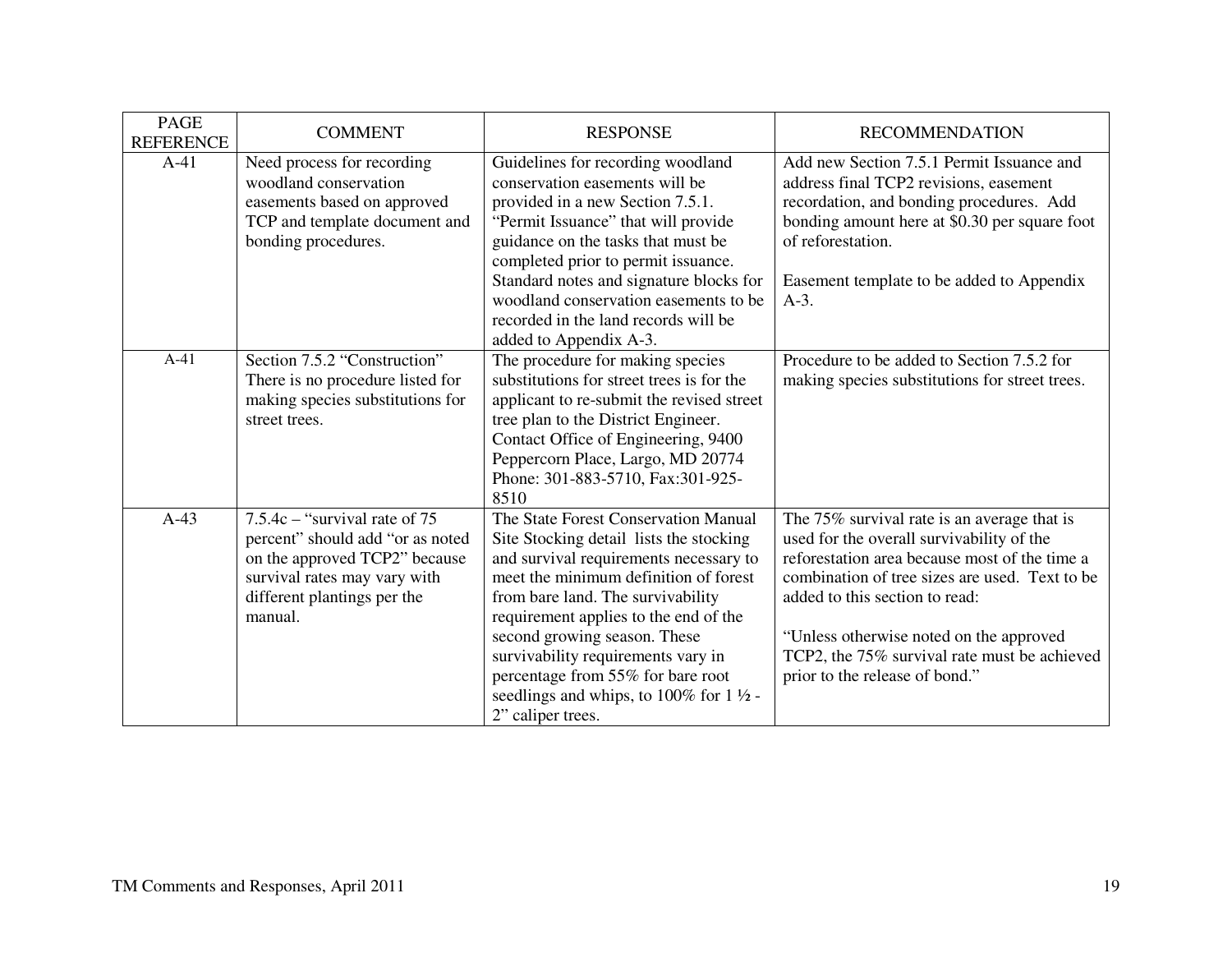### **Part B – Guidelines for the Preparation of Natural Resource Inventories**

| <b>PAGE</b><br><b>REFERENCE</b> | <b>COMMENT</b>                                                                                                                                                                                                                                                                             | <b>RESPONSE</b>                                                                                                                                                                 | <b>RECOMMENDATION</b>                                                                                                                                                                                                                                                               |
|---------------------------------|--------------------------------------------------------------------------------------------------------------------------------------------------------------------------------------------------------------------------------------------------------------------------------------------|---------------------------------------------------------------------------------------------------------------------------------------------------------------------------------|-------------------------------------------------------------------------------------------------------------------------------------------------------------------------------------------------------------------------------------------------------------------------------------|
| $B-1$                           | Section 1.1 describes when an<br>NRI is required. DPW&T has<br>revised their process to allow<br>SWM concept plans to be<br>reviewed without an NRI if no<br>stormwater management<br>construction is required. This<br>information should be added to<br>this section to provide clarity. | Section 1.1 to be revised to add<br>reference to Subtitle 4, Section 4-322,<br>and a description of the change in<br>DPW&Ts process if no SWM<br>construction will be required. | Clarification of DPW&T process to be<br>added.                                                                                                                                                                                                                                      |
| $B-1$                           | Need more information on when<br>an approved NRI is required to be<br>revised.                                                                                                                                                                                                             | Agreed.                                                                                                                                                                         | Text to be added to read:<br>Approved NRIs are required to be revised<br>when:<br>1. land is added or subtracted<br>2. for projects not grandfathered from<br>Subtitle 24 and 27 moving forward<br>3. for projects not grandfathered from<br>Subtitle 25, Division 2 moving forward |
| $B-1$                           | Section 1.3 states that the review<br>time can include an "additional"<br>15 days." Should require written<br>notification to the applicant.                                                                                                                                               | Agreed.                                                                                                                                                                         | Revise text to read: "this review and<br>comment period may be extended an<br>additional 15 days upon written notice to the<br>applicant."                                                                                                                                          |
| $B-1 &$<br>$B-8, 4.4$           | It is unclear what soils<br>information is required for an<br>NRI and how to obtain this<br>information.                                                                                                                                                                                   | A guidance document for how to obtain<br>the soils information and the format<br>will be provided.                                                                              | Add the Soils Report Guidance Document to<br>Appendix B-1.                                                                                                                                                                                                                          |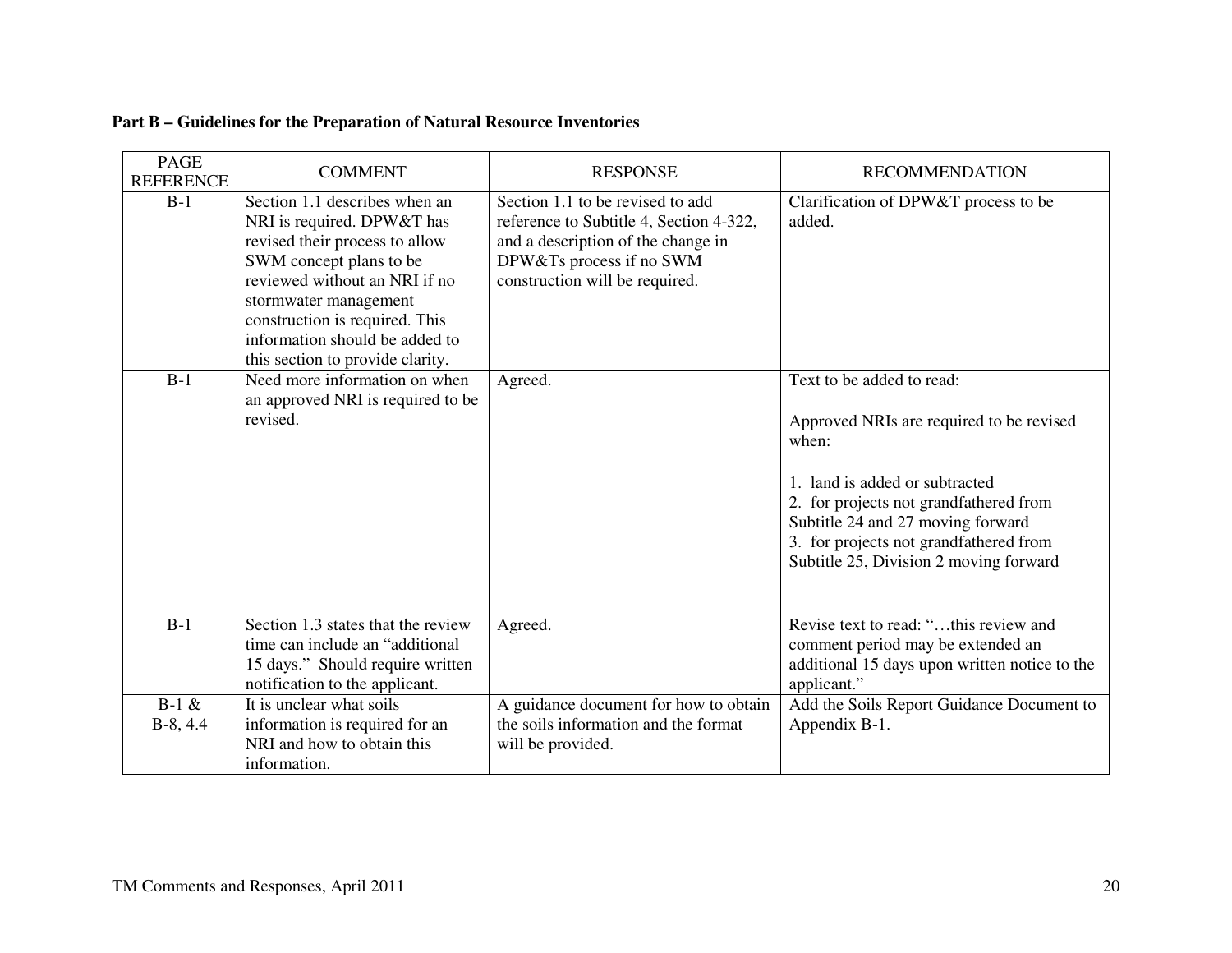| <b>PAGE</b><br><b>REFERENCE</b> | <b>COMMENT</b>                                                                                                                                                                                                                                                                                                           | <b>RESPONSE</b>                                                                                                                                                                                                                                                                                                                                                                                                                                                                                                                                                        | <b>RECOMMENDATION</b>                                                                                                                                                                                                               |
|---------------------------------|--------------------------------------------------------------------------------------------------------------------------------------------------------------------------------------------------------------------------------------------------------------------------------------------------------------------------|------------------------------------------------------------------------------------------------------------------------------------------------------------------------------------------------------------------------------------------------------------------------------------------------------------------------------------------------------------------------------------------------------------------------------------------------------------------------------------------------------------------------------------------------------------------------|-------------------------------------------------------------------------------------------------------------------------------------------------------------------------------------------------------------------------------------|
| $B-2$                           | Section 2.0, paragraph $5 -$ states<br>that the wetland study must be<br>prepared by someone who has<br>"completed a U.S. Army Corps of<br>Engineers approved training<br>course in wetland delineation."<br>This course is no longer<br>available. Consider revising the<br>text here.                                  | Training can be provided by a variety<br>of sources, but training is required in<br>order to prepare a wetland delineation.                                                                                                                                                                                                                                                                                                                                                                                                                                            | Text will be revised to read: "by a<br>qualified professional who has been trained<br>in wetland delineation."                                                                                                                      |
| $B-2$                           | Specimen tree rating score sheets<br>should be included as a submittal<br>requirement.                                                                                                                                                                                                                                   | Specimen tree score sheets are part of<br>an FSD and do not need to be called out<br>separately. Text is to be added in<br>Section 4.2.3c to address the inclusion<br>of the score sheets into the FSD report.                                                                                                                                                                                                                                                                                                                                                         | No change.                                                                                                                                                                                                                          |
| $B-2$                           | In the text associated with the<br>asterisk, the word "simplified" is<br>missing from the criteria for<br>requiring a detailed FSD.                                                                                                                                                                                      | A detailed FSD is required if the site<br>does not meet the eligibility<br>requirements for a simplified or an<br>intermediate FSD.                                                                                                                                                                                                                                                                                                                                                                                                                                    | Text will be revised to read, "A detailed FSD<br>is required if the site does not meet the<br>eligibility requirements for a simplified or an<br>intermediate FSD."                                                                 |
| $B-3$                           | Section 3.0, last paragraph: "Off-<br>site information can be estimated<br>using available information; site<br>visits to properties that are not<br>part of the application are not<br>required." On rare occasions,<br>features more than 100 feet from<br>the site are being required to be<br>shown. Please clarify. | Off-site information is necessary<br>because buffers from regulated<br>environmental features may extend<br>onto a subject property where the<br>feature creating the buffer exists off-<br>site. On occasion, due to unique<br>circumstances, regulated features are<br>mapped farther than 100 feet beyond<br>the property boundary because the<br>buffers from these features may come<br>close, or even onto the subject site.<br>Additional information, such as<br>showing mapped features beyond the<br>required 100 feet may be required in<br>rare instances. | Section 4.0 text will be revised to state that<br>additional information may be required to be<br>shown on the plan beyond 100 feet from the<br>boundary when buffers of regulated features<br>come close or onto the subject site. |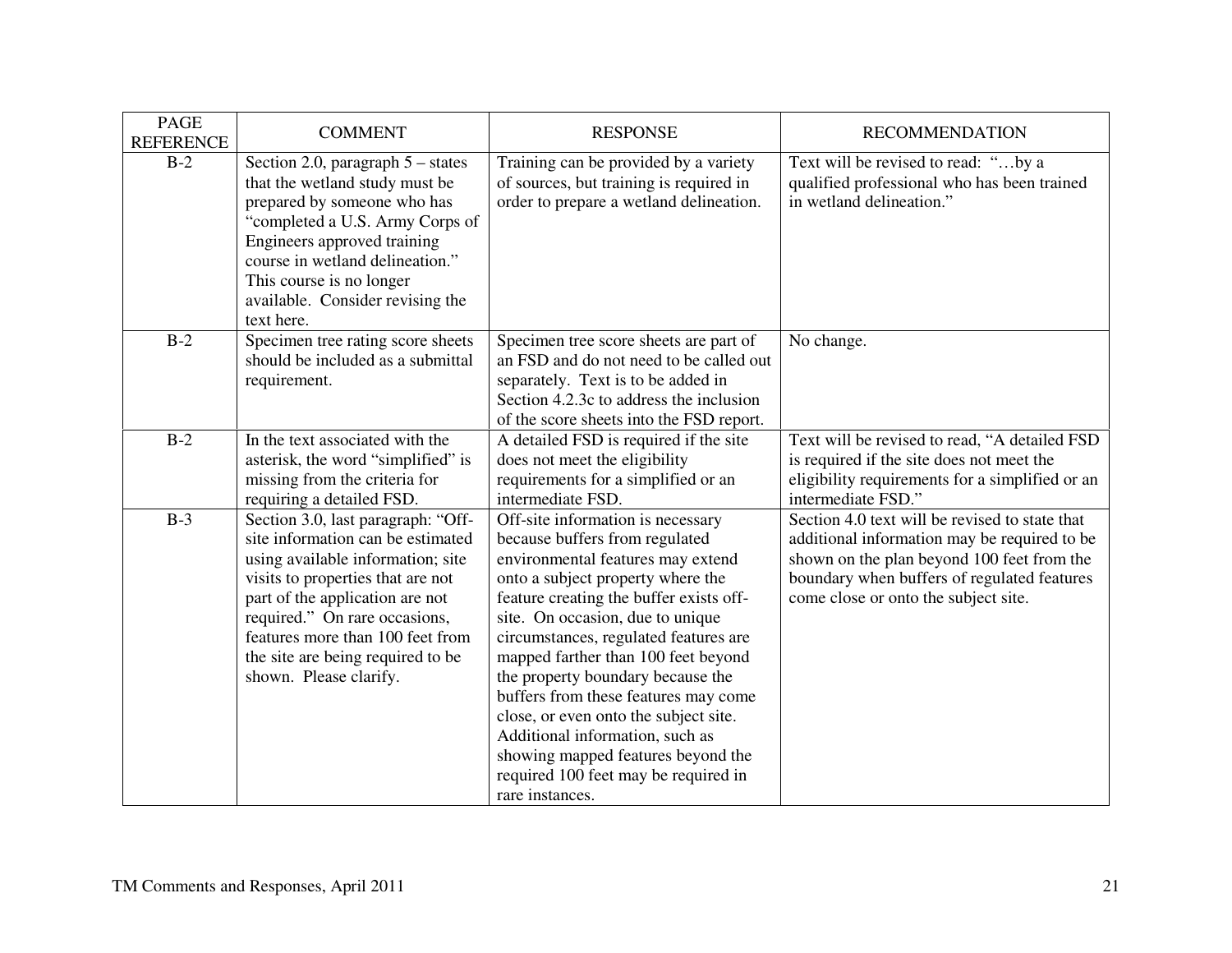| <b>PAGE</b><br><b>REFERENCE</b>                | <b>COMMENT</b>                                                                                                                                                                                                                                                                            | <b>RESPONSE</b>                                                                                                                                                                                                                                                                                                                                                                                                | <b>RECOMMENDATION</b>                                                                                                                                               |
|------------------------------------------------|-------------------------------------------------------------------------------------------------------------------------------------------------------------------------------------------------------------------------------------------------------------------------------------------|----------------------------------------------------------------------------------------------------------------------------------------------------------------------------------------------------------------------------------------------------------------------------------------------------------------------------------------------------------------------------------------------------------------|---------------------------------------------------------------------------------------------------------------------------------------------------------------------|
| $B-4$                                          | Table B-1 "Existing PMA" -<br>What does this mean? Area or<br>some other measurement?<br>As for linear feet of centerline,<br>does that include only the<br>centerline within the property<br>boundary, along the property<br>boundary or weaving in and out<br>of the property boundary? | The footnote says "Figures are to be<br>provided in acres rounded to the nearest<br>$1/100$ <sup>th</sup> of an acre unless otherwise<br>indicated." The stream centerline row<br>states "linear feet of centerline."<br>Because the table is labeled "Site"<br>Statistics" the measurements are for the<br>site only.                                                                                         | No change.                                                                                                                                                          |
| $B-4 &$<br>Appendix<br>$B-1&&$<br>NRI-1<br>P.4 | Revise Table B-1 (Site Stats) in<br>the manual and revise the NRI<br>checklist to show the same<br>categories on both.                                                                                                                                                                    | Agreed. Checklist for an NRI to include<br>the information in Table B-1.<br>ALL the FSD checklists to be revised<br>similarly to be consistent.                                                                                                                                                                                                                                                                | Add a new section to the NRI checklist that<br>includes the required information listed in<br>Table B-1 on page B-4 and label this<br>section "IV. Site Statistics" |
| $B-4$                                          | Paragraph below Table $B-1 - it$<br>appears that the second sentence<br>is not complete. Does this mean<br>valid TCPs and the limits must<br>reflect those of the valid TCP<br>versus the acreage included on<br>this property or both?                                                   | The first sentence should be revised to<br>include "valid" Type 1 or Type 2<br>The second sentence should be revised<br>to read: "A note should be added to the<br>plan listing the area of the previously<br>approved, valid TCP and the assigned<br>TCP number."<br>Also should add "If a graphic is needed<br>to depict the previous $area(s)$ of the<br>approval(s), this should be added to the<br>plan." | As noted.                                                                                                                                                           |
| $B-6$                                          | Paragraph in the middle of page<br>indicates using standard "wetland<br>of special state concern" symbol<br>but there is no symbol shown in<br>appendix.                                                                                                                                  | The text does not state using a standard<br>"special state concern" symbol. The<br>text reads "standard wetland symbol."<br>No separate symbol is required for<br>wetlands of special state concern.                                                                                                                                                                                                           | No change.                                                                                                                                                          |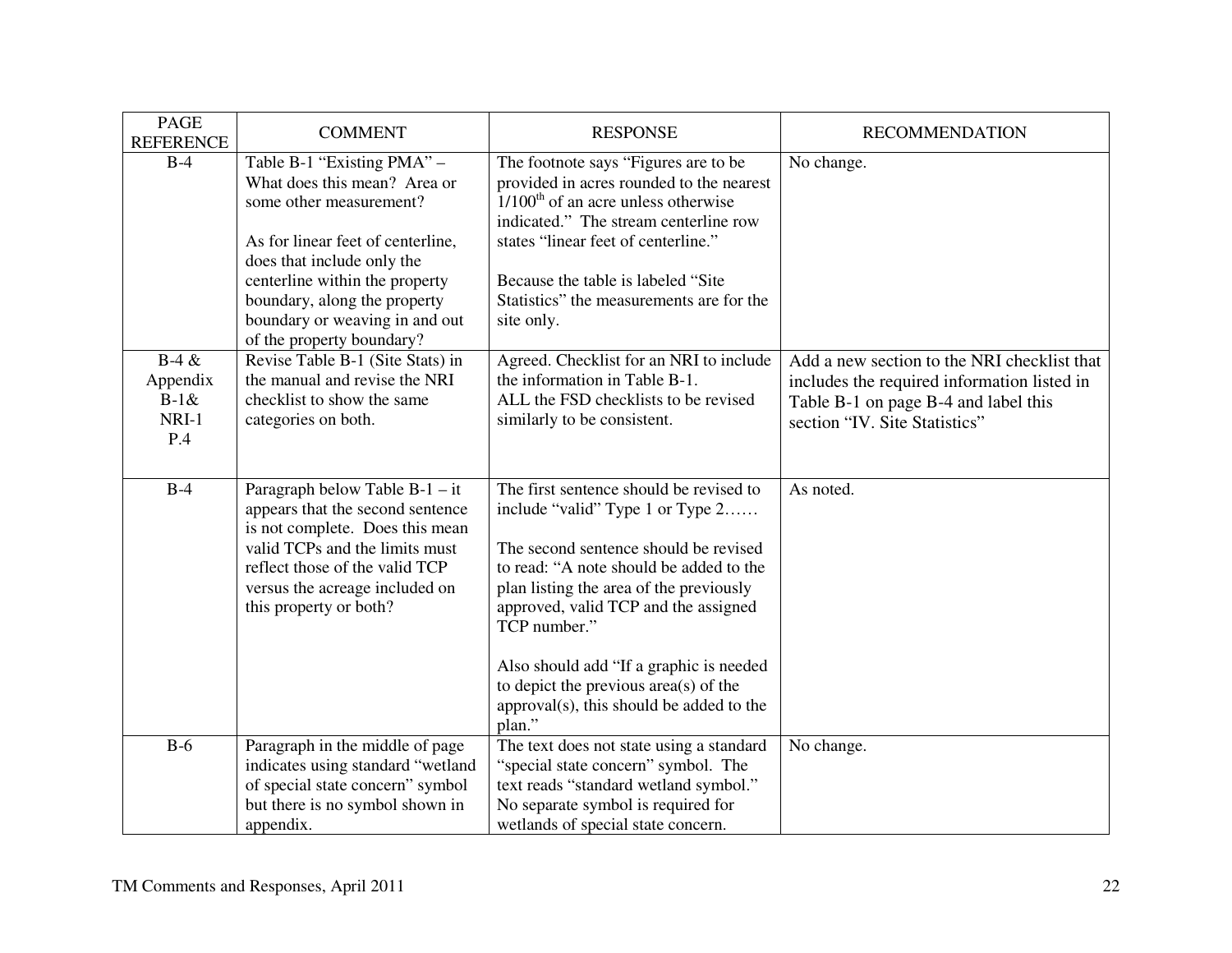| <b>PAGE</b><br><b>REFERENCE</b> | <b>COMMENT</b>                                                                                                                                                                                                                       | <b>RESPONSE</b>                                                                                                                                                                                                                                                                                                                                                                                                                                                                                                                                                                                                                                                                                                         | <b>RECOMMENDATION</b>                                     |
|---------------------------------|--------------------------------------------------------------------------------------------------------------------------------------------------------------------------------------------------------------------------------------|-------------------------------------------------------------------------------------------------------------------------------------------------------------------------------------------------------------------------------------------------------------------------------------------------------------------------------------------------------------------------------------------------------------------------------------------------------------------------------------------------------------------------------------------------------------------------------------------------------------------------------------------------------------------------------------------------------------------------|-----------------------------------------------------------|
| $B-6$                           | NRI section (page B-6) should be<br>in conformance with the Code for<br>expanded wetland buffer.                                                                                                                                     | The sentence provided does not reflect<br>the complete definition of an expanded<br>wetland buffer. Revise this to include<br>the complete definition: "Wetland<br>Buffer: Where a wetland or a portion of<br>a property containing a wetland is<br>located outside the Chesapeake Bay<br>Critical Areas Overlay Zones, a<br>minimum of twenty-five (25) feet in<br>width measured from the edge of the<br>wetland, and expanded to one-hundred<br>$(100)$ feet in width due to the presence<br>of steep slopes fifteen percent $(15%)$ or<br>greater, highly erodible soils, other soils<br>with development constraints, or the<br>presence of Nontidal Wetlands of<br>Special State Concern as defined by<br>COMAR." | Page B-6 to be revised with correct language<br>as noted. |
| $B-7$                           | Floodplain study responses often<br>include nothing more than<br>referral from DPW&T showing<br>FEMA plus 1 or 2 feet in<br>elevation; this page indicates that<br>cannot be used. Provide direction<br>for this type of occurrence. | The text states that a FEMA floodplain<br>delineation cannot be used. DPW&T<br>letters add one to two feet of additional<br>elevation to the FEMA floodplain,<br>resulting in a different delineation than<br>was provided by FEMA. Sometimes<br>the DPW&T floodplain delineation<br>provides different boundaries than the<br>FEMA delineation, based on the<br>specific circumstances of a site.                                                                                                                                                                                                                                                                                                                      | No change.                                                |
| $B-8$                           | Who is the contact at DPW&T?                                                                                                                                                                                                         | Because DPW&T may change who<br>their contact person is, or may<br>reorganize to change the name of a<br>division or section, a contact was not<br>provided.                                                                                                                                                                                                                                                                                                                                                                                                                                                                                                                                                            | Revise text to add "Office of Engineering"                |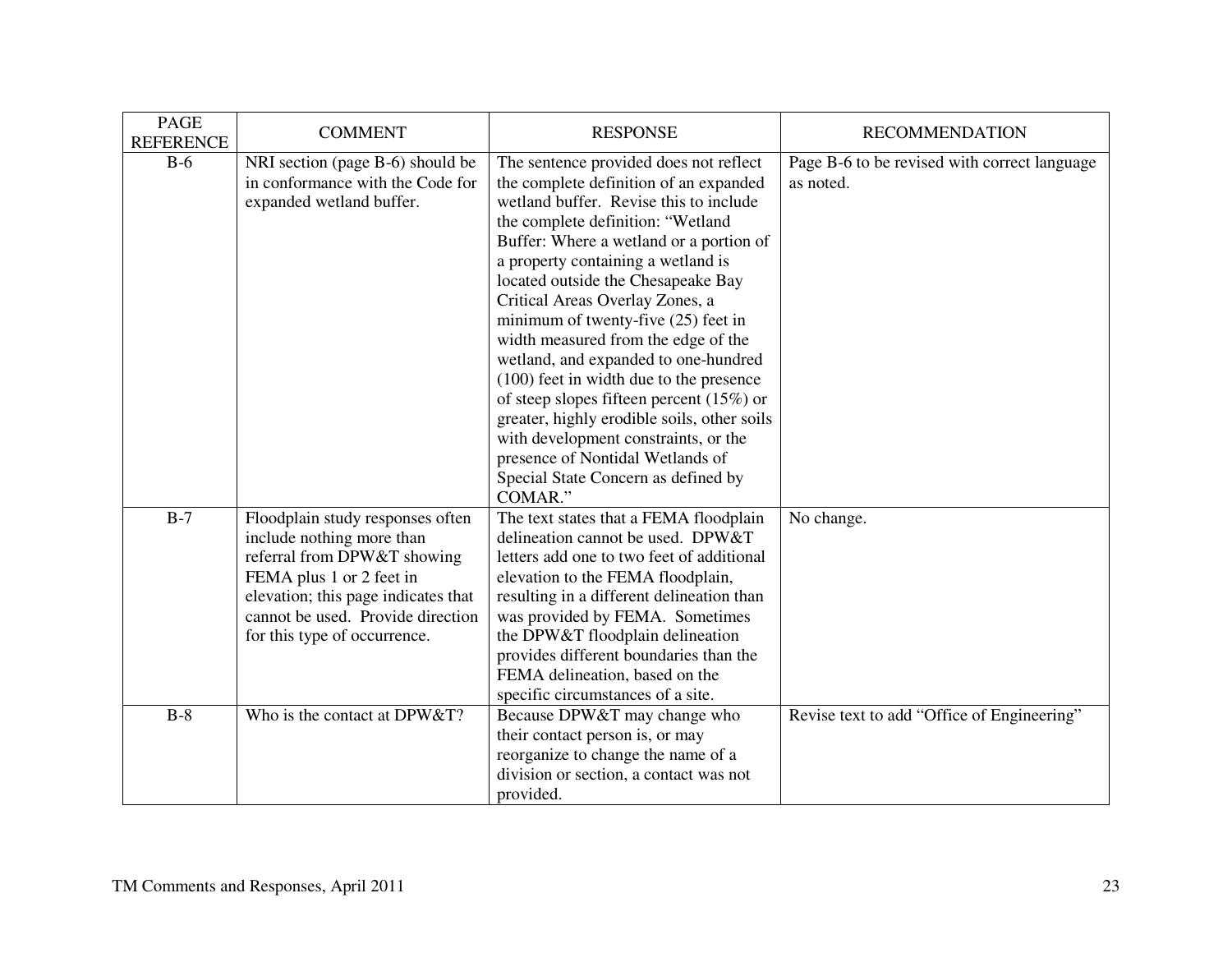| <b>PAGE</b><br><b>REFERENCE</b> | <b>COMMENT</b>                                                                                                                                                                                                                                                                                                                                                                                                                                                                                                                                          | <b>RESPONSE</b>                                                                                                                                                                                                                                                                                                                                                                                                                                                     | <b>RECOMMENDATION</b>                                                                          |
|---------------------------------|---------------------------------------------------------------------------------------------------------------------------------------------------------------------------------------------------------------------------------------------------------------------------------------------------------------------------------------------------------------------------------------------------------------------------------------------------------------------------------------------------------------------------------------------------------|---------------------------------------------------------------------------------------------------------------------------------------------------------------------------------------------------------------------------------------------------------------------------------------------------------------------------------------------------------------------------------------------------------------------------------------------------------------------|------------------------------------------------------------------------------------------------|
| $B-8$                           | 4.4 -- "areas of soil types" might<br>be better stated as "limits of soil<br>types"                                                                                                                                                                                                                                                                                                                                                                                                                                                                     | Agreed.                                                                                                                                                                                                                                                                                                                                                                                                                                                             | Text to be edited as noted.                                                                    |
| $B-8$                           | Provide specific information on<br>the preparation of the "Custom"<br>Soil Report" and exactly which<br>information needs to be included<br>with the NRI report and on the<br>NRI plan. Keep in mind that the<br>report is often 20 to 40 pages in<br>length.                                                                                                                                                                                                                                                                                           | A draft guidance document was<br>provided on December 1, 2010. To<br>date, no comments have been received<br>on this document.                                                                                                                                                                                                                                                                                                                                      | A guidance document to be added to the<br>appendix for the preparation of the soils<br>report. |
| $B-8$                           | The Soils Table on the plans is<br>sufficient for plan review<br>decisions. Engineers are qualified<br>to make decisions regarding soil<br>suitability for development.<br>Detailed soil reports waste staff<br>and consultant time and<br>developer money on information<br>that may be valuable to engineers<br>but does not provide staff with<br>significant "decision making"<br>information for FCP purposes.<br>Eliminate the custom reports;<br>expand the table somewhat if<br>significant information is missing<br>from the current version. | NRIs are used for a variety of review<br>purposes and are not limited to TCP<br>reviews. The soils information<br>requested is necessary to identify<br>regulated features and for the review of<br>plans by DPW&T and SCD. Guidance<br>for the preparation of the soils report<br>will be added as noted above. DPW&T<br>has stated that the information being<br>collected is sufficient. SCD is still<br>reviewing the table at the time of this<br>publication. | As noted above.                                                                                |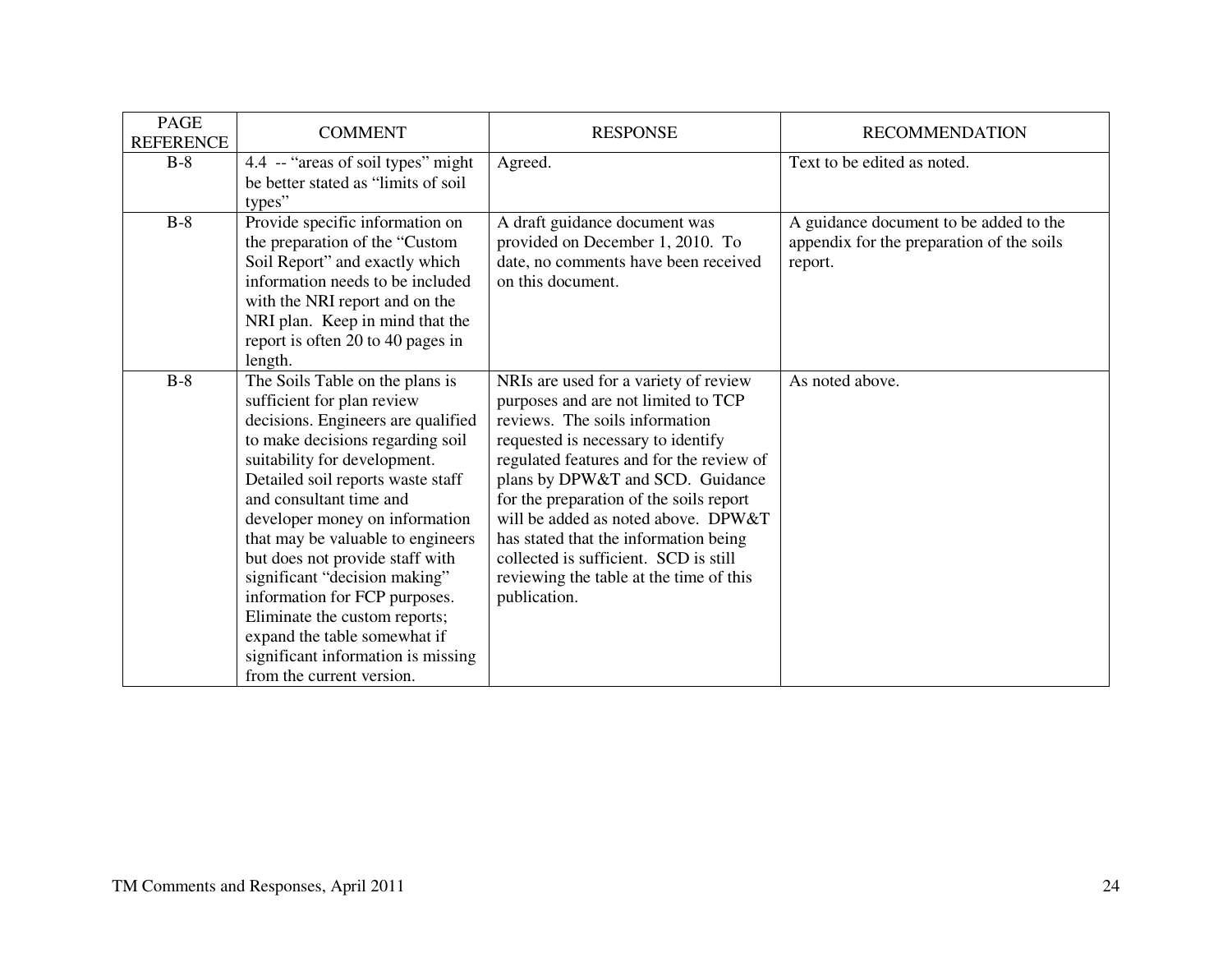| <b>PAGE</b><br><b>REFERENCE</b> | <b>COMMENT</b>                                                                                                                                                                                                                                                                                                                      | <b>RESPONSE</b>                                                                                                                                                                                                                                                                                                                                                                                                                                                                                                                     | <b>RECOMMENDATION</b>                                                                                                                                                                                                                                                                                                                                                       |
|---------------------------------|-------------------------------------------------------------------------------------------------------------------------------------------------------------------------------------------------------------------------------------------------------------------------------------------------------------------------------------|-------------------------------------------------------------------------------------------------------------------------------------------------------------------------------------------------------------------------------------------------------------------------------------------------------------------------------------------------------------------------------------------------------------------------------------------------------------------------------------------------------------------------------------|-----------------------------------------------------------------------------------------------------------------------------------------------------------------------------------------------------------------------------------------------------------------------------------------------------------------------------------------------------------------------------|
| $B-8$                           | The last paragraph: Marlboro clay<br>can be found on PGAtlas but not<br>Christiana complex, those are<br>only found in the WSS and would<br>be reflected by the soils shown on<br>the plan unless this paragraph<br>requires that information to be<br>shown in a different format in<br>which case that must be clearly<br>stated. | The existing paragraph states:<br>"Through the use of PGAtlas or other<br>available sources [emphasis added], the<br>presence or absence of Marlboro clay<br>and Christiana complex shall be<br>identified. The exact areas do not need<br>to be delineated on the NRI plan;<br>however, the general location of the<br>identified clays shall be stated in the<br>standard NRI notes and included on the<br>plan. (Refer to the NRI checklist for a<br>list of standard NRI notes.)" The text<br>states that a note is to be used. | No change.                                                                                                                                                                                                                                                                                                                                                                  |
| $B-9$                           | It would be a good idea to<br>provide a couple of examples on<br>how the adjacent slopes are<br>interpreted as a map or figure.                                                                                                                                                                                                     | Figures B-3A and B-3B provide<br>examples of how slopes are included<br>into the PMA.                                                                                                                                                                                                                                                                                                                                                                                                                                               | No change.                                                                                                                                                                                                                                                                                                                                                                  |
| $B-12$                          | Section 4.7- The second sentence<br>states that "All existing forest<br>cover and tree covershall be<br>shown on the plan." Does this<br>mean that each and every free<br>standing tree must be shown?<br>Provide an explanation of exactly<br>what is intended.                                                                    | Revise the text to clarify that it is<br>required to be in conformance with<br>Part A.                                                                                                                                                                                                                                                                                                                                                                                                                                              | Revise the first sentence as noted: "The<br>forest stand delineation (FSD) is required as<br>part of the NRI and shall be prepared in<br>conformance with Part A, Section 4.0, Forest<br>Stand Delineation. All existing forest cover<br>and tree cover, as determined from fieldwork<br>and up-to-date aerial photos and shown on<br>the FSD, shall be shown on the plan." |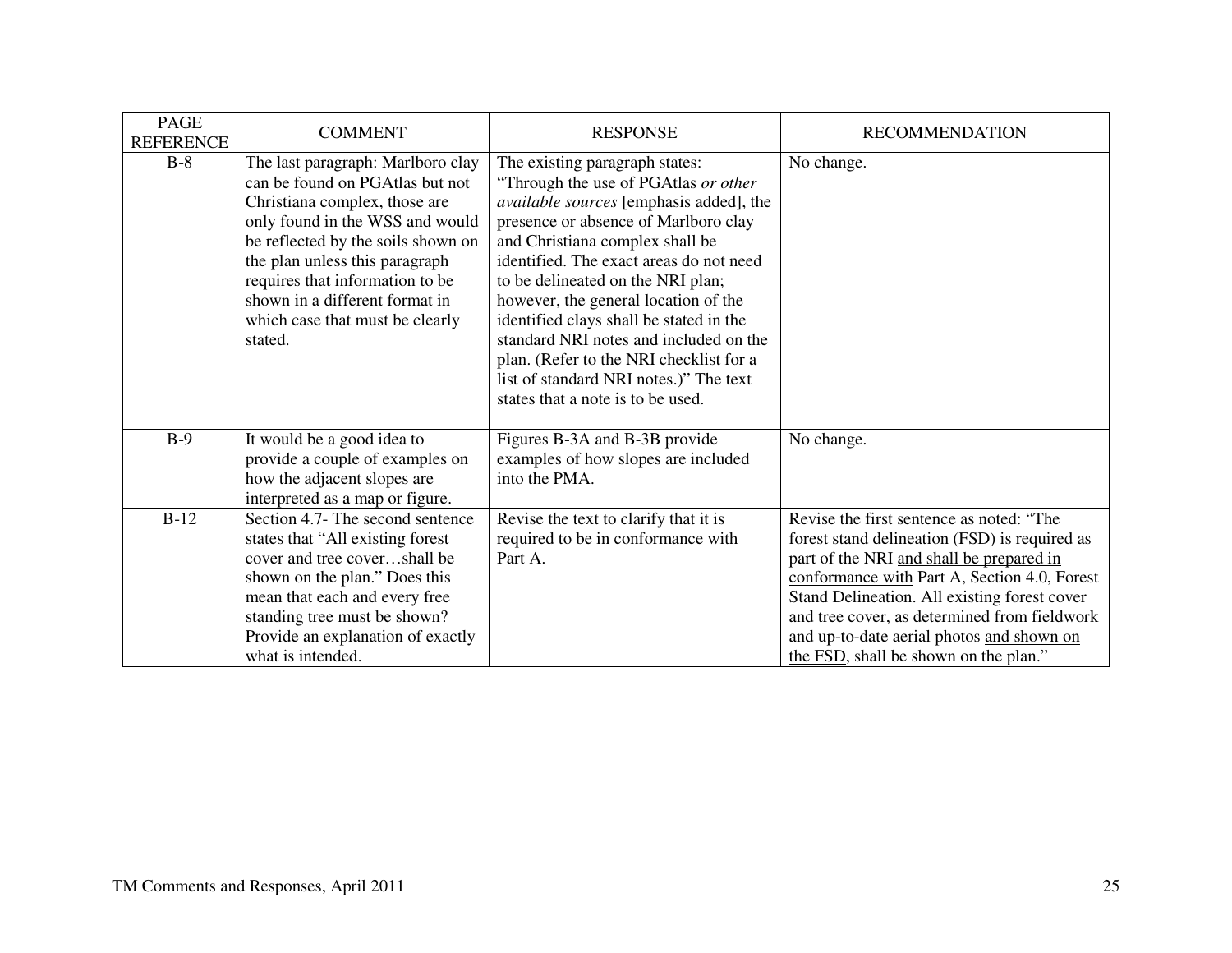| PAGE<br><b>REFERENCE</b> | <b>COMMENT</b>                                                                                                                                                                                                                                                                                                                                                                                       | <b>RESPONSE</b>                                                                                                                                                                                                                                                                                                                                                                                                                                                                                                                                                            | <b>RECOMMENDATION</b>                                                     |
|--------------------------|------------------------------------------------------------------------------------------------------------------------------------------------------------------------------------------------------------------------------------------------------------------------------------------------------------------------------------------------------------------------------------------------------|----------------------------------------------------------------------------------------------------------------------------------------------------------------------------------------------------------------------------------------------------------------------------------------------------------------------------------------------------------------------------------------------------------------------------------------------------------------------------------------------------------------------------------------------------------------------------|---------------------------------------------------------------------------|
| $B-13$                   | Section 4.9 - This section clarifies<br>the information on page I-8 under<br>the recommended data sources.<br>(I-8 should be corrected to<br>include the correct link for<br>Maryland Department of Natural<br>Resources, Wildlife and Heritage<br>Service). 4.9 should correctly<br>reflect the amount of time a<br>request to this agency takes for<br>known occurrences of RTEs on a<br>property. | Obtaining an RTE letter from DNR can<br>be a lengthy process. The letter is the<br>preferred method for presenting RTE<br>information on the NRI; however, the<br>approval of an NRI will not be delayed<br>for the submittal of a DNR letter.<br>Review of the DNR Sensitive Species<br>Project Review Area (SSPRA) layer is<br>an acceptable alternative at the time of<br>NRI review and approval if a letter has<br>not yet been obtained. If the letter is not<br>provided with the NRI submission it<br>will be required at the next stage of<br>development review. | Section 4.9, p. B-13 to be revised for<br>clarification.                  |
| $B-15$                   | In the first paragraph on the<br>fourth line it states that "two<br>copies" of the revised NRI plan<br>are required to be submitted. The<br>initial submission on page B-3<br>states that three copies are<br>required.                                                                                                                                                                              | Three copies are required for both<br>submissions.                                                                                                                                                                                                                                                                                                                                                                                                                                                                                                                         | Text to be revised to read "Three copies of<br>the revised NRI plan and " |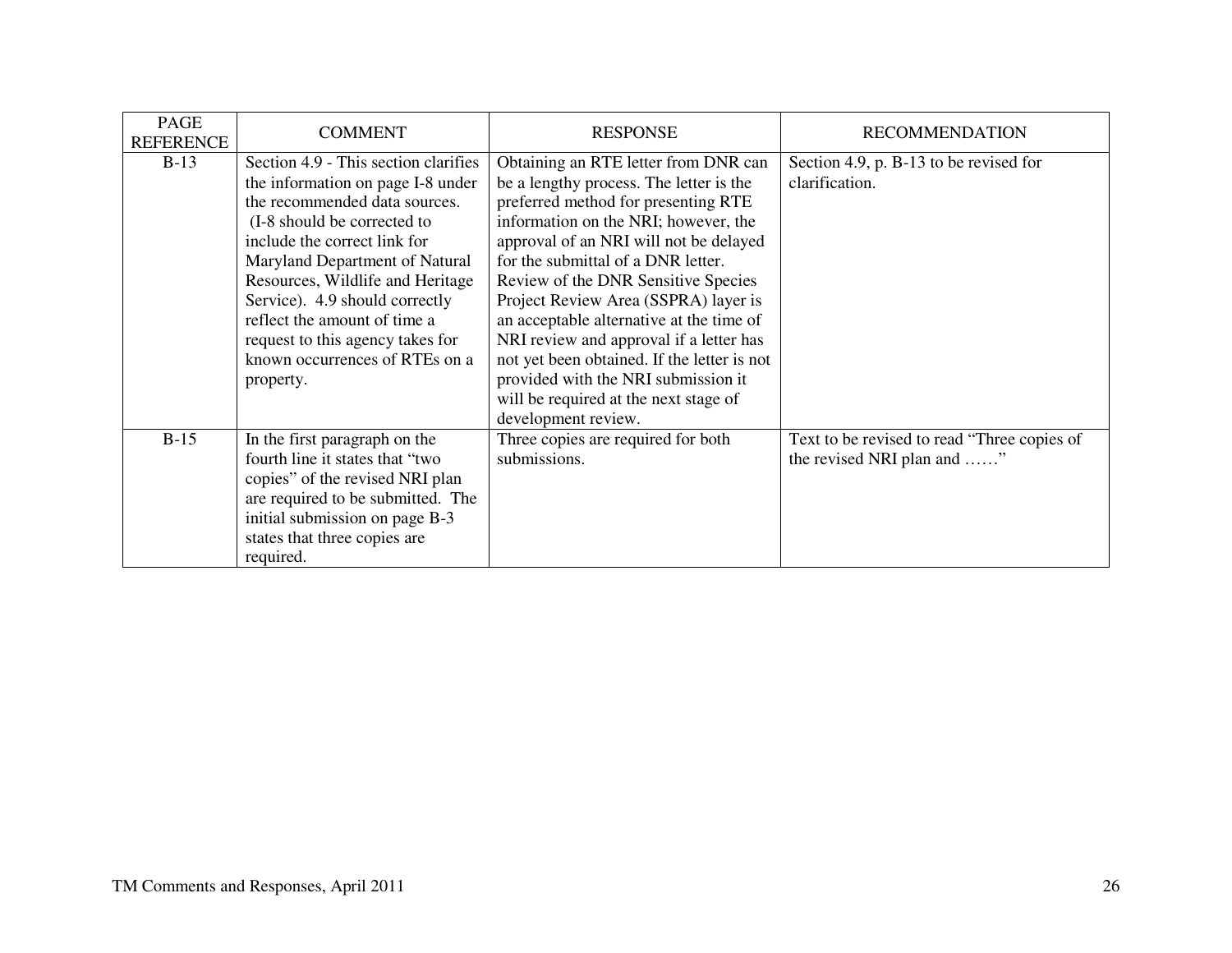### **Preservation, Restoration and Enhancement of Regulated Environmental Features**

| <b>PAGE</b><br><b>REFERENCE</b> | <b>COMMENT</b>                                                                                                                                                                                                                                                                                      | <b>RESPONSE</b>                                                                                                                                                                                                                                                                                                   | <b>RECOMMENDATION</b>                                                                                                                                                                                                         |
|---------------------------------|-----------------------------------------------------------------------------------------------------------------------------------------------------------------------------------------------------------------------------------------------------------------------------------------------------|-------------------------------------------------------------------------------------------------------------------------------------------------------------------------------------------------------------------------------------------------------------------------------------------------------------------|-------------------------------------------------------------------------------------------------------------------------------------------------------------------------------------------------------------------------------|
| $C-1$                           | Nontidal Wetland – why not<br>include the 3 required criteria                                                                                                                                                                                                                                       | This is the definition in the County<br>Code.                                                                                                                                                                                                                                                                     | No change.                                                                                                                                                                                                                    |
| $C-1$                           | Wetland buffer – defined<br>differently here from elsewhere in<br>manual where it states presence of<br>slopes 15% or greater and highly<br>erodible soils. This also adds<br>other limitations include soils<br>with development constraints<br>(explain what is meant and how<br>this is allowed) | As noted above, page B-6 does not<br>contain the complete wetland buffer<br>definition and is to be edited for clarity.<br>The complete definition of an expanded<br>wetland buffer is correct as noted on<br>page C-1. This definition existed in<br>Subtitle 4 prior to the adoption of the<br>new regulations. | No change.                                                                                                                                                                                                                    |
| $C-2$                           | Section 2.0 in the second<br>paragraph it uses the term<br>"designated threshold." Provide<br>an explanation here of the<br>designated threshold.                                                                                                                                                   | This is an introductory paragraph. A<br>reference to the location of the<br>definition of the designated threshold<br>will be added.                                                                                                                                                                              | Revise this sentence to read: "In the third<br>step, if the cumulative, minimized impacts<br>are above the designated threshold, then<br>mitigation is required for the impacts<br>proposed (see step 3, Mitigation, below)." |
| $C-3$                           | Is the designated threshold of 200<br>linear feet of stream bed or 0.5<br>acre of wetlands and buffers in<br>the code?                                                                                                                                                                              | It is not in the County Code. It is<br>provided in the Technical Manual as<br>guidance to allow the Planning Board to<br>make decisions regarding mitigation.                                                                                                                                                     | No change                                                                                                                                                                                                                     |
| $C-4$                           | How and where can the<br>mitigation database be accessed?                                                                                                                                                                                                                                           | The information is available through<br>EPS staff but is not yet available for the<br>entire county. As the data becomes<br>available, a protocol will be created to<br>address access by the public, if that is<br>deemed to be appropriate. If not, staff<br>will continue to provide the<br>information.       | No change at this time. If changes are<br>needed when the data becomes available,<br>changes will be made in a future update.                                                                                                 |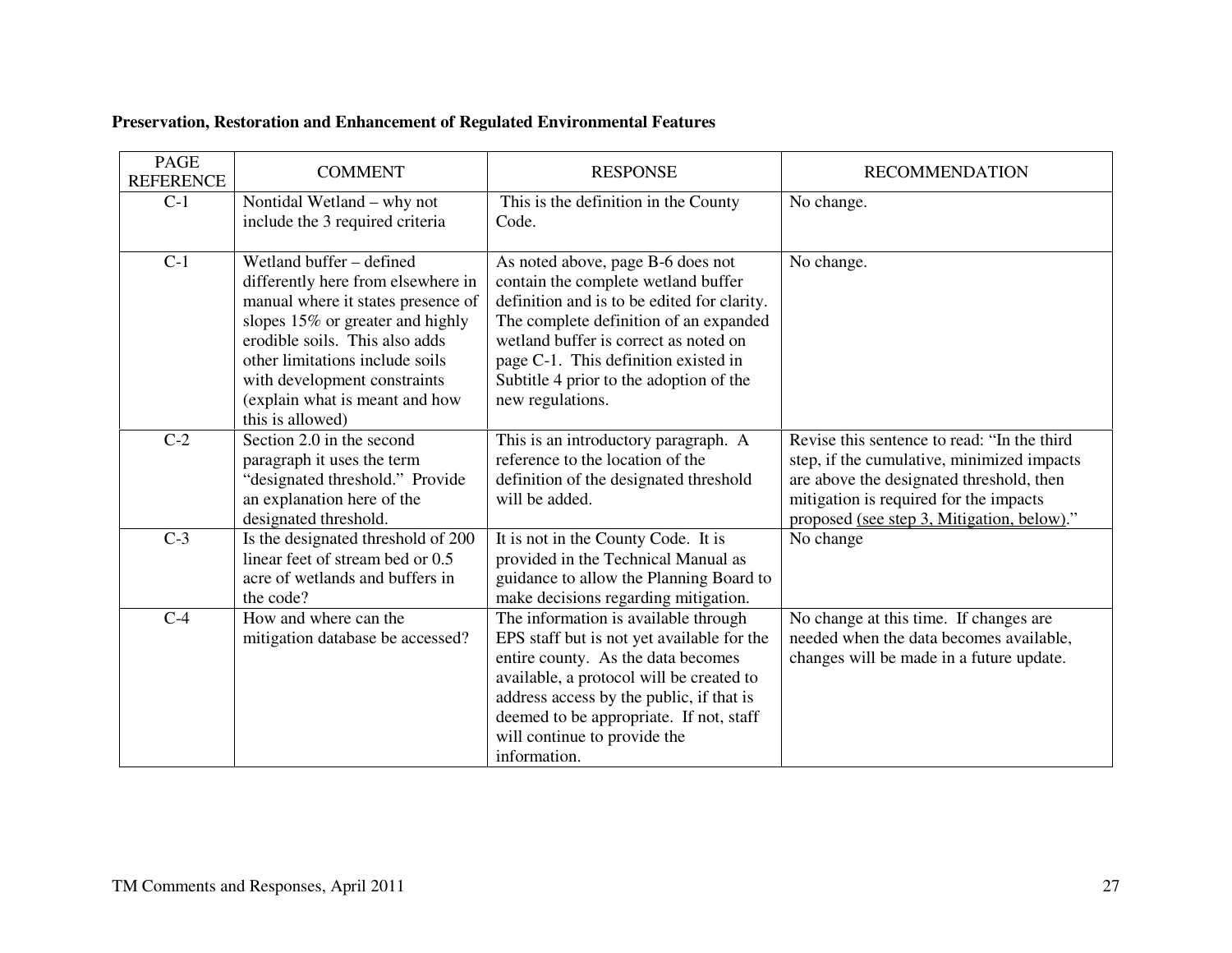# **Part D Guidelines for Tree Canopy Coverage**

| <b>PAGE</b><br><b>REFERENCE</b> | <b>COMMENT</b>                                                                                                                                                                                               | <b>RESPONSE</b>                                                                                                                                                                                                                                                                    | <b>RECOMMENDATION</b>                                                                                                                                           |
|---------------------------------|--------------------------------------------------------------------------------------------------------------------------------------------------------------------------------------------------------------|------------------------------------------------------------------------------------------------------------------------------------------------------------------------------------------------------------------------------------------------------------------------------------|-----------------------------------------------------------------------------------------------------------------------------------------------------------------|
| $D-1$                           | Add a description in the<br>Introduction section on variances<br>to Division 3 of Subtitle 25.<br>Provide a template for the<br>Statement of Justification.                                                  | Section to be added that describes the<br>required findings as those provided in<br>Section 25-119(d).<br>Standard template for Statement of<br>Justification will be added to<br>Appendix A-5.                                                                                    | Revise the text and add the template as noted.                                                                                                                  |
| $D-4$                           | Does this mean the TCC<br>worksheet is only used to<br>determine if the requirements are<br>being met and does not need to be<br>on the plan? Only the notes are<br>needed?                                  | The revised TCC worksheet will be<br>used in all instances to demonstrate<br>conformance.                                                                                                                                                                                          | Revise this portion of the text and the<br>associated appendix to reflect the use of the<br>revised TCC worksheet for all applications to<br>which TCC applies. |
| $D-4$                           | The heading "Afforestation<br>/reforestation" does not include<br>natural regeneration. Can this be<br>added?                                                                                                | Revise the heading.                                                                                                                                                                                                                                                                | Revise the heading of the seventh paragraph<br>on page D-4 to read:<br>"Afforestation/reforestation and natural<br>regeneration: "                              |
| $D-4$                           | The heading "Landscape trees"<br>references appendix D-2. Where<br>is this information?<br>Why does this apply to trees<br>under 6 inches when the<br>worksheet only goes to trees 3.5<br>inches in caliper? | Appendix D-2 contains the worksheet<br>for tree canopy calculations.<br>The text reflects the American Nursery<br>Standard for measuring landscape trees<br>under six inches in diameter. This is<br>provided so that existing trees in the<br>landscape can be properly measured. | Revise the last paragraph on page D-4 to<br>read: "Existing landscape trees: " and add<br>a section on "Proposed landscape trees: "                             |
| $D-4$                           | Step 3 is "Calculating the Amount<br>Provided." This information<br>should be at the front of this<br>section and not at end.                                                                                | Section 4.3 describes how to calculate<br>the amount of tree canopy provided. In<br>keeping with how woodland<br>conservation is calculated, the<br>requirement is calculated first, and then<br>the amount provided is calculated.                                                | No change.                                                                                                                                                      |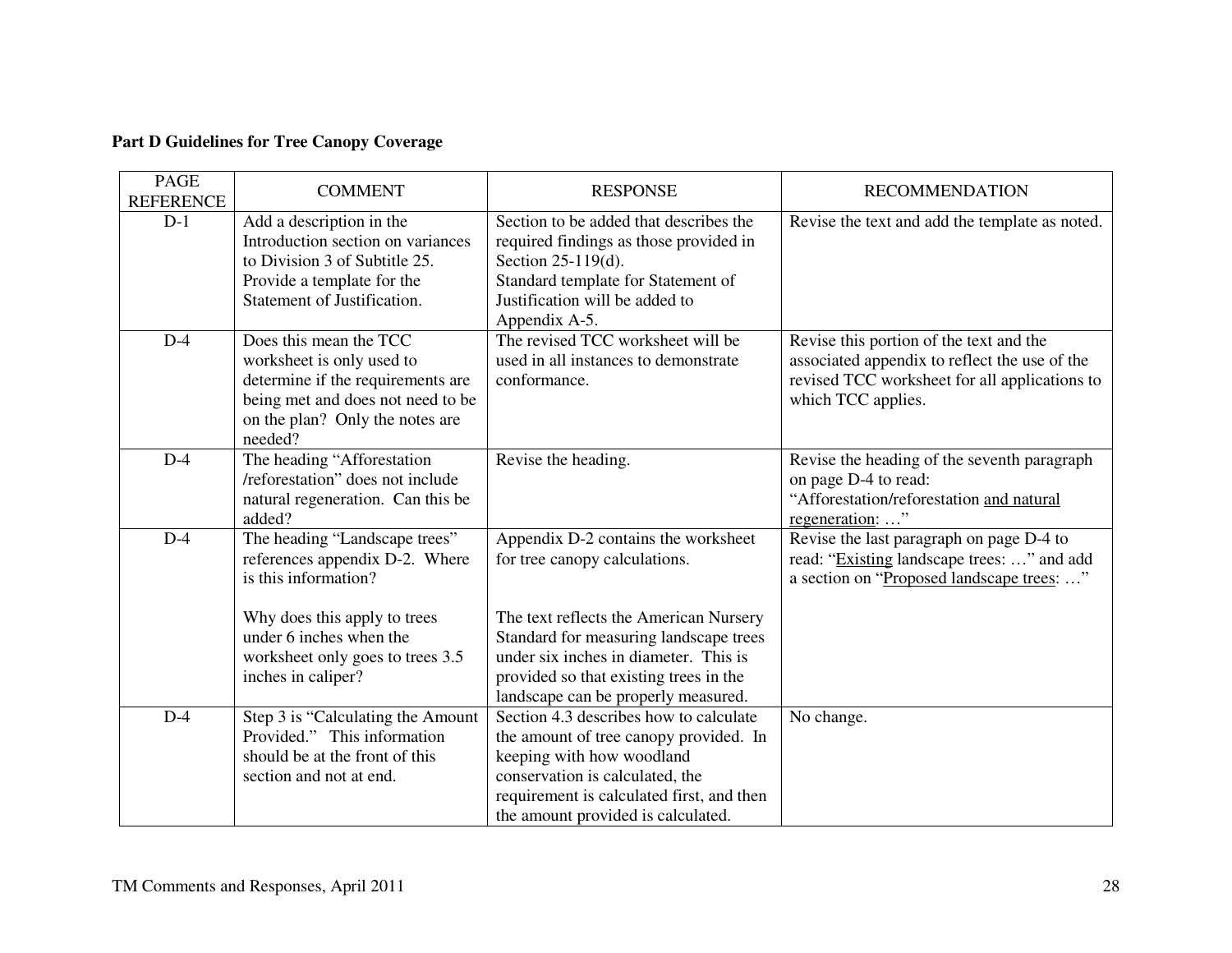# **Introduction Appendices**

| PAGE<br><b>REFERENCE</b> | <b>COMMENT</b>                                                                                                                                | <b>RESPONSE</b>                                                                                                   | <b>RECOMMENDATION</b> |
|--------------------------|-----------------------------------------------------------------------------------------------------------------------------------------------|-------------------------------------------------------------------------------------------------------------------|-----------------------|
| Appendix 1<br>$Intro-1$  | Suggest revising the standard<br>wetland symbol to WL instead of<br>W so that it is not confused with a<br>water line.                        | The standard wetland symbol will be<br>revised to be WL instead of W to avoid<br>confusion with a water line.     | As noted.             |
| Appendix 1<br>$Intro-1$  | CBCA requires differentiation<br>between tidal and non-tidal<br>wetlands the standard wetland<br>symbols should be revised to<br>NWL and TWL. | Part E will address the requirements for<br>CBCA. The standard symbols for<br>CBCA plans will be added to Part E. | As noted.             |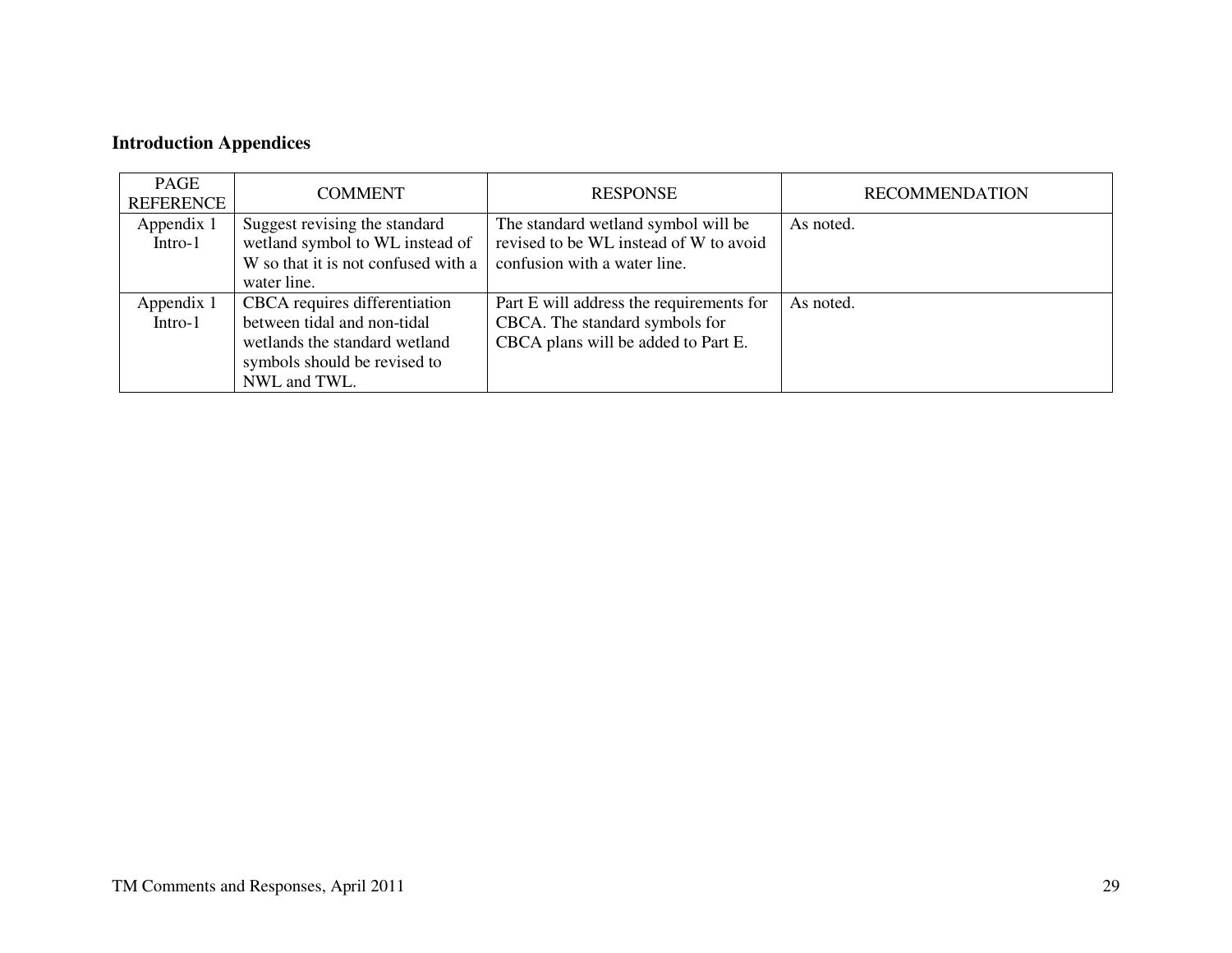### **Part A Appendices**

| <b>PAGE</b><br><b>REFERENCE</b>          | <b>COMMENT</b>                                                                                                                                                                                                                                                                  | <b>RESPONSE</b>                                                                                                                                                                                                                        | <b>RECOMMENDATION</b>                                                                                                                                                                                                                                                                                                     |
|------------------------------------------|---------------------------------------------------------------------------------------------------------------------------------------------------------------------------------------------------------------------------------------------------------------------------------|----------------------------------------------------------------------------------------------------------------------------------------------------------------------------------------------------------------------------------------|---------------------------------------------------------------------------------------------------------------------------------------------------------------------------------------------------------------------------------------------------------------------------------------------------------------------------|
| Appendix<br>$A-1$ , $FSD-1$              | <b>Standard FSD Notes and NRI</b><br>Notes are the same but are listed<br>separately. Combine all the FSD<br>and NRI notes into one set of<br>notes.                                                                                                                            | The notes are separate because the FSD<br>is done first, and sometimes by a<br>separate professional than the person<br>who does the NRI. There are also<br>instances where only and FSD is<br>prepared.                               | No change.                                                                                                                                                                                                                                                                                                                |
| Appendix<br>$A-1$ , $FSD-3$<br>and FSD-4 | Page 2 - Supporting Info - have<br>DNR letter twice, have soils map<br>twice                                                                                                                                                                                                    | Duly noted.                                                                                                                                                                                                                            | Text to be revised.                                                                                                                                                                                                                                                                                                       |
| Appendix<br>$A-1$ , FSD-3                | Page 2 - Why are two copies of<br>check list required?                                                                                                                                                                                                                          | Two copies are required so that staff<br>can use one as a mark-up copy and one<br>remains as part of the official file.                                                                                                                | No change.                                                                                                                                                                                                                                                                                                                |
| Appendix<br>A-1, FSD-4<br>NRI-1          | Priority area inset map should be<br>added to the FSD and NRI<br>checklists.                                                                                                                                                                                                    | Agreed. Checklists will be revised to<br>include the priority area inset map.                                                                                                                                                          | As noted.                                                                                                                                                                                                                                                                                                                 |
| Appendix<br>A-1, FSD-5                   | Forest Sample Plot Field Data<br>Sheet - add information to the<br>FSD Data Sheet to be consistent<br>with information required on the<br>forest analysis sheet                                                                                                                 | The Forest Sample Plot Field Data<br>Sheet and the Forest Analysis Sheet will<br>be reviewed for consistency and revised<br>as necessary. % damage, % downed<br>woody, and number of shrubs $< 20$ " to<br>be added to the data sheet. | As noted.                                                                                                                                                                                                                                                                                                                 |
| Appendix<br>A-1, FSD-5<br>and FSD-11     | Resolve the discrepancies in size<br>classes between the FSD sample<br>plot field data sheet (FSD-5) and<br>the forest analysis worksheet<br>(FSD-11). Add source of this as<br>the State Manual because some<br>items are confusing but it is<br>required by the State Manual. | Agreed.                                                                                                                                                                                                                                | Revise the forest analysis worksheet (FSD-<br>11) as follows:<br>Revise Part A, number 3 to be 6" dbh<br>$\bullet$<br>Revise Part A, number 4 categories<br>as follows:<br>greater than 18"<br>$\circ$<br>$6 - 17.9"$<br>$\circ$<br>$2 - 5.9"$<br>$\circ$<br>Less than 2"<br>$\Omega$<br>Revise Part A, number 5 to be 3' |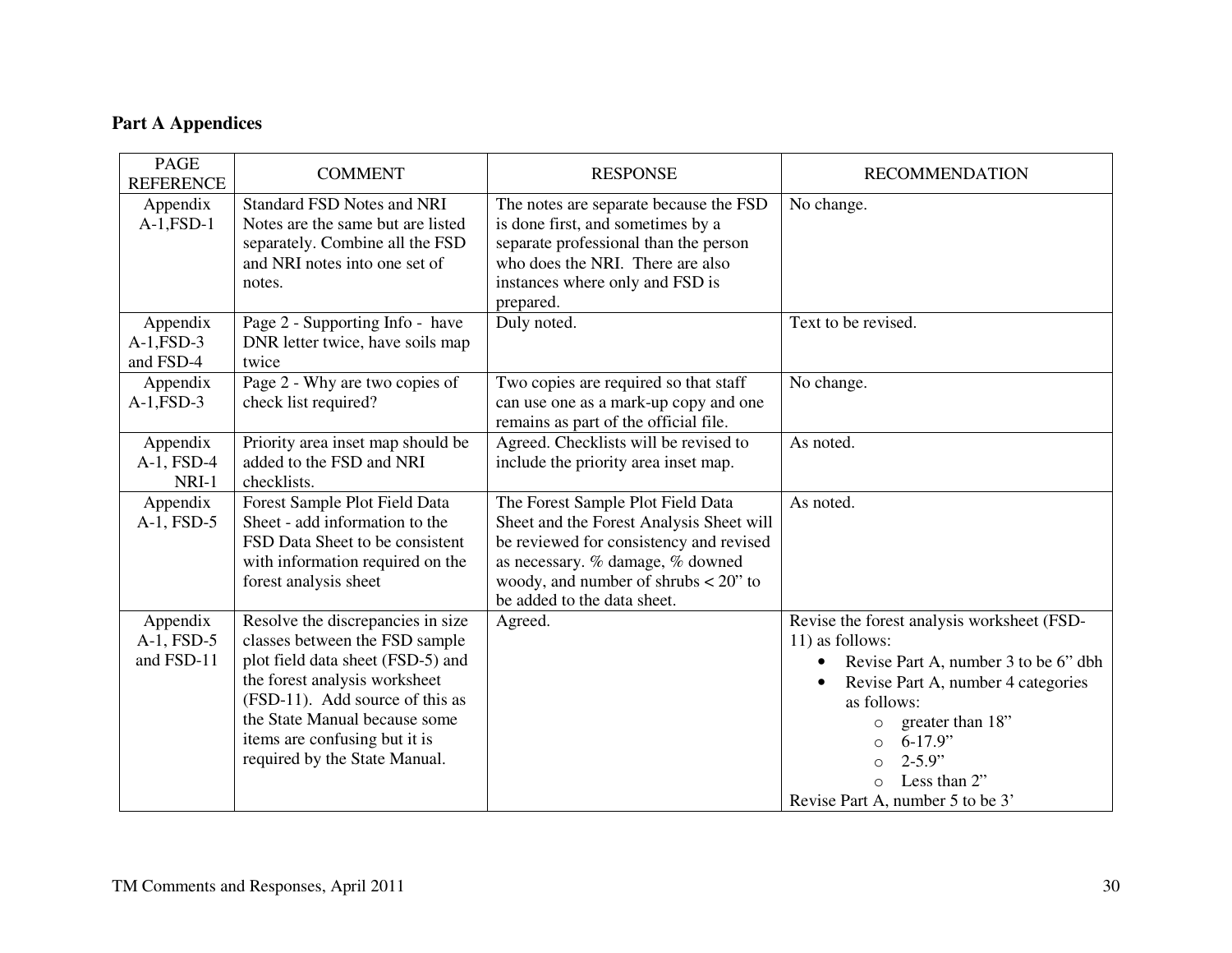| <b>PAGE</b><br><b>REFERENCE</b> | <b>COMMENT</b>                                                                                                                    | <b>RESPONSE</b>                                                                                                                                                                                                                                                                                                    | <b>RECOMMENDATION</b>                                                                                                                                                                                            |
|---------------------------------|-----------------------------------------------------------------------------------------------------------------------------------|--------------------------------------------------------------------------------------------------------------------------------------------------------------------------------------------------------------------------------------------------------------------------------------------------------------------|------------------------------------------------------------------------------------------------------------------------------------------------------------------------------------------------------------------|
| Appendix<br>$A-1$ , FSD-7       | Why different size classes from<br>those in state and elsewhere, this<br>just becomes confusing                                   | Size classes to be reviewed for<br>consistency with the state.                                                                                                                                                                                                                                                     | Size classes to be revised on data sheet and<br>analysis worksheet to be consistent.                                                                                                                             |
| Appendix<br>$A-1$ , FSD-7       | Tree species: shouldn't this say<br>list all tree species within the<br>sample point not observed from<br>each directional point? | The data sheet lists all tree species<br>observed from each directional point<br>and tallies each hit as well as the<br>number in the size class and crown<br>position. "Other" species observed<br>outside the sample plot are noted in the<br>comments.                                                          | No change.                                                                                                                                                                                                       |
| Appendix<br>$A-1$ , FSD-7       | "Dominant" does not mean<br>largest it typically means tallest in<br>the canopy.                                                  | Agreed.                                                                                                                                                                                                                                                                                                            | Text will be revised to read, "Trees which are<br>typically the tallest in the canopy. They<br>extend above surrounding individuals with<br>crowns receiving full light from above and<br>partly from the side." |
| Appendix<br>$FSD-9(p.1)$        | Items 2, 5 and 7 of the FSD stand<br>summary sheet and preparation<br>guidelines don't make sense.                                | Item 2: Forest associations: This is<br>from the State Manual which provides<br>no description of the forest associations<br>to be used. Delete.                                                                                                                                                                   | Delete item 2 and renumber.                                                                                                                                                                                      |
|                                 |                                                                                                                                   | Item 5: Size class of dominant species:<br>revise to state: "Size class with the<br>highest frequency of dominant trees."                                                                                                                                                                                          | Revise item 5 as noted                                                                                                                                                                                           |
|                                 |                                                                                                                                   | Item 7: Revise number 7 on the forest<br>stand summary sheet to "average"<br>number of tree species per plot" and<br>revise the preparation guidelines for<br>number 7 to read: "For each plot, this is<br>a total of the number of different tree<br>species appearing in the first column of<br>the data sheet." | Revise item 7 as noted                                                                                                                                                                                           |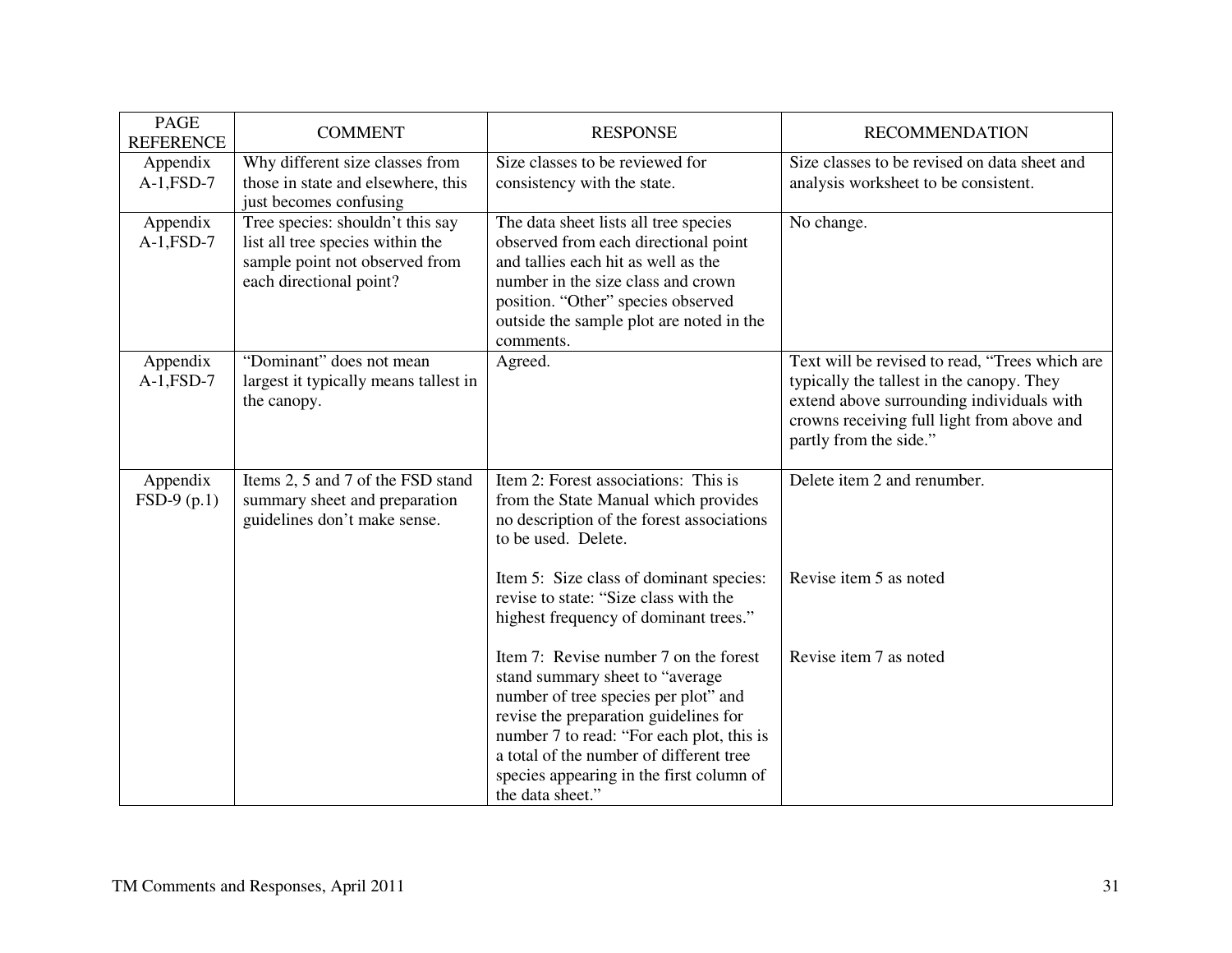| <b>PAGE</b><br><b>REFERENCE</b>     | <b>COMMENT</b>                                                                                                                                                                                                                                                                                                                                                   | <b>RESPONSE</b>                                                                                                                                                                                                                                                                                                                                                               | <b>RECOMMENDATION</b>                                                                                                                                                                                                                                                                                                                                                                                      |
|-------------------------------------|------------------------------------------------------------------------------------------------------------------------------------------------------------------------------------------------------------------------------------------------------------------------------------------------------------------------------------------------------------------|-------------------------------------------------------------------------------------------------------------------------------------------------------------------------------------------------------------------------------------------------------------------------------------------------------------------------------------------------------------------------------|------------------------------------------------------------------------------------------------------------------------------------------------------------------------------------------------------------------------------------------------------------------------------------------------------------------------------------------------------------------------------------------------------------|
| Appendix<br>$FSD-9(p.1)$            | Include acreage of each stand on<br>the summary sheet. The summary<br>"sheet" should be labeled<br>"Table".                                                                                                                                                                                                                                                      | Agreed.                                                                                                                                                                                                                                                                                                                                                                       | Forest Stand Summary Sheet will be changed<br>to Forest Stand Summary "Table". Stand<br>Variable line to be revised as follows: Stand<br>$#$ /AC                                                                                                                                                                                                                                                           |
| Appendix<br>$A-1$ , FSD-10          | Item 2 asks for forest association.<br>Which association type is to be<br>used here?                                                                                                                                                                                                                                                                             | As noted above, Item 2 is to be deleted.                                                                                                                                                                                                                                                                                                                                      | Revise as noted.                                                                                                                                                                                                                                                                                                                                                                                           |
| Appendix<br>$A-1$ , $FSD-11$<br>P.1 | The paragraph at the top<br>references a summary table that is<br>provided "below." It is separated<br>by two other tables and should be<br>referenced "as shown on the next<br>page" or some other reference to<br>be more clear.                                                                                                                               | The table on page 2 will be revised to<br>avoid confusion with other "summary<br>tables" referred to in the manual. This<br>table will be titled "Forest Stand<br>Analysis and Priorities Table". The<br>paragraph at the top of page 1 will be<br>revised to read "and the Forest Stand"<br>Analysis and Priorities Table (shown on<br>next page must be shown on the plan." | As noted.                                                                                                                                                                                                                                                                                                                                                                                                  |
| Appendix<br>$A-1$ , $FSD-11$<br>P.1 | Part A: $#3$ --- this is interesting<br>because in larger stands the # of<br>species will increase as the<br>number of sample points<br>increases yet there are many<br>species with only one tree in the<br>sample for more than 100 acres.<br>Not real representative. It might<br>be better to base this on species<br>that comprise a certain<br>percentage. | Agreed. The worksheet was prepared to<br>be consistent with the state manual. The<br>state was contacted for confirmation<br>that a revision could be made to the<br>Forest Sampling data sheet and the<br>Forest Structure Analysis sheet to result<br>in a truer representation of the forest<br>stand.                                                                     | Confirmation email received from DNR<br>(Marion Honeczy) on 2-11-11, that since the<br>State Technical Manual is for guidance<br>purposes only, changes may be made to the<br>data collection and analysis sheets that will<br>result in a more accurate representation than<br>what is currently in use.<br>The Forest Sampling data sheet and the<br>Forest Structure Analysis sheet will be<br>revised. |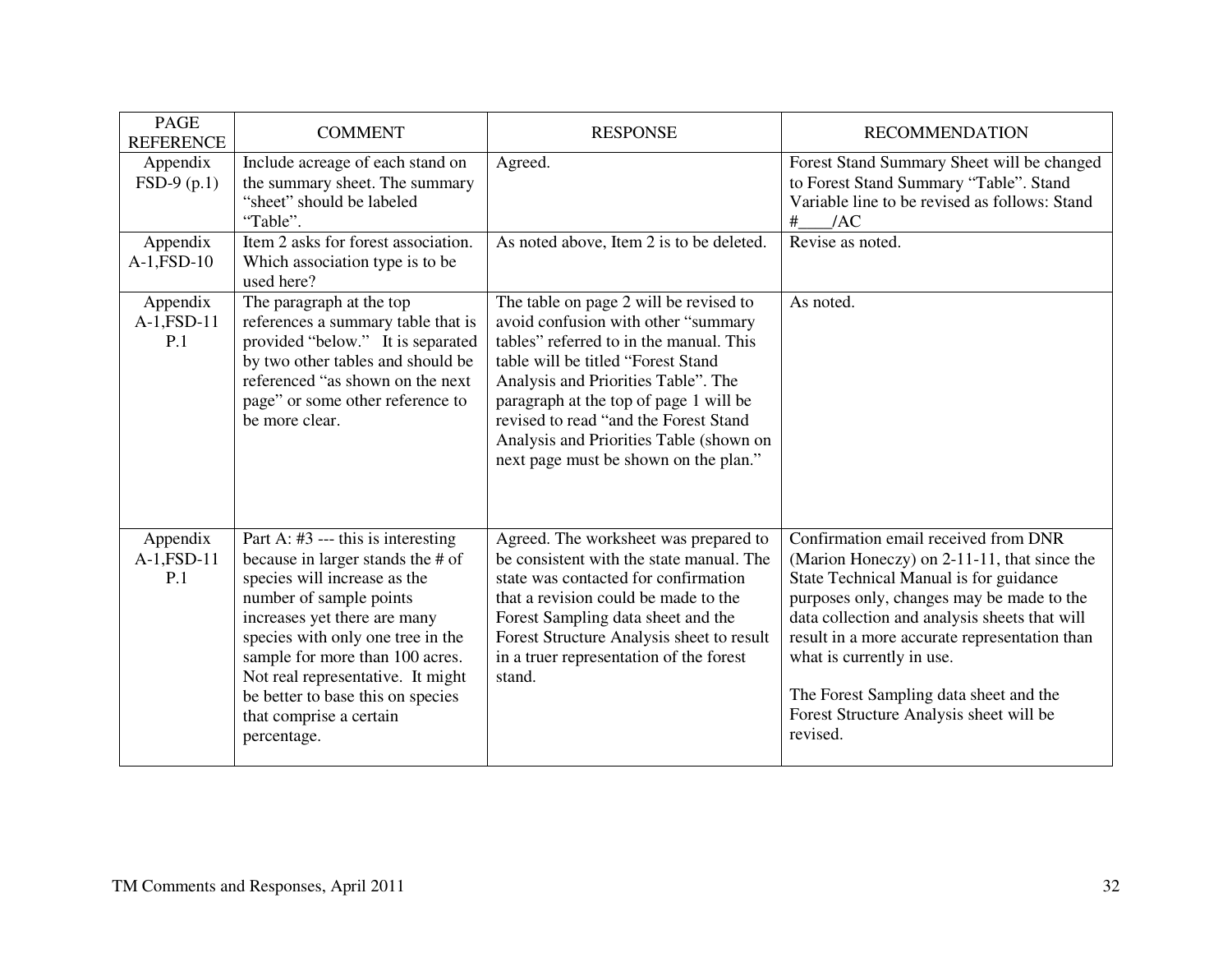| PAGE<br><b>REFERENCE</b>            | <b>COMMENT</b>                                                                                                                                                                                                               | <b>RESPONSE</b>                                                                                                                                                                                                                                                                                                                                                                                                                                                                      | <b>RECOMMENDATION</b>                                                 |
|-------------------------------------|------------------------------------------------------------------------------------------------------------------------------------------------------------------------------------------------------------------------------|--------------------------------------------------------------------------------------------------------------------------------------------------------------------------------------------------------------------------------------------------------------------------------------------------------------------------------------------------------------------------------------------------------------------------------------------------------------------------------------|-----------------------------------------------------------------------|
| Appendix<br>$A-1$ , $FSD-11$<br>P.1 | Part A, Item 4: Shows the use of<br>different size classes from those<br>in the data sheet. Suggest<br>matching these size classes.                                                                                          | Agreed.                                                                                                                                                                                                                                                                                                                                                                                                                                                                              | To be revised. Data sheet and analysis<br>worksheet to be consistent. |
| Appendix<br>$A-1$ , $FSD-11$<br>P.1 | In Part A, Item 1 rewards canopy<br>closure and Item 6 penalizes the<br>same. The resulting values<br>throughout will give a score of<br>$12+$ in all but a few<br>circumstances.                                            | The worksheet was taken from the state<br>manual. Item 1 scores a closed tree<br>canopy higher because it is more<br>mature. Stocking levels in Item 6<br>reduce the score when the forest<br>becomes too dense and competition too<br>great, resulting in a potential loss in<br>vigor overall.<br>In Part B of this worksheet, Item 5<br>allows for the discretion of the preparer<br>to assign additional points provided<br>they include a description with the<br>narrative.    | No change.                                                            |
| Appendix<br>$A-1$ , $FSD-11$<br>P.1 | In Part B, the values ensure scores<br>of 15+ almost all the time,<br>resulting in a Priority 1 status for<br>all stands. Item 2 rewards no<br>dead trees while 3 rewards dead<br>down material and 4 rewards<br>fewer dead? | Item 2 rewards a stand that has few<br>insect and disease problems. Item 3<br>reflects that in the range of $15-50\%$<br>downed woody material a forest is in a<br>healthier condition as soil is created<br>from the downed materials. Item 4<br>rewards fewer standing dead trees as<br>this reflects a different stage of forest<br>health. Scores of less than 15 could<br>easily be recorded for stands in poor<br>condition or stands with high invasive<br>plant populations. | No change.                                                            |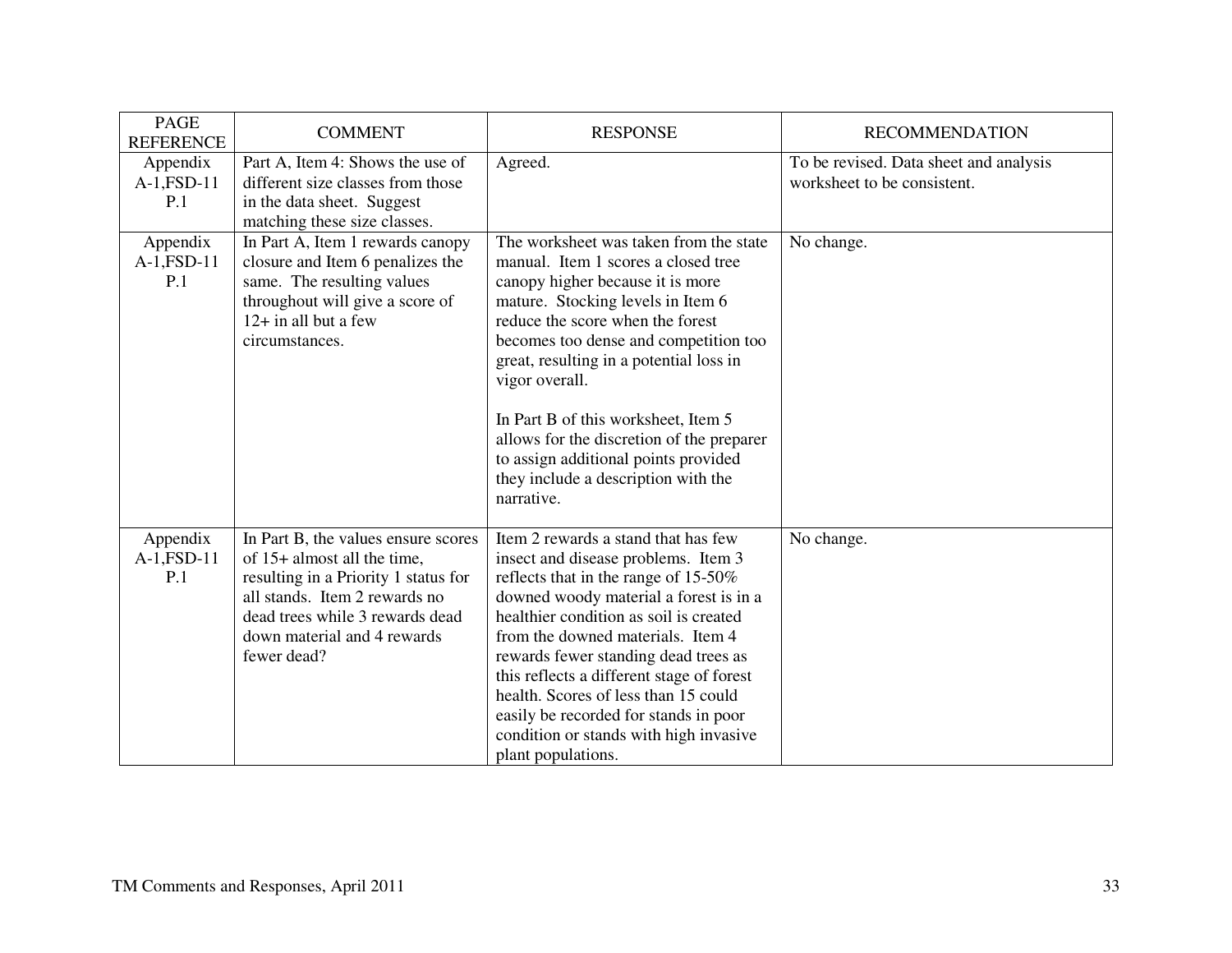| <b>PAGE</b><br><b>REFERENCE</b>                              | <b>COMMENT</b>                                                                                                                                                                                                                                                                                    | <b>RESPONSE</b>                                                                                                                                                                                                                                                                                 | <b>RECOMMENDATION</b>                                                                                                    |
|--------------------------------------------------------------|---------------------------------------------------------------------------------------------------------------------------------------------------------------------------------------------------------------------------------------------------------------------------------------------------|-------------------------------------------------------------------------------------------------------------------------------------------------------------------------------------------------------------------------------------------------------------------------------------------------|--------------------------------------------------------------------------------------------------------------------------|
| Appendix<br>$A-1$ , $FSD-11$<br>P.2                          | Part C: references priority and<br><b>Summary Table references</b><br>priority but these are different<br>priorities. This can and does<br>become confusing maybe a<br>different term for one or the other<br>would help.<br>Add references to the County<br>Code and the TM that are<br>missing. | The locational priority results in a score<br>that is added to determine the<br>preservation and restoration priorities.<br>The use of the term "priority" is<br>appropriate and consistent. The<br>summary table is the only information<br>from this section that is provided on the<br>plan. | Add references to the County Code and the<br>TM that are missing.                                                        |
| Appendix<br>$A-1$ , $FSD-12$<br>P.5                          | The sample FSD Narrative needs<br>to be revised to add the submittal<br>of the specimen tree condition<br>rating sheets.                                                                                                                                                                          | Page 4 provides the specimen,<br>champion and historic tree table that<br>provides the condition rating. The text<br>needs to be revised to reference the<br>condition rating sheets.                                                                                                           | The sample Narrative will be revised to<br>include all required information.                                             |
| Appendix<br>$A-2, TCP1-1$<br>P.1                             | Provide all checklists with a<br>similar style format; at this point<br>all are different formats.                                                                                                                                                                                                | Agreed.                                                                                                                                                                                                                                                                                         | Final checklists will be similarly formatted.                                                                            |
| Appendix<br>$A-2, TCP1-1$<br>$\&$<br>Appendix<br>A-3, TCP2-1 | TCP1 and TCP2 checklists<br>indicate that the vicinity maps<br>should be shown at $1" = 100'$ and<br>$1" = 50'$ respectively                                                                                                                                                                      | The checklists will be revised to<br>indicate that the vicinity maps should be<br>provided at $1" = 2000"$                                                                                                                                                                                      | Revise as noted.                                                                                                         |
| Appendix<br>$A-2, TCP1-1$<br>P.2                             | Specimen tree info includes<br>special preservation treatments,<br>etc. but that is not required per the<br>tables on page A-13                                                                                                                                                                   | Agreed. The TCP1 table does not have<br>a column for Preservation Comments.                                                                                                                                                                                                                     | Checklist to be revised to remove "and any<br>comments regarding special preservation<br>treatments or recommendations". |
| Appendix<br>$A-2, TCP1-1$<br>P.3                             | $3rd$ row – dimensions shown on<br>plan, make it clear that this<br>applies only if WC on that lot or<br>parcel only if in close proximity                                                                                                                                                        | Agreed.                                                                                                                                                                                                                                                                                         | Text to be edited for clarification.                                                                                     |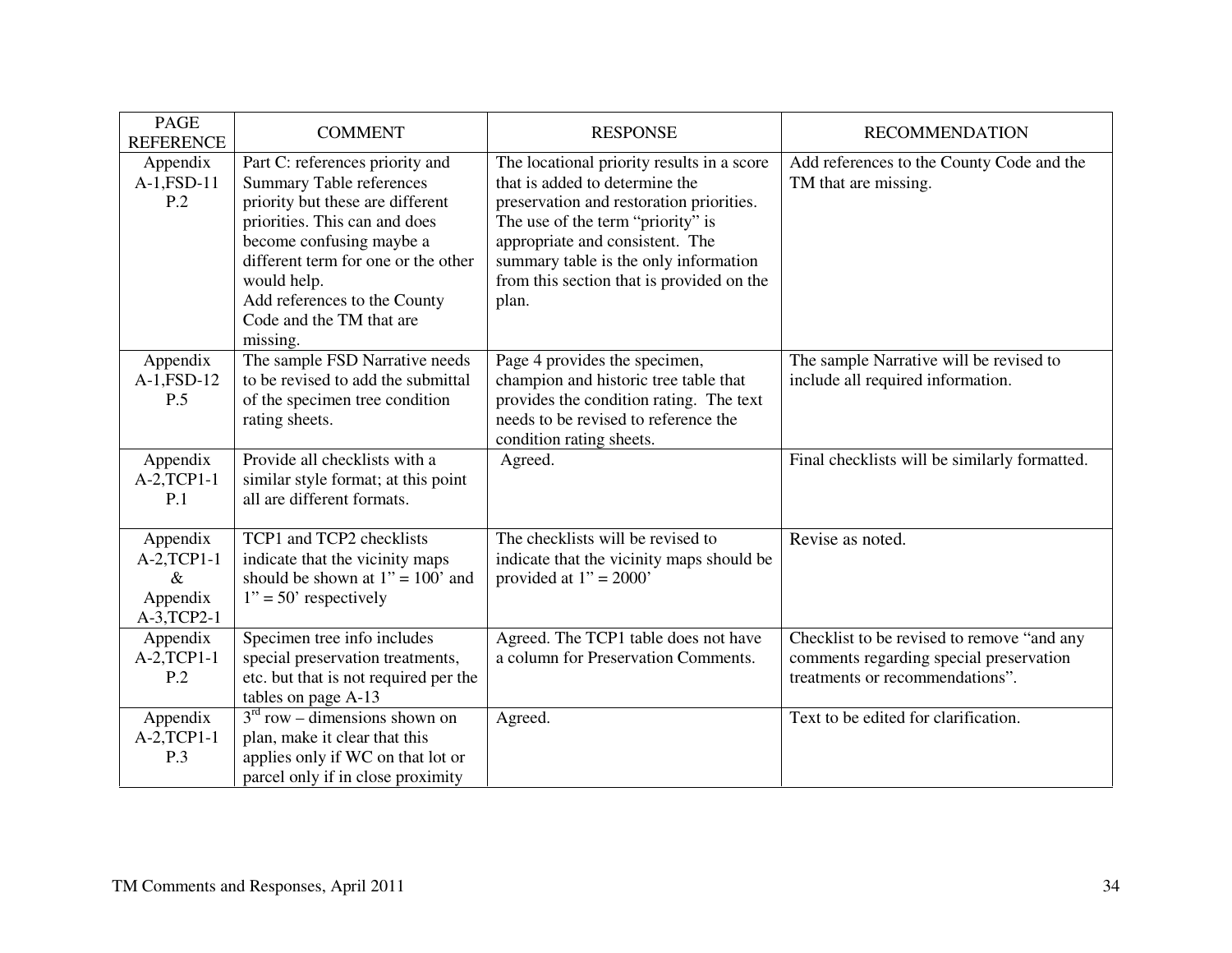| <b>PAGE</b><br><b>REFERENCE</b>   | <b>COMMENT</b>                                                                                                                                                                                           | <b>RESPONSE</b>                                                                                             | <b>RECOMMENDATION</b>                                                                                                                                                                                                                 |
|-----------------------------------|----------------------------------------------------------------------------------------------------------------------------------------------------------------------------------------------------------|-------------------------------------------------------------------------------------------------------------|---------------------------------------------------------------------------------------------------------------------------------------------------------------------------------------------------------------------------------------|
| Appendix<br>$A-2, TCP1-4$         | All TCP worksheets - address<br>natural regeneration, restoration<br>credits, make afforestation/<br>reforestation/natural regeneration<br>same not different on different<br>worksheets (be consistent) | Agreed.                                                                                                     | Worksheets will be revised.                                                                                                                                                                                                           |
| Appendix<br>A-3, TCP2-1<br>P.3    | Fee-in-lieu. Provide additional<br>info that in the event of phases the<br>fee will be collected prior to<br>issuance of permits for the phase<br>in which the fee becomes<br>necessary.                 | This clarification is in the County Code.<br>Some additional text can be provided<br>for clarity.           | Additional information will be provided.                                                                                                                                                                                              |
| Appendix<br>$A-3, TCP2-1$<br>P.3  | E. Specimen Tree $-$ this is the<br>first location where numeric<br>rating is being required.                                                                                                            | The specimen tree tables are being<br>revised to add the numeric rating.                                    | Table samples and checklists will be revised<br>as necessary.                                                                                                                                                                         |
| Appendix<br>$A-3$ , TCP2-1<br>P.4 | sign and fence locations (on<br>checklist twice)                                                                                                                                                         | Duly noted.                                                                                                 | Checklist will be corrected.                                                                                                                                                                                                          |
| Appendix<br>A-3, TCP2-2<br>P.2    | "e." This note is not consistent<br>with TCP2 checklist which states<br>that preservation signs may be<br>removed after owner occupancy.                                                                 | Signs are to remain in perpetuity as<br>shown on the sign detail.                                           | TCP2 checklist will be corrected.                                                                                                                                                                                                     |
| Appendix<br>A-3, TCP2-2<br>P.4    | "d." shall not be mowed, this<br>differs from elsewhere in the<br>manual where mowing is allowed                                                                                                         | 7.5.4b Maintenance of Reforestation<br>does state that maintenance may include<br>mowing. This is an error. | 7.5.4b to be revised to read "Maintenance"<br>may include measures such as watering and<br>mechanical or hand removal of competing<br>vegetation or invasive species controls."<br>A-3, TCP2-2 P.4, to be revised for<br>consistency. |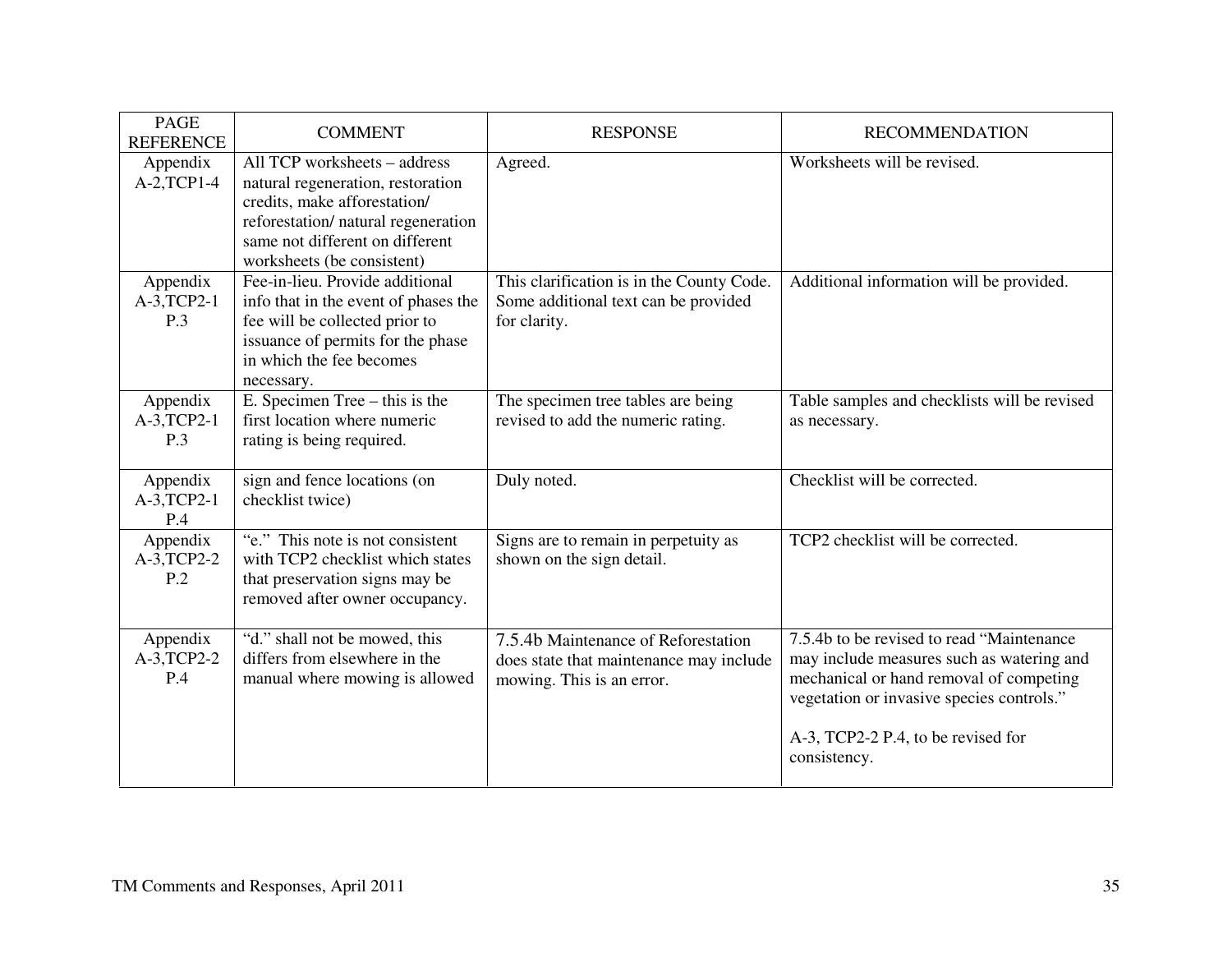| <b>PAGE</b><br><b>REFERENCE</b>   | <b>COMMENT</b>                                                                                                                                                                                                                                       | <b>RESPONSE</b>                                                                                                   | <b>RECOMMENDATION</b>                                                                                                                                                                                  |
|-----------------------------------|------------------------------------------------------------------------------------------------------------------------------------------------------------------------------------------------------------------------------------------------------|-------------------------------------------------------------------------------------------------------------------|--------------------------------------------------------------------------------------------------------------------------------------------------------------------------------------------------------|
| Appendix<br>A-3, TCP2-2<br>P.5    | #3 - plant quality standards are<br>not right and are inconsistent with<br>other info in the manual<br>seedlings will typically not be<br>over 18" as stated here and why<br>would you limit the amount of<br>roots to no more than 25% of<br>normal | Agreed. Consistency is needed with<br>other parts of the manual and with the<br>state planting specs.             | Text to be revised to be consistent with state<br>planting specs and other parts of the manual.                                                                                                        |
| Appendix<br>A-3, TCP2-2<br>P.5    | #5 - you do not plant from March<br>through November                                                                                                                                                                                                 | Agreed. All other planting time<br>references were revised-this was<br>simply an oversight.                       | Text will be revised.                                                                                                                                                                                  |
| Appendix<br>$A-3$ , TCP2-2<br>P.6 | $#8$ – upon completion of grading<br>soil test yet TCP checklist<br>requires that info on TCP prior to<br>grading                                                                                                                                    | Soil testing to be conducted upon the<br>completion of grading. TCP checklist<br>will be revised for consistency. | As noted.                                                                                                                                                                                              |
| Appendix<br>A-3, TCP2-2<br>P.6    | $#16 - it$ is not likely that the<br>source of the trees will be known<br>at time of TCP review and/or<br>approval                                                                                                                                   | Agreed.                                                                                                           | Text to be edited to read:<br>16. Source of seedlings to be supplied from a<br>local nursery. Seedlings shall be native<br>species from the same USDA hardiness zone<br>as the proposed planting area. |
| Appendix<br>A-3, TCP2-2<br>P.7    | $#7$ – this requires flagging every<br>seedling – this is foolish and<br>unnecessary, the area should be<br>sampled and documented not<br>flagging of each tree                                                                                      | Agreed.                                                                                                           | Note #7 will be revised. Random sampling<br>has always been accepted and will continue<br>to be acceptable.                                                                                            |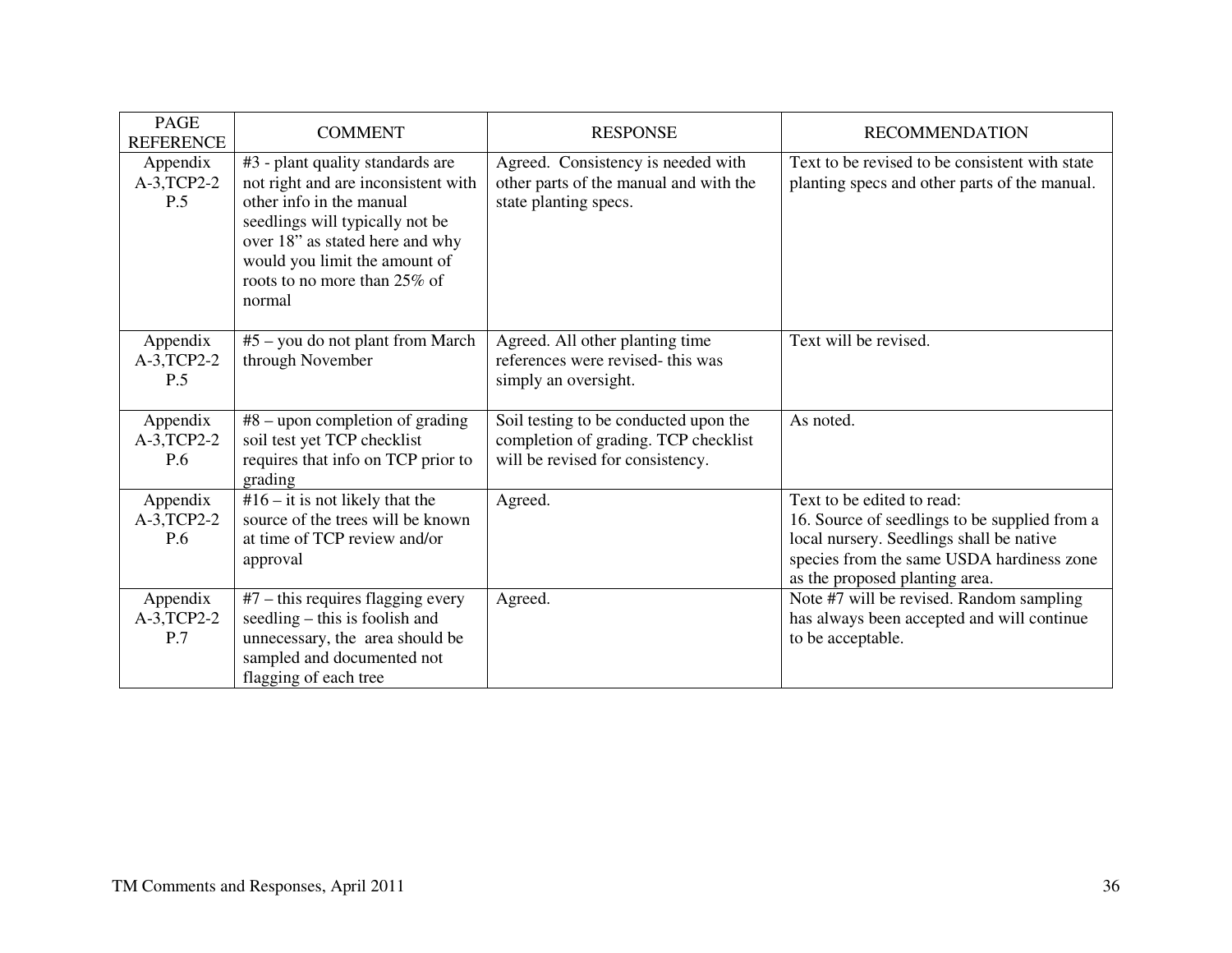| PAGE<br><b>REFERENCE</b>       | <b>COMMENT</b>                                                                                                                                                                                                                                                                                                                                                                                                                                                                                                                                                                                                                                                                                                           | <b>RESPONSE</b>                                                                                                                                                                                                                                                                | <b>RECOMMENDATION</b>                                                                          |
|--------------------------------|--------------------------------------------------------------------------------------------------------------------------------------------------------------------------------------------------------------------------------------------------------------------------------------------------------------------------------------------------------------------------------------------------------------------------------------------------------------------------------------------------------------------------------------------------------------------------------------------------------------------------------------------------------------------------------------------------------------------------|--------------------------------------------------------------------------------------------------------------------------------------------------------------------------------------------------------------------------------------------------------------------------------|------------------------------------------------------------------------------------------------|
| Appendix<br>A-3, TCP2-2<br>P.7 | $#8$ – the 60 sf is not correct. This<br>should indicate an average of one<br>seedling per 83 sf or 525 per acre<br>to be consistent with minimum<br>stocking levels for afforestation/<br>reforestation. Why would<br>planting be required to be done<br>with container stock versus bare<br>root seedlings? Also, this doesn't<br>address the fact that the<br>regeneration may include<br>numerous trees with 1" caliper or<br>more in which case the density<br>could be less (255 trees with 1"<br>caliper) Sampling should be done<br>that reflects seedlings/ac, 1"<br>caliper/ac, 2" caliper/ac etc. Also<br>a chart of equivalents should be<br>included in the manual. (1"<br>caliper = $2.25$ seedlings, etc) | Agreed. Chart of equivalents will be<br>added. Corrections will be made to text<br>to be consistent with stocking levels.<br>Text will be added to address areas of<br>regeneration.                                                                                           | As noted.                                                                                      |
| Appendix<br>A-3, TCP2-2<br>P.7 | Management Plan - "remove all<br>dead plants" Why? Often the tops<br>may dieback due to stress but the<br>roots remain alive and sprout the<br>following spring, why remove<br>plants?                                                                                                                                                                                                                                                                                                                                                                                                                                                                                                                                   | The four-year management plan to be<br>revised for consistency with other parts<br>of the manual and the state manual.<br>Dead plants can be noted during<br>survival checks and replaced as needed.<br>Removing dead plants provides a<br>planting space for new, live trees. | As noted.                                                                                      |
| Appendix<br>A-3, TCP2-2<br>P.8 | "Add the applicable invasive plan<br>removal notes" for WC Bank<br>when this plan is using off-site,<br>explain purpose when that WC<br>Bank TCP should address that not<br>benefiting property.                                                                                                                                                                                                                                                                                                                                                                                                                                                                                                                         | Duly noted.                                                                                                                                                                                                                                                                    | Clarification will be made that these notes<br>are to be added to the TCP2 for the WC<br>bank. |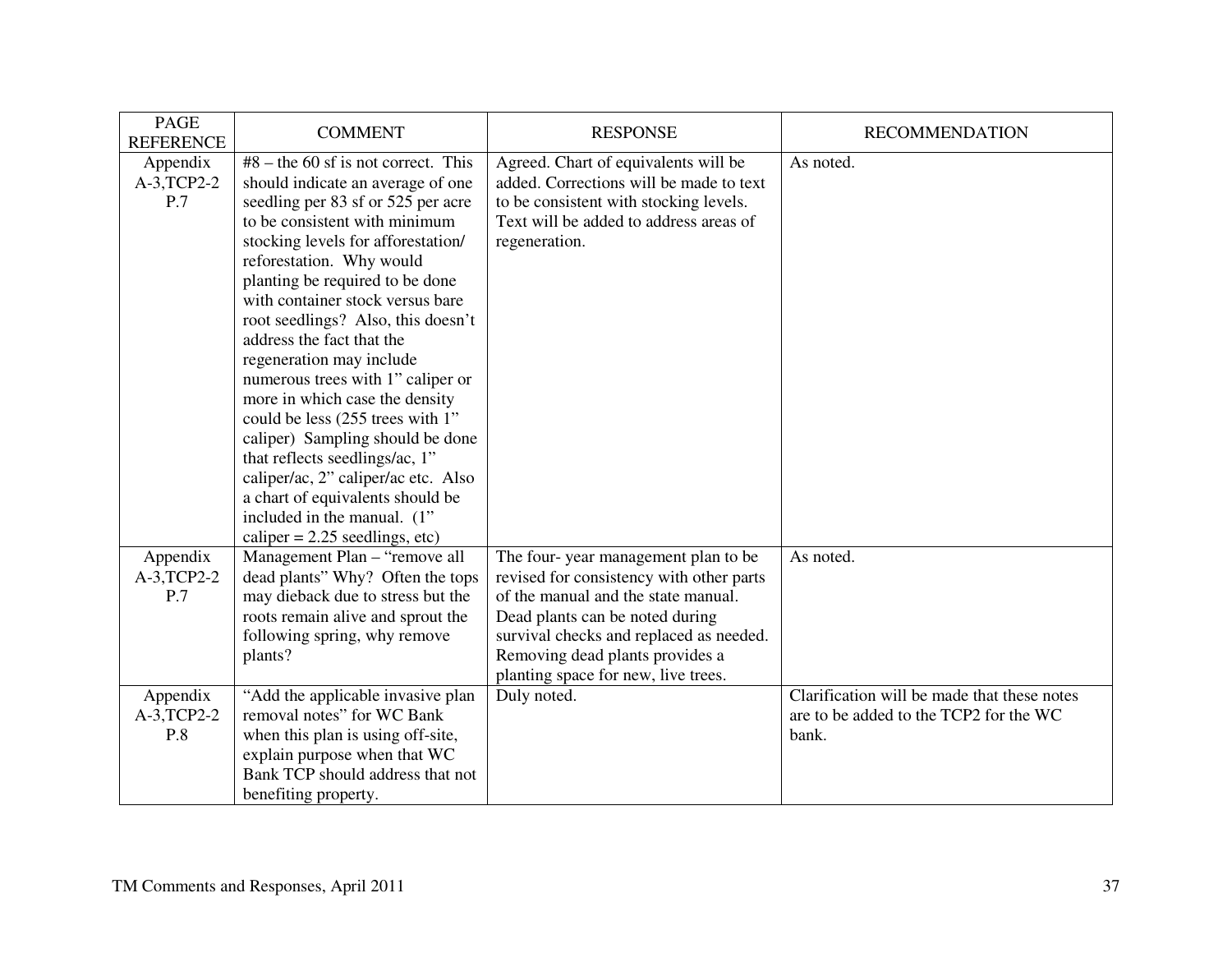| <b>PAGE</b><br><b>REFERENCE</b>      | <b>COMMENT</b>                                                                                                                                                                                                                     | <b>RESPONSE</b>                                                                                                                                                                  | <b>RECOMMENDATION</b>                                                                                                                                                        |
|--------------------------------------|------------------------------------------------------------------------------------------------------------------------------------------------------------------------------------------------------------------------------------|----------------------------------------------------------------------------------------------------------------------------------------------------------------------------------|------------------------------------------------------------------------------------------------------------------------------------------------------------------------------|
| Appendix<br>A-3, TCP2-2<br>P.8       | Invasive species notes not<br>realistic – must revise to allow for<br>reasonable control methods<br>dependent on circumstances.                                                                                                    | Agreed. Section to be revised to remove<br>b. and c. Item a. to remain.                                                                                                          | As noted.                                                                                                                                                                    |
| Appendix<br>$A-4,$ DET-<br>1,2,8,3   | The note #6 at the bottom of the<br>detail should include 50 feet or as<br>appropriate --- this should be<br>done for all sign details                                                                                             | Agreed. Note #6 to be revised.<br>Additional note to be added for<br>clarification that at least one sign is<br>required per lot.                                                | DET. 1, 2, $&$ 3 will be revised to read.<br>#6. "Locate signs approximately every 50 feet<br>along fencing or as appropriate."<br>#8. At least one sign per lot is required |
| Appendix<br>$A-4, DET-4$             | I assume this is Blaze Orange<br>fence – the type might be added<br>for clarity                                                                                                                                                    | Agreed.                                                                                                                                                                          | Detail will be revised for clarity.                                                                                                                                          |
| Appendix<br>$A-4,$ DET $-5$          | Is this Blaze Orange fence also -<br>still for preservation or specimen?                                                                                                                                                           | This detail is typically used for<br>specimen trees.                                                                                                                             | Detail will be edited for clarification.                                                                                                                                     |
| Appendix<br>$A-4,$ DET-6             | Are you really suggesting Barb<br>Wire fence (how about smooth<br>wire)                                                                                                                                                            | Agreed.                                                                                                                                                                          | Detail to be revised to indicate smooth wire.                                                                                                                                |
| Appendix<br>$A-4$ ,<br><b>DET-11</b> | Why is the source not ANSI-300<br>versus Fairfax County, VA.?<br>Since references in the manual<br>state ANSI-300 this should be<br>from that source. Also, if this did<br>come from ANSI-300 this could<br>be a copy right issue. | This detail was taken from the state<br>forest conservation manual. Their cited<br>source is Fairfax County, VA                                                                  | No change.                                                                                                                                                                   |
| Appendix<br>$A-4$ ,<br><b>DET-18</b> | Staking Detail - this does not<br>reflect the correct planting<br>method for the larger caliper<br>trees. It could be confusing when<br>details show different info                                                                | This detail is consistent with the state<br>forest conservation manual. Staff will<br>be happy to look at any proposed<br>changes and forward them to the state<br>for approval. | To be determined.                                                                                                                                                            |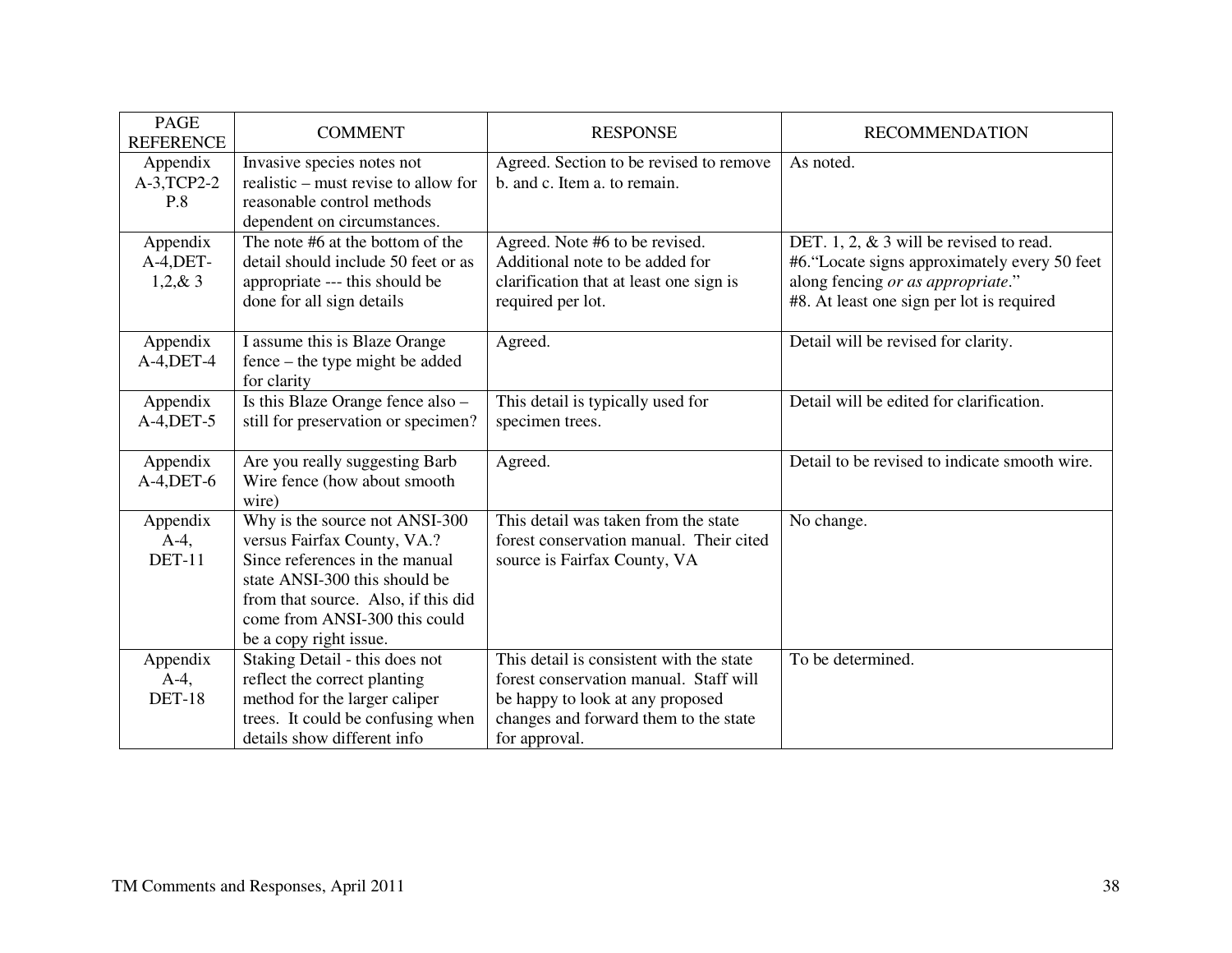| PAGE<br><b>REFERENCE</b> | <b>COMMENT</b>                   | <b>RESPONSE</b>                            | <b>RECOMMENDATION</b>                           |
|--------------------------|----------------------------------|--------------------------------------------|-------------------------------------------------|
| Appendix                 | Provide information on when this | The property owners awareness              | More information to be added to Section         |
| $A-4$ ,                  | "Awareness Certificate" should   | certificate is to be used on all TCP2s. It | 7.2.2f of the manual for clarity about when     |
| <b>DET-20</b>            | be used, on all TCPs, TCP2,      | is not necessary on the TCP1 because       | this certificate is used. Will also be added to |
|                          | TCP1, and TCP2 for WC Bank?      | the TCP1 is the preliminary for the final  | specialized TCPs and WC Bank section of         |
|                          |                                  | TCP2.                                      | the manual.                                     |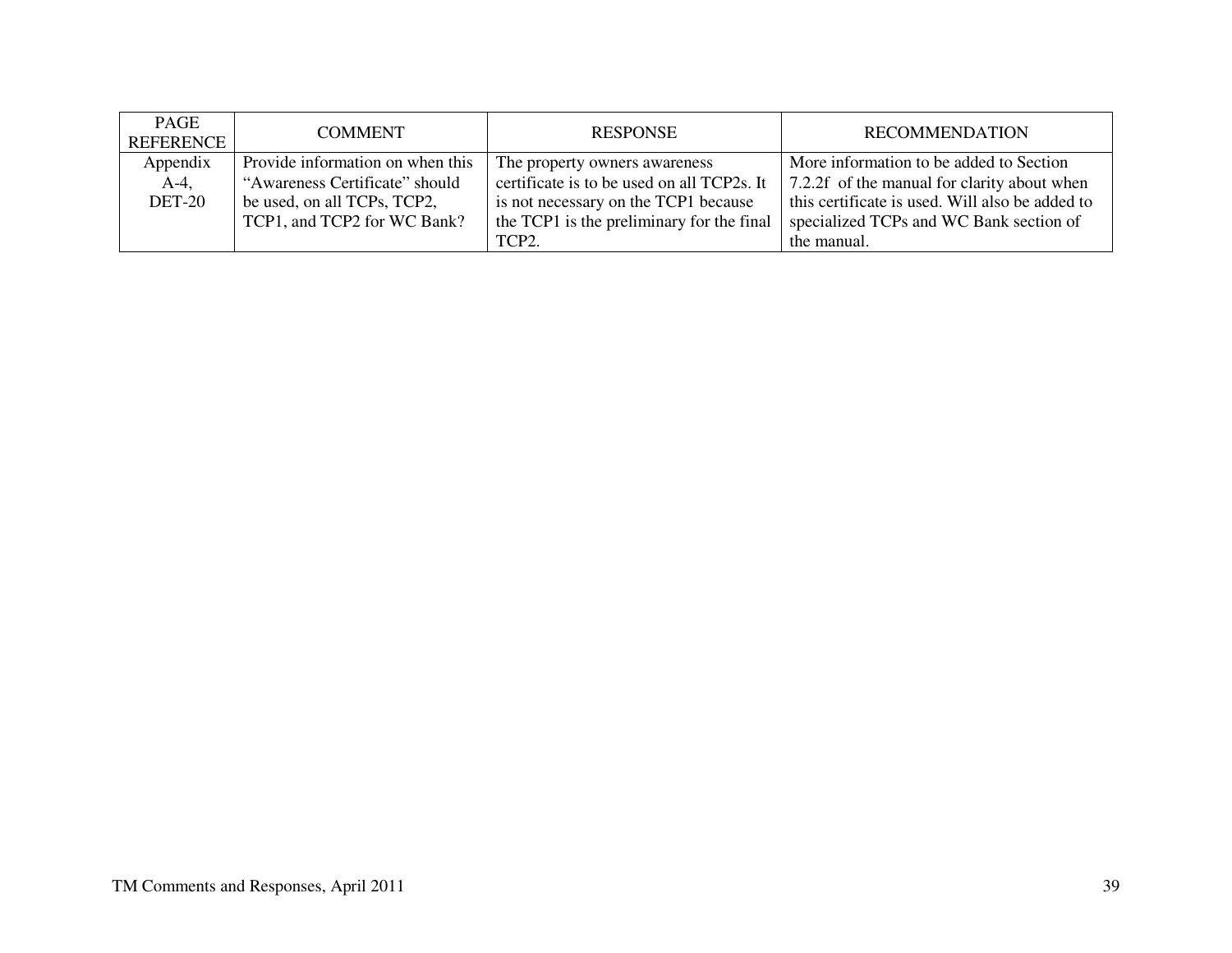# **Part B Appendices**

| <b>PAGE</b><br><b>REFERENCE</b> | <b>COMMENT</b>                                                                                                                                                                                                                                                                           | <b>RESPONSE</b>                                                                                                                                                                                                           | <b>RECOMMENDATION</b>                                                                                                                        |
|---------------------------------|------------------------------------------------------------------------------------------------------------------------------------------------------------------------------------------------------------------------------------------------------------------------------------------|---------------------------------------------------------------------------------------------------------------------------------------------------------------------------------------------------------------------------|----------------------------------------------------------------------------------------------------------------------------------------------|
| <b>B-1, NRI-1</b>               | This and the standard FSD<br>checklist are the same-eliminate<br>one or the other --- another<br>alternative would be a single<br>checklist that can be used for all<br>FSDs and NRI simply by adding<br>columns and shading cells where<br>info is not needed per the desired<br>column | An FSD must be able to stand alone<br>and having to add columns, shade cells<br>etc. would only lend to confusion. Staff<br>does not agree that a single checklist<br>would be more effective.                            | No change.                                                                                                                                   |
| <b>B-1, NRI-1</b>               | NRI Checklist, p. 1 (A) should<br>include cemeteries as one of the<br>required existing features to be<br>shown on the plan.                                                                                                                                                             | Agreed.                                                                                                                                                                                                                   | NRI checklist will be revised to include<br>cemeteries with the required existing features<br>to be shown on the plan.                       |
| <b>B-1, NRI-1</b>               | NRI checklist p. 2 under Soil &<br>Slope Information should include<br>location of any geologic<br>conditions (Marlboro Clay and/or<br>Christiana soil complex) present<br>on site.                                                                                                      | Marlboro Clay is not required to be<br>mapped on an NRI. It only needs to be<br>referenced in the notes.<br>Christiana soils are reflected in the NRI<br>notes and as mapped soils in the soils<br>table and on the plan. | No change.                                                                                                                                   |
| <b>B-1, NRI-1</b>               | NRI checklist p. 3 (A) should be<br>revised to read "Letter from<br>Maryland DNR, Wildlife and<br>Heritage Services"                                                                                                                                                                     | Agreed.                                                                                                                                                                                                                   | Checklist will be revised to update the<br>reference to DNR from the "Natural Heritage<br>Program" to the "Wildlife and Heritage<br>Service" |
| <b>B-1, NRI-1</b>               | Page $4 - "D"$ is not consistent<br>with the equivalent in Standard<br><b>FSD</b>                                                                                                                                                                                                        | Agreed.                                                                                                                                                                                                                   | FSD checklists will be revised for<br>consistency with the equivalent section of the<br>NRI checklist.                                       |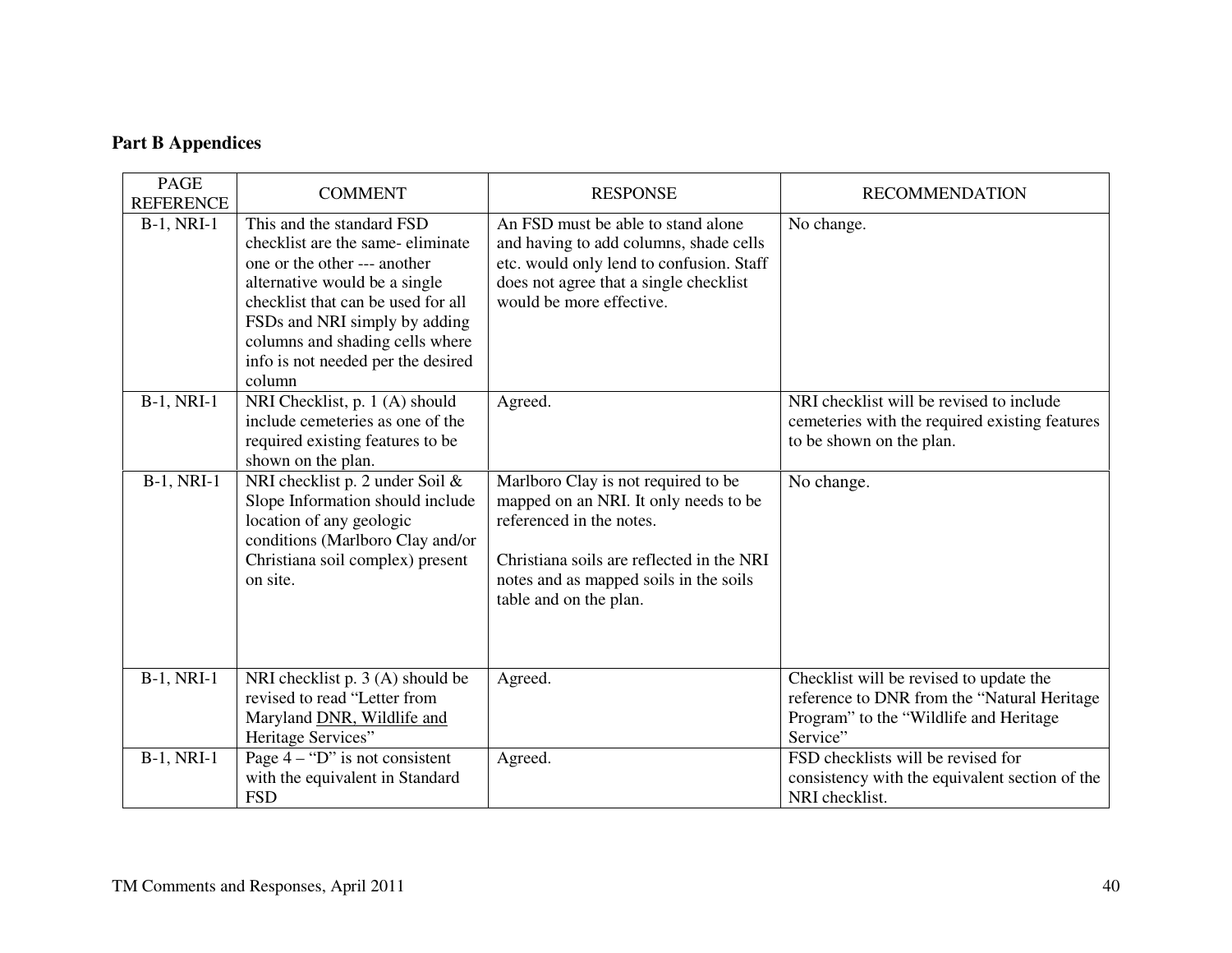| <b>PAGE</b><br><b>REFERENCE</b> | <b>COMMENT</b>                                                                                                                                          | <b>RESPONSE</b>                                                                                                                                                                                                                                                                                                                                                                                                                                                                                                                                                                                                                                                                                                                                                                                                                                                                                                                                                | <b>RECOMMENDATION</b> |
|---------------------------------|---------------------------------------------------------------------------------------------------------------------------------------------------------|----------------------------------------------------------------------------------------------------------------------------------------------------------------------------------------------------------------------------------------------------------------------------------------------------------------------------------------------------------------------------------------------------------------------------------------------------------------------------------------------------------------------------------------------------------------------------------------------------------------------------------------------------------------------------------------------------------------------------------------------------------------------------------------------------------------------------------------------------------------------------------------------------------------------------------------------------------------|-----------------------|
| <b>B-1, NRI-1</b>               | Add culverts to the NRI checklist<br>as an existing feature that needs<br>to be shown on the plan                                                       | The requirement to show culverts on an<br>NRI is included under existing NRI<br>checklist items as an existing utility.<br>The existing features required to be<br>shown on an NRI are too numerous to<br>list individually and can vary<br>depending on site conditions and<br>location.                                                                                                                                                                                                                                                                                                                                                                                                                                                                                                                                                                                                                                                                      | No change.            |
| <b>B-1, NRI-1</b>               | NRI Checklist p. 2 regarding<br>location of Critical Habitat Areas<br>should be revised to be more<br>consistent with language on p.3<br>and the manual | The NRI checklist p.2 requires the NRI<br>plan to show the "location of existing"<br>Critical Habitat Areas for rare,<br>threatened, and endangered species."<br>Page 3 of the checklist requires the<br>narrative to include "A statement<br>regarding the presence or absence of<br>rare, threatened, or endangered species<br>including the source of this<br>information". Because the SSPRA layer<br>is only an overview of the possible<br>presence of RTEs and the letter from<br>Maryland DNR, Wildlife and Heritage<br>Services" is required, page 3 of the<br>checklist will be revised to be<br>consistent with p. B-13 of the manual.<br>The timing of the letter submission will<br>be addressed. The narrative may<br>include a statement that "According to<br>the SSPRA layer there are no apparent<br>RTEs on the subject property. Final<br>confirmation from Maryland DNR,<br>Wildlife and Heritage Services has not<br>yet been obtained." | As noted.             |